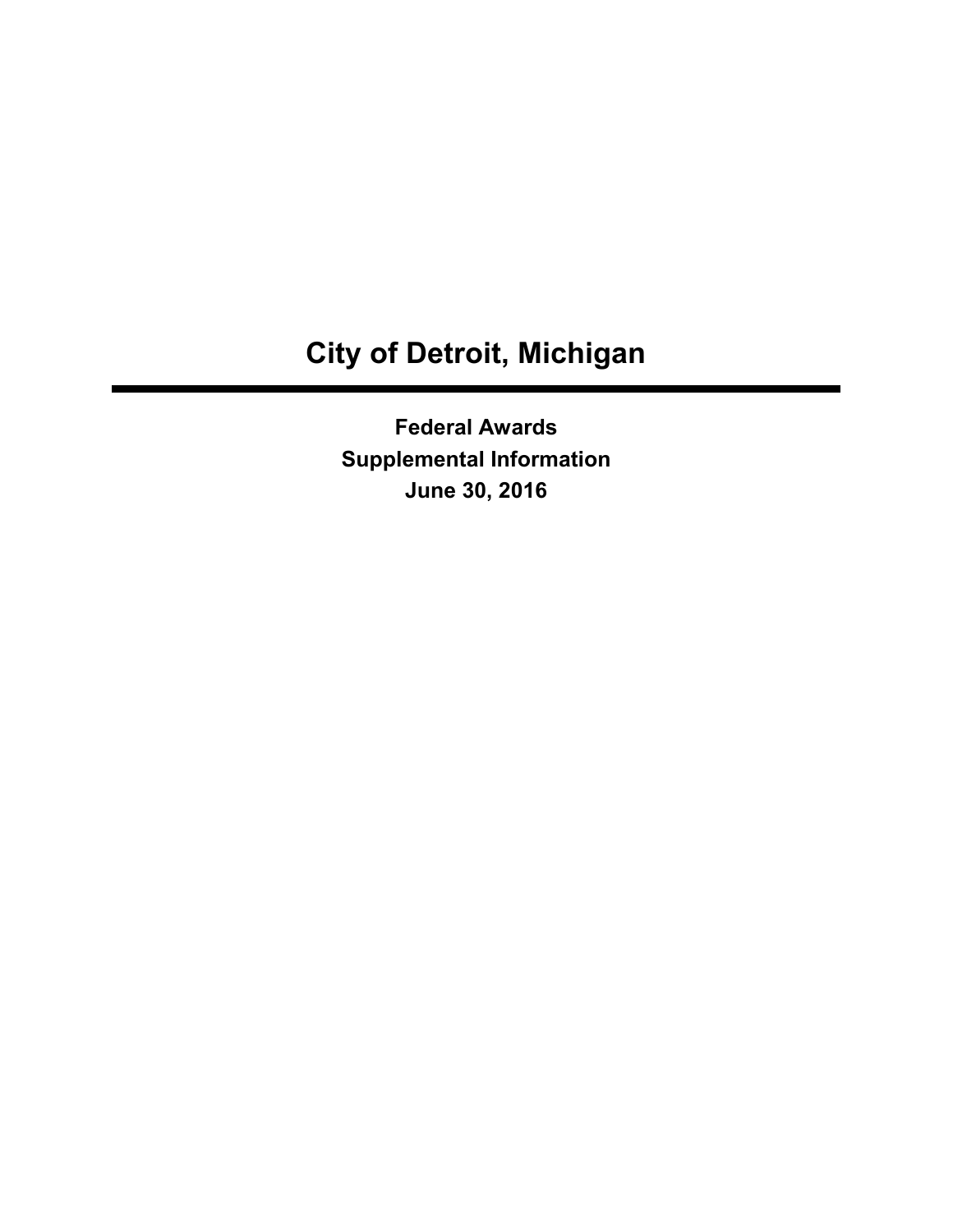## **Contents**

Independent Auditor's Reports:

| Report on Schedule of Expenditures of Federal Awards Required by<br>the Uniform Guidance                                                                                                                  | $1 - 2$  |
|-----------------------------------------------------------------------------------------------------------------------------------------------------------------------------------------------------------|----------|
| Report on Internal Control Over Financial Reporting and on Compliance and Other<br>Matters Based on an Audit of Financial Statements Performed in Accordance with<br><b>Government Auditing Standards</b> | $3 - 5$  |
| Report on Compliance for Each Major Federal Program;<br>Report on Internal Control Over Compliance                                                                                                        | $6 - 8$  |
| Schedule of Expenditures of Federal Awards                                                                                                                                                                | $9 - 15$ |
| Notes to Schedule of Expenditures of Federal Awards                                                                                                                                                       | 16       |
| Schedule of Findings and Questioned Costs                                                                                                                                                                 | 17-48    |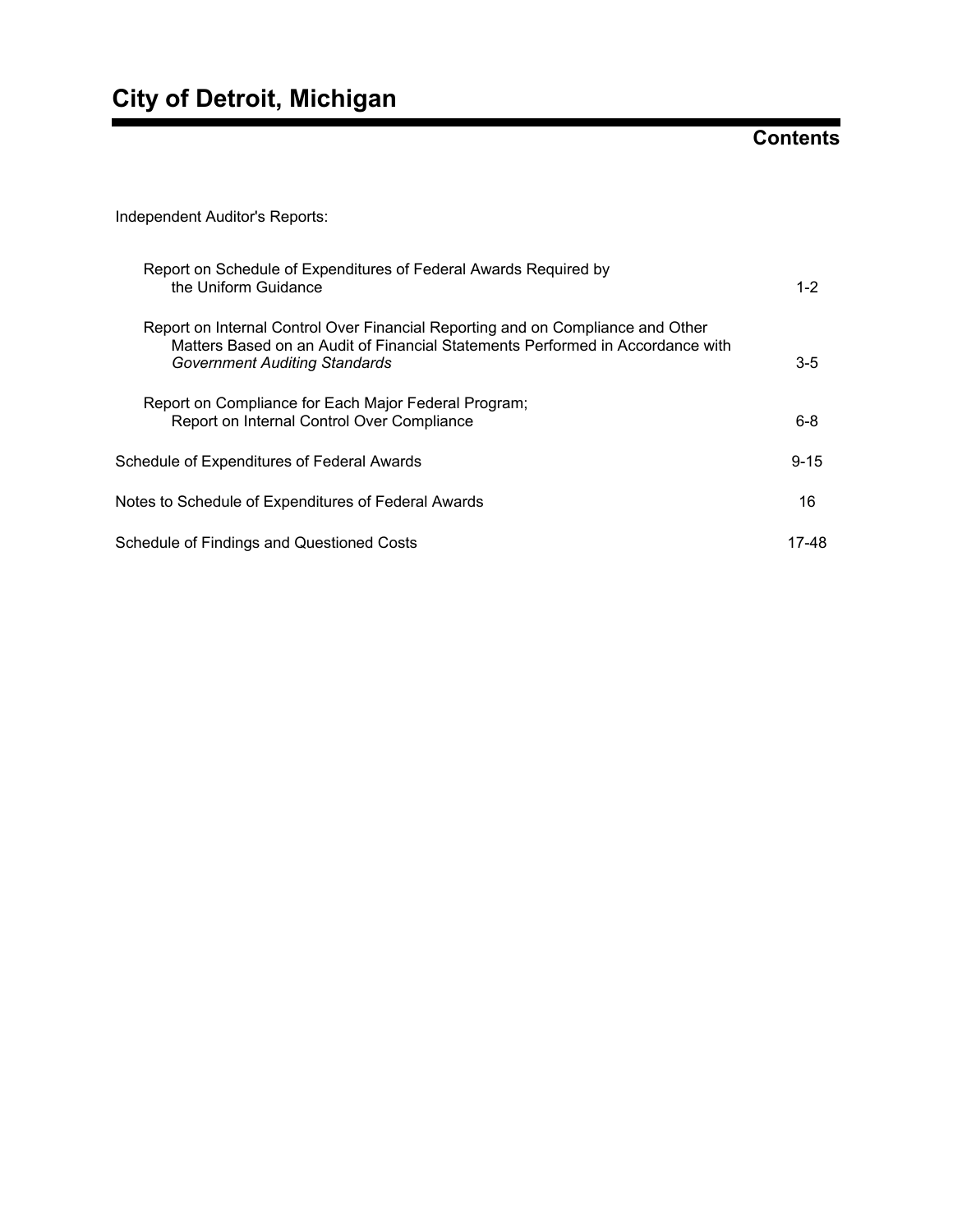

#### Report on Schedule of Expenditures of Federal Awards Required by the Uniform Guidance

#### Independent Auditor's Report

To the Honorable Mayor Michael E. Duggan and the Honorable Members of the City Council City of Detroit, Michigan

We have audited the financial statements of the governmental activities, the business-type activities, the aggregate discretely presented component units, each major fund, and the aggregate remaining fund information of the City of Detroit, Michigan (the "City") as of and for the year ended June 30, 2016, and the related notes to the financial statements, which collectively comprise the City's basic financial statements. We issued our report thereon dated May 26, 2017 which contained unmodified opinions on the financial statements of the governmental activities, the business-type activities, the aggregate discretely presented component units, each major fund, and the aggregate remaining fund information of the City of Detroit, Michigan.

Our report for the City included two emphasis of matter paragraphs, one which states that the 2015 basic financial statements have been restated to correct beginning net assets/fund balance in the governmental activities, business-type activities, nonmajor governmental funds (solid waste management fund), transportation fund, and the discretely presented component units. The second, effective January 1, 2016, the City of Detroit, Michigan entered into a lease agreement with a regional authority, the Great Lakes Water Authority, to provide services to the suburban water and sewer customers. The effect of this transaction is reported as a special item. The two parties are still negotiating the specific provisions related to transition of assets and liabilities, and the amounts included in these financial statements may change in the year ending June 30, 2017. Our opinion is not modified with respect to these matters.

Our audit was conducted for the purpose of forming opinions on the financial statements that collectively comprise the basic financial statements. We have not performed any procedures with respect to the audited financial statements subsequent to May 26, 2017. We did not audit the financial statements of the following discretely presented component units: Detroit Brownfield Redevelopment Authority, Detroit Public Library, Detroit Transportation Corporation, Downtown Development Authority, Eastern Market Corporation, Economic Development Corporation, Local Development Finance Authority, Museum of African American History, Detroit Land Bank Authority, Eight Mile/Woodward Corridor Improvement Authority, and Detroit Employment Solutions Corporation, which collectively represent 64 percent, 41 percent, and 72 percent, respectively, of the assets, net position, and revenue of the discretely presented component units. We also did not audit the Public Lighting Authority (discretely presented component unit), and the following blended component units: Detroit Building Authority and Greater Detroit Resource Recovery Authority, which represent 8 percent, 1 percent, and 7 percent, respectively, of the assets, net position/fund balance, and revenue of the aggregate remaining fund information. Those financial statements were audited by other auditors, whose report thereon has been furnished to us, and our opinion, insofar as it relates to the amounts included for the entities listed above, is based on the report of the other auditors.

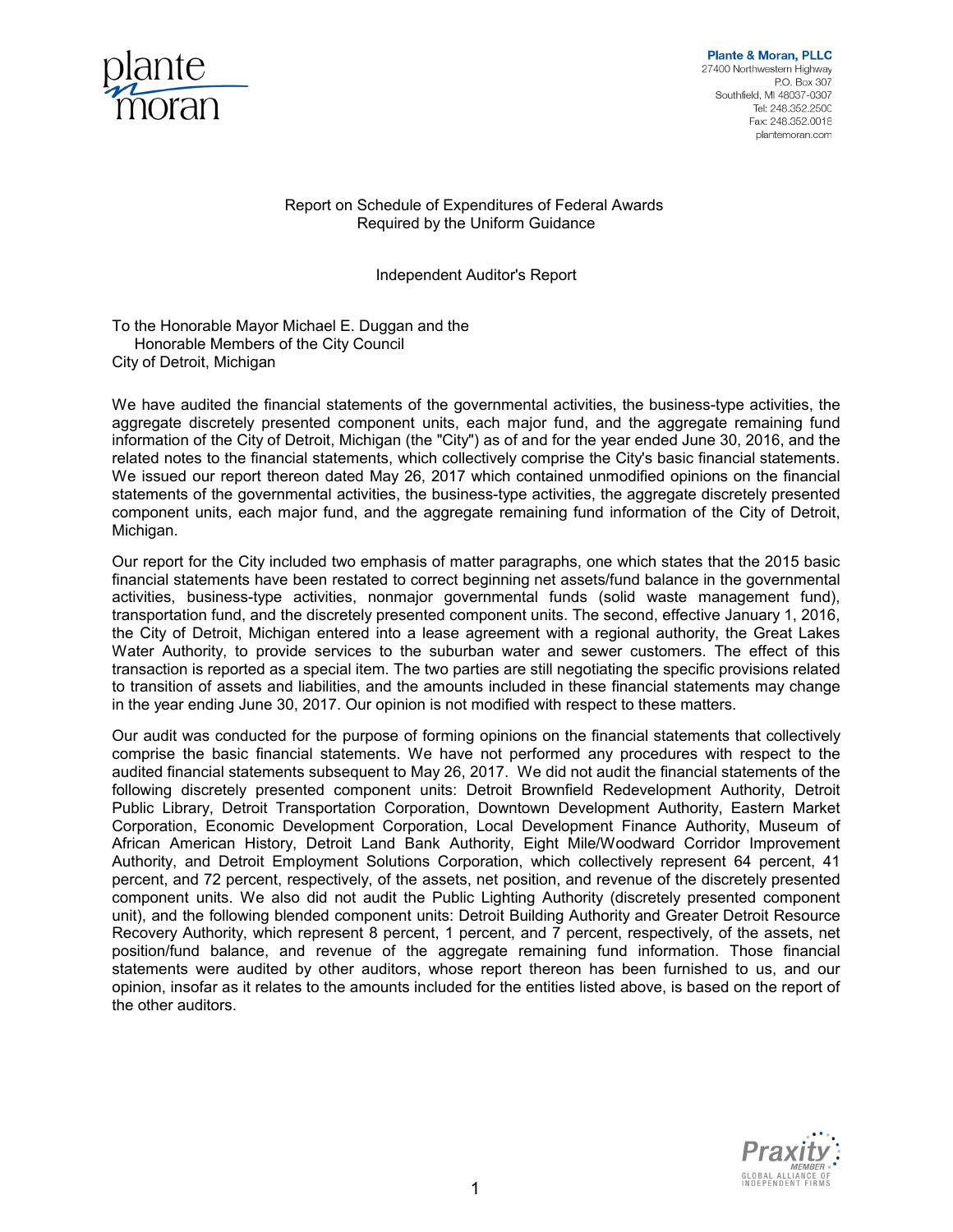To the Honorable Mayor Michael E. Duggan and the Honorable Members of the City Council City of Detroit, Michigan

The accompanying schedule of expenditures of federal awards is presented for the purpose of additional analysis as required by the Uniform Guidance, and is not a required part of the basic financial statements. Such information is the responsibility of management and was derived from and relates directly to the underlying accounting and other records used to prepare the financial statements. The information has been subjected to the auditing procedures applied in the audit of the financial statements and certain additional procedures, including comparing and reconciling such information directly to the underlying accounting and other records used to prepare the financial statements or to the financial statements themselves, and other additional procedures in accordance with auditing standards generally accepted in the United States of America. In our opinion, the information is fairly stated in all material respects in relation to the financial statements as a whole.

Plante & Moran, PLLC

May 26, 2017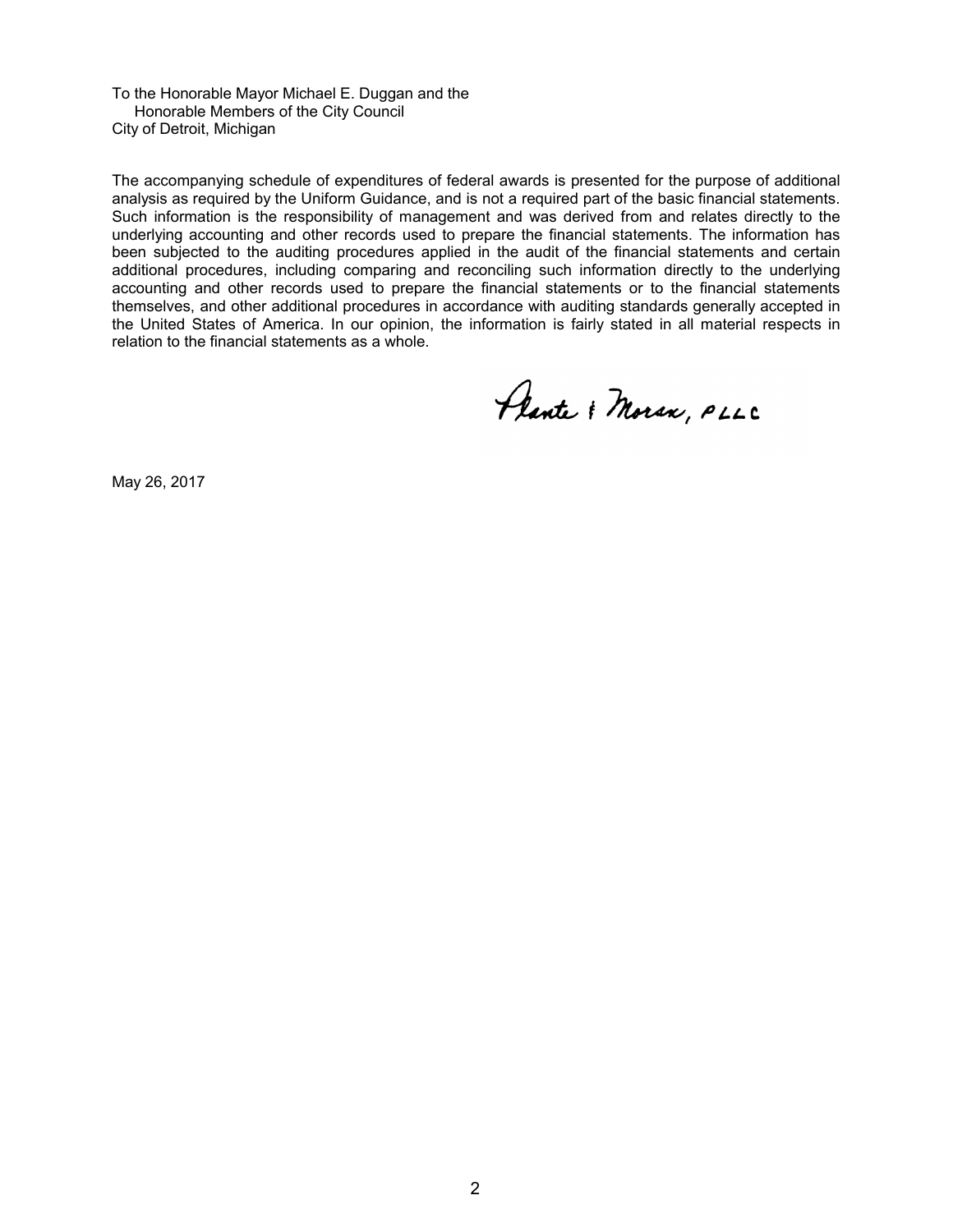

**Plante & Moran, PLLC** 27400 Northwestern Highway PO Box 307 Southfield, MI 48037-0307 Tel: 248 352 2500 Fax: 248.352.0018 plantemoran.com

#### Report on Internal Control Over Financial Reporting and on Compliance and Other Matters Based on an Audit of Financial Statements Performed in Accordance with *Government Auditing Standards*

Independent Auditor's Report

To Management and the Honorable Mayor Michael E. Duggan and the Honorable Members of the City Council City of Detroit, Michigan

We have audited, in accordance with the auditing standards generally accepted in the United States of America and the standards applicable to financial audits contained in *Government Auditing Standards* issued by the Comptroller General of the United States, the financial statements of the governmental activities, the business-type activities, the aggregate discretely presented component units, each major fund, and the aggregate remaining fund information of the City of Detroit, Michigan (the "City") as of and for the year ended June 30, 2016, and the related notes to the financial statements, which collectively comprise the City's basic financial statements, and have issued separate financial statements for the Water Fund and Sewage Disposal Fund (collectively referred to as DWSD), enterprise funds of the City, as of and for the year ended June 30, 2016, and have issued our reports thereon dated May 26, 2017.

Our report for the City included two emphasis of matter paragraphs, one which states that the 2015 basic financial statements have been restated to correct beginning net assets/fund balance in the governmental activities, business-type activities, nonmajor governmental funds (solid waste management fund), transportation fund, and the discretely presented component units. The second, effective January 1, 2016, the City of Detroit, Michigan entered into a lease agreement with a regional authority, the Great Lakes Water Authority, to provide services to the suburban water and sewer customers. The effect of this transaction is reported as a special item. The two parties are still negotiating the specific provisions related to transition of assets and liabilities, and the amounts included in these financial statements may change in the year ending June 30, 2017. Our opinion is not modified with respect to these matters.

Our report on the City includes a reference to other auditors who audited the financial statements of Detroit Brownfield Redevelopment Authority, Detroit Public Library, Detroit Transportation Corporation, Downtown Development Authority, Eastern Market Corporation, Economic Development Corporation, Local Development Finance Authority, Museum of African American History, Detroit Land Bank Authority, Eight Mile/Woodward Corridor Improvement Authority, and Detroit Employment Solutions Corporation, which collectively represent 64 percent, 41 percent, and 72 percent, respectively, of the assets, net position, and revenue of the discretely presented component units. We also did not audit the financial statements of Public Lighting Authority, Detroit Building Authority, and Greater Detroit Resource Recovery Authority which collectively represent 8 percent, 1 percent, and 7 percent, respectively, of the assets, net position/fund balance, and revenue of the aggregate remaining fund information. This report does not include the complete results of the other auditors' testing of internal control over financial reporting or compliance and other matters that are reported on separately by those auditors. The financial statements of General Retirement System, Police and Fire Retirement System, Detroit Public Library (discretely presented component unit), and Greater Detroit Resource Recovery Authority (blended component unit), were not audited in accordance with *Government Auditing Standards.*

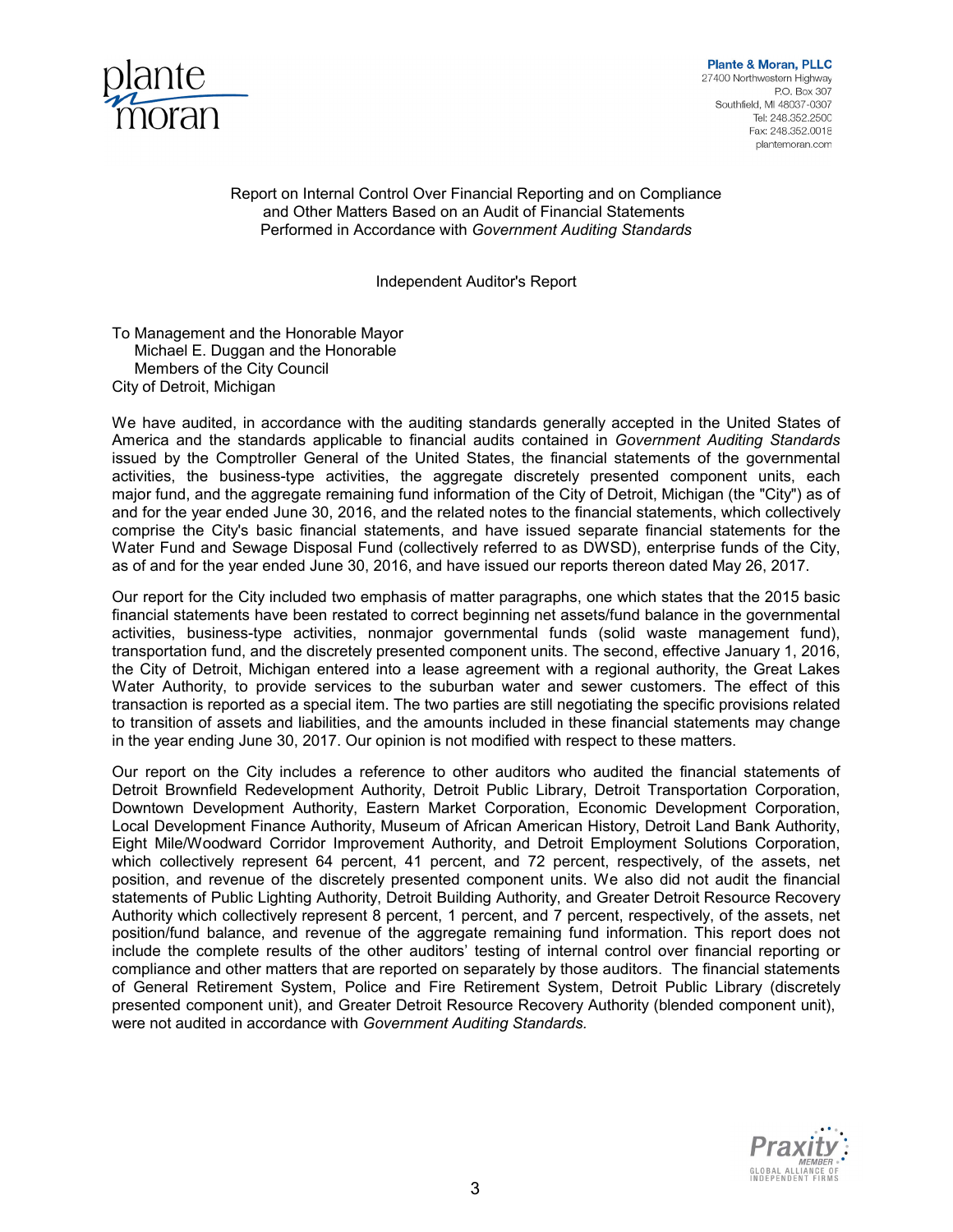To Management and the Honorable Mayor Michael E. Duggan and the Honorable Members of the City Council City of Detroit, Michigan

#### **Internal Control Over Financial Reporting**

In planning and performing our audit of the financial statements, we considered the City of Detroit, Michigan's internal control over financial reporting (internal control) to determine the audit procedures that are appropriate in the circumstances for the purpose of expressing our opinions on the financial statements, but not for the purpose of expressing an opinion on the effectiveness of the City's and DWSD's internal control. Accordingly, we do not express an opinion on the effectiveness of the City's and DWSD's internal control.

Our consideration of internal control was for the limited purpose described in the preceding paragraph and was not designed to identify all deficiencies in internal control that might be material weaknesses or significant deficiencies and therefore, material weaknesses or significant deficiencies may exist that were not identified. However, as described in the accompanying schedule of findings and questioned costs, we identified certain deficiencies in internal control that we consider to be material weaknesses and other deficiencies that we consider to be significant deficiencies.

A deficiency in internal control exists when the design or operation of a control does not allow management or employees, in the normal course of performing their assigned functions, to prevent, or detect and correct, misstatements on a timely basis. A material weakness is a deficiency, or a combination of deficiencies, in internal control such that there is a reasonable possibility that a material misstatement of the entity's financial statements will not be prevented, or detected and corrected, on a timely basis. We consider the deficiencies described in the accompanying schedule of findings and questioned costs to be material weaknesses. These are reflected as Findings 2016-001, 2016-002, 2016- 003, 2016-004, 2016-005, 2016-006, and 2016-007.

A significant deficiency is a deficiency, or a combination of deficiencies, in internal control that is less severe than a material weakness, yet important enough to merit attention by those charged with governance. We consider the deficiency described as finding 2016-008 in the accompanying schedule of findings and questioned costs to be a significant deficiency.

#### **Compliance and Other Matters**

As part of obtaining reasonable assurance about whether the City of Detroit, Michigan's financial statements are free from material misstatement, we performed tests of its compliance with certain provisions of laws, regulations, contracts, and grant agreements, noncompliance with which could have a direct and material effect on the determination of financial statement amounts. However, providing an opinion on compliance with those provisions was not an objective of our audit and, accordingly, we do not express such an opinion.

The results of our tests disclosed instances of noncompliance or other matters that are required to be reported under *Government Auditing Standards*, and which are described in the accompanying schedule of findings and questioned costs as Finding 2016-006.

#### **City of Detroit, Michigan's Response to Findings**

The City of Detroit, Michigan's response to the findings identified in our audit are described in the accompanying schedule of findings and questioned costs. The City of Detroit, Michigan's and DWSD's response was not subjected to the auditing procedures applied in the audit of the financial statements and, accordingly, we express no opinion on it.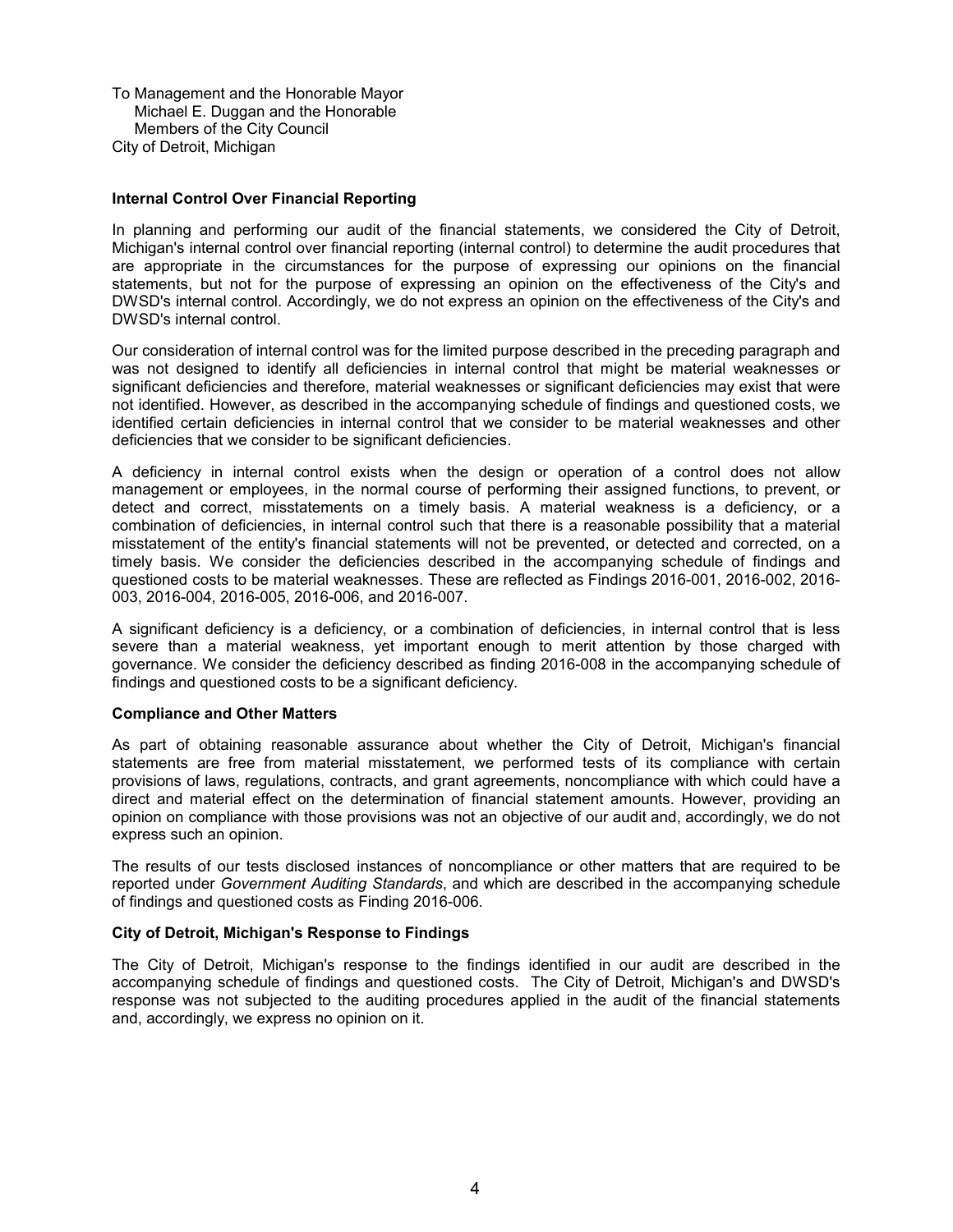To Management and the Honorable Mayor Michael E. Duggan and the Honorable Members of the City Council City of Detroit, Michigan

#### **Purpose of this Report**

The purpose of this report is solely to describe the scope of our testing of internal control and compliance and the results of that testing, and not to provide an opinion on the effectiveness of the City's and DWSD's internal control or on compliance. This report is an integral part of an audit performed in accordance with *Government Auditing Standards* in considering the City's and DWSD's internal control and compliance. Accordingly, this communication is not suitable for any other purpose.

Plante & Moran, PLLC

May 26, 2017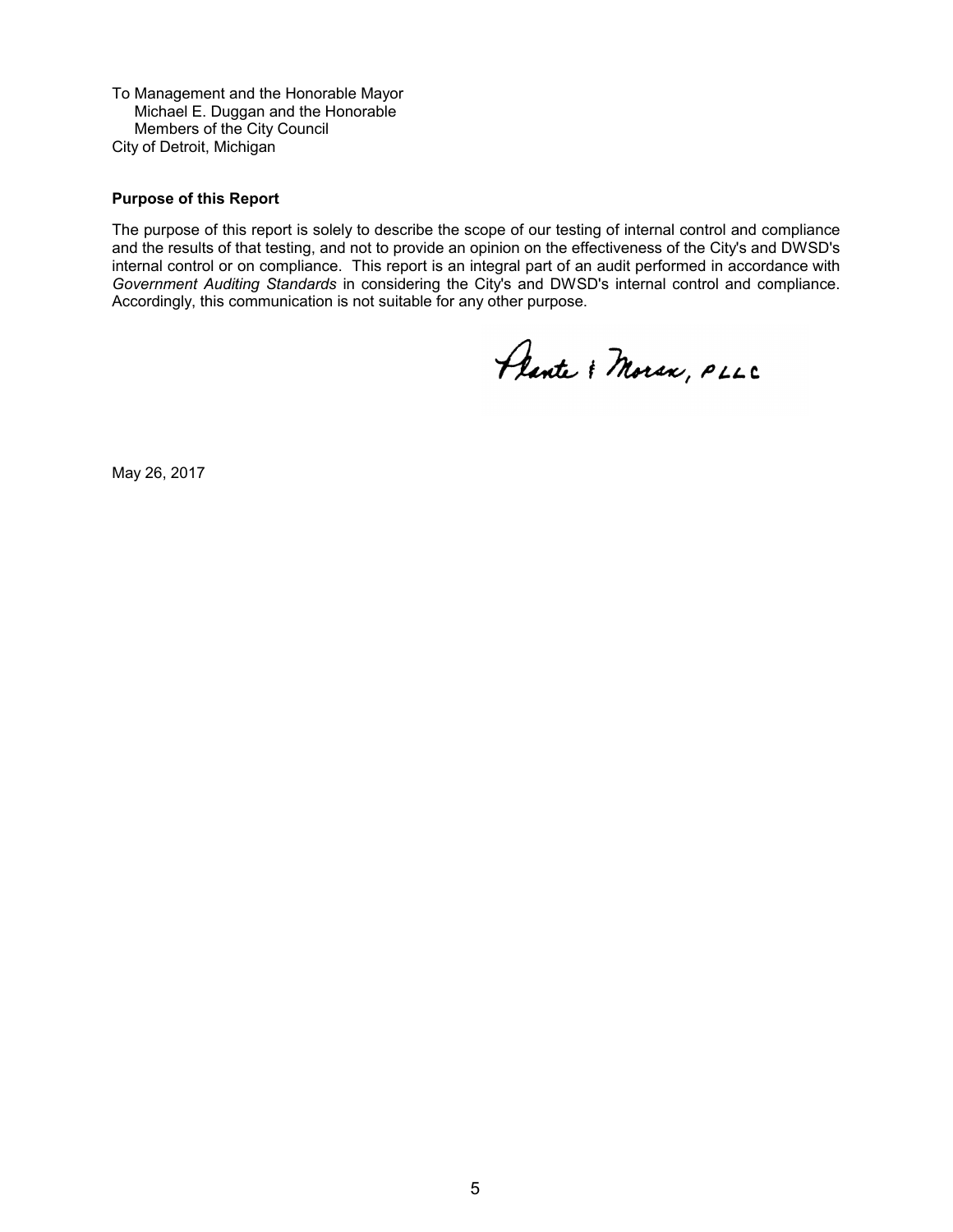

Report on Compliance for Each Major Federal Program; Report on Internal Control Over Compliance

Independent Auditor's Report

To the Honorable Mayor Michael E. Duggan and the Honorable Members of the City Council City of Detroit, Michigan

#### **Report on Compliance for Each Major Federal Program**

We have audited the City of Detroit, Michigan's (the "City") compliance with the types of compliance requirements described in the U.S. Office of Management and Budget (OMB) Compliance Supplement that could have a direct and material effect on each of its major federal programs for the year ended June 30, 2016. The City of Detroit, Michigan's major federal programs are identified in the summary of auditor's results section of the accompanying schedule of findings and questioned costs.

The City of Detroit, Michigan's basic financial statements include the operations of the Detroit Transportation Corporation, Detroit Housing Commission, Downtown Development Authority, Eastern Market Corporation, Economic Development Corporation, Detroit Landbank Authority, Detroit Employment Solutions Corporation, Detroit Building Authority, Public Lighting Authority, Detroit Brownfield Redevelopment Authority, Local Development Finance Authority, Eight Mile/Woodward Corridor Improvement Authority, and Museum of African American History, which received \$101,170,800 in federal awards which is not included in the schedule during the year ended June 30, 2016. Our audit, described below, did not include the operations of Detroit Transportation Corporation, Detroit Housing Commission, Downtown Development Authority, Eastern Market Corporation, Economic Development Corporation, Detroit Landbank Authority, Detroit Employment Solutions Corporation, Detroit Building Authority, Public Lighting Authority, Detroit Brownfield Redevelopment Authority, Local Development Finance Authority, Eight Mile/Woodward Corridor Improvement Authority, and Museum of African American History because they either received a separate single audit or were not subject to single audit requirements.

#### *Management's Responsibility*

Management is responsible for compliance with federal statutes, regulations, and the terms and conditions of its federal awards applicable to its federal programs.

#### *Auditor's Responsibility*

Our responsibility is to express an opinion on compliance for each of the City of Detroit, Michigan's major federal programs based on our audit of the types of compliance requirements referred to above.

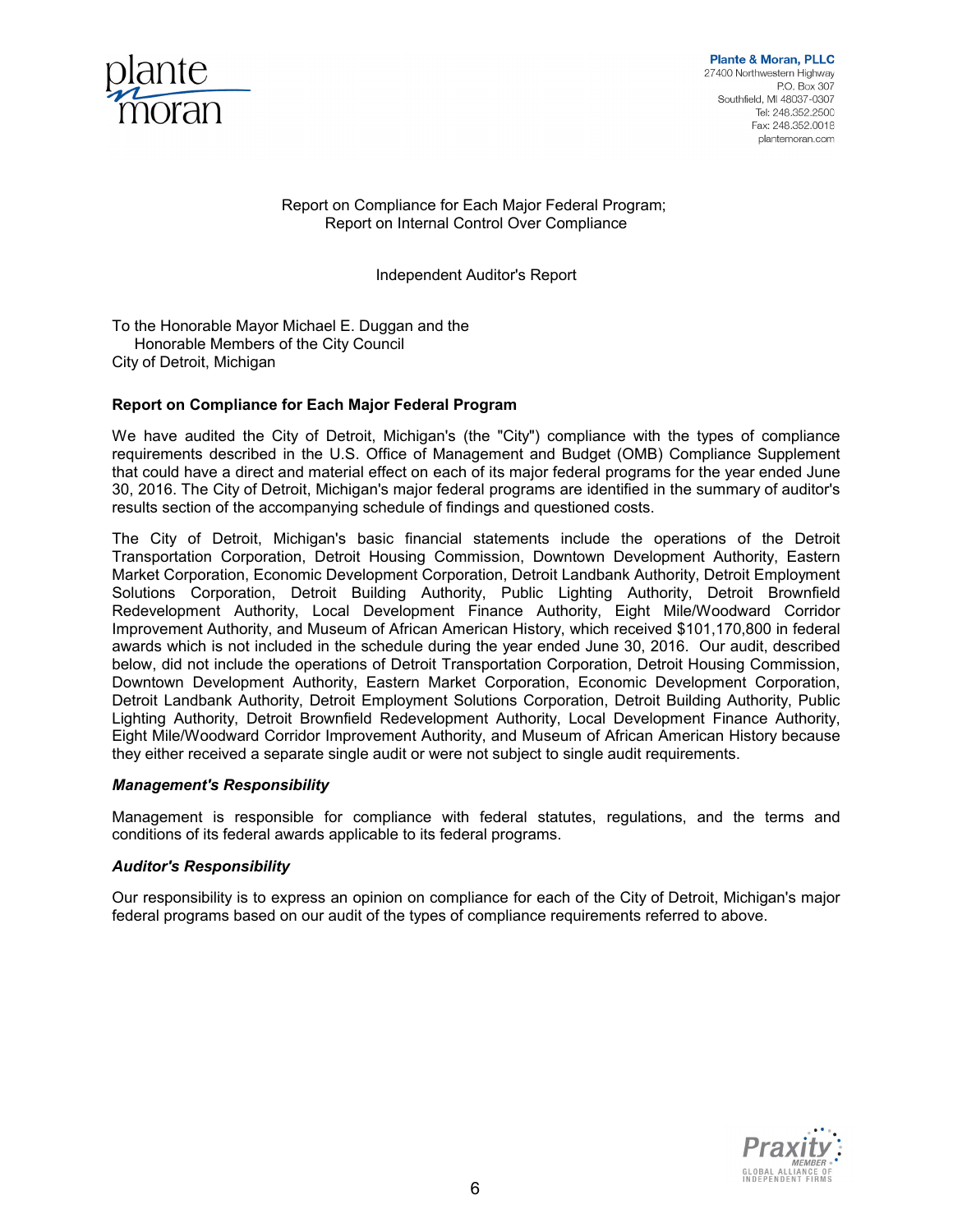To the Honorable Mayor Michael E. Duggan and the Honorable Members of the City Council City of Detroit, Michigan

We conducted our audit of compliance in accordance with auditing standards generally accepted in the United States of America; the standards applicable to financial audits contained in *Government Auditing Standards*, issued by the Comptroller General of the United States; and the audit requirements of Title 2 U.S. Code of Federal Regulations Part 200, *Uniform Administrative Requirements, Cost Principles, and Audit Requirements for Federal Awards* (the "Uniform Guidance")*.* Those standards and the Uniform Guidance require that we plan and perform the audit to obtain reasonable assurance about whether noncompliance with the types of compliance requirements referred to above that could have a direct and material effect on a major federal program occurred. An audit includes examining, on a test basis, evidence about the City of Detroit, Michigan's compliance with those requirements and performing such other procedures as we considered necessary in the circumstances.

We believe that our audit provides a reasonable basis for our opinion on compliance for each major federal program. However, our audit does not provide a legal determination of the City of Detroit, Michigan's compliance.

#### *Opinion on Each Major Federal Program*

In our opinion, the City of Detroit, Michigan complied, in all material respects, with the types of compliance requirements referred to above that could have a direct and material effect on each of its major federal programs for the year ended June 30, 2016.

#### *Other Matters*

The results of our auditing procedures disclosed instances of noncompliance which are required to be reported in accordance with OMB Uniform Guidance and which are described in the accompanying schedule of findings and questioned costs as Findings 2016-010, 2016-012, 2016-015, 2016-016, 2016- 017, 2016-018, and 2016-019. Our opinion on each major federal program is not modified with respect to these matters.

The City of Detroit, Michigan's response to the noncompliance findings identified in our audit is described in the accompanying schedule of findings and questioned costs and/or corrective action plan. The City of Detroit, Michigan's response was not subjected to the auditing procedures applied in the audit of compliance and, accordingly, we express no opinion on it.

#### **Report on Internal Control Over Compliance**

Management of the City of Detroit, Michigan is responsible for establishing and maintaining effective internal control over compliance with the types of compliance requirements referred to above. In planning and performing our audit of compliance, we considered the City of Detroit, Michigan's internal control over compliance with the types of requirements that could have a direct and material effect on each major federal program to determine the auditing procedures that are appropriate in the circumstances for the purpose of expressing an opinion on compliance for each major federal program and to test and report on internal control over compliance in accordance with the Uniform Guidance, but not for the purpose of expressing an opinion on the effectiveness of internal control over compliance. Accordingly, we do not express an opinion on the effectiveness of the City's internal control over compliance.

Our consideration of internal control over compliance was for the limited purpose described in the preceding paragraph and was not designed to identify all deficiencies in internal control over compliance that might be material weaknesses or significant deficiencies and therefore, material weaknesses or significant deficiencies may exist that were not identified. However, as discussed below, we identified certain deficiencies in internal control over compliance that we consider to be material weaknesses and other deficiencies that we consider to be significant deficiencies.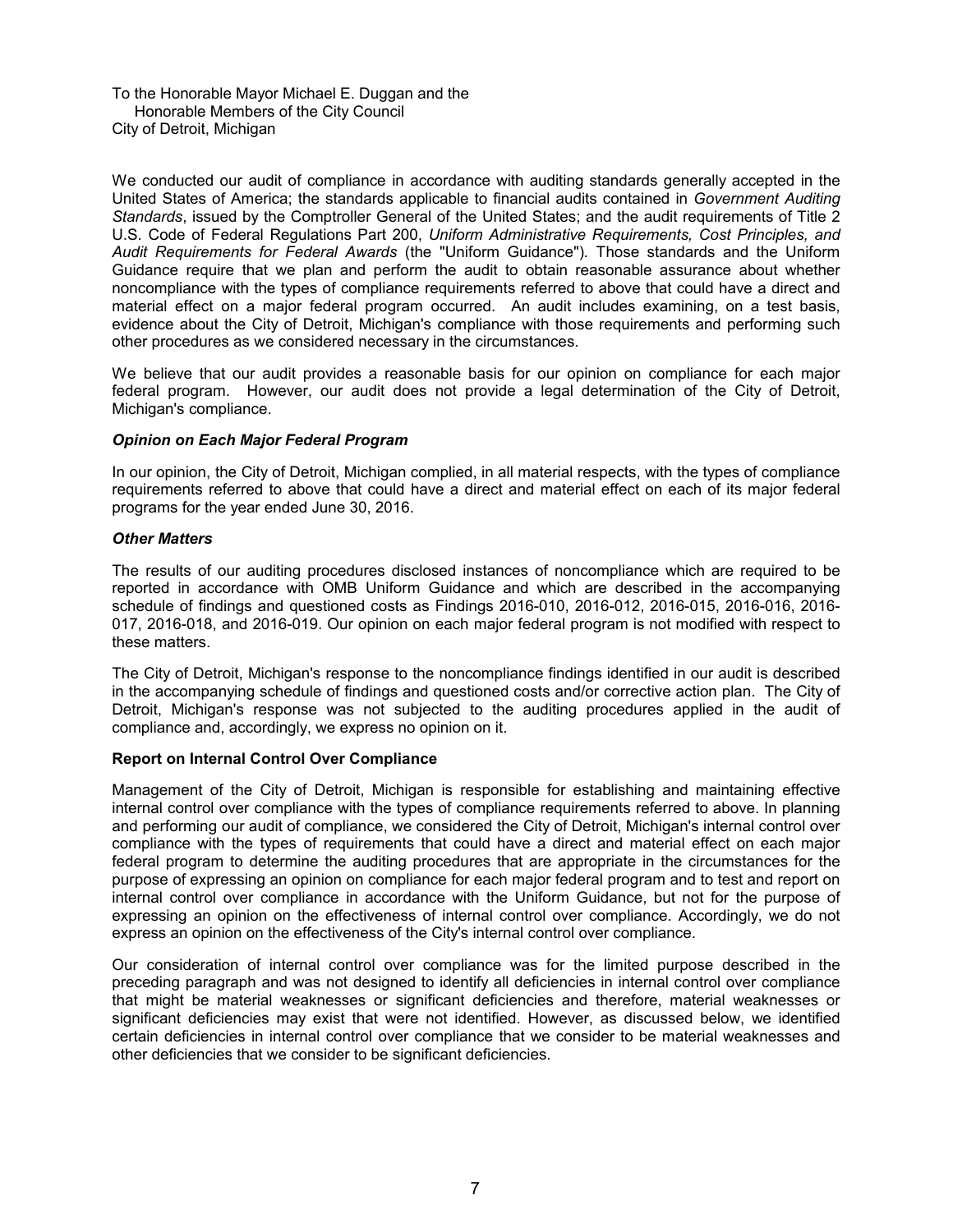To the Honorable Mayor Michael E. Duggan and the Honorable Members of the City Council City of Detroit, Michigan

A deficiency in internal control over compliance exists when the design or operation of a control over compliance does not allow management or employees, in the normal course of performing their assigned functions, to prevent, or detect and correct, noncompliance with a type of compliance requirement of a federal program on a timely basis. A material weakness in internal control over compliance is a deficiency, or a combination of deficiencies, in internal control over compliance, such that there is reasonable possibility that material noncompliance with a type of compliance requirement of a federal program will not be prevented, or detected and corrected, on a timely basis. We consider the deficiencies in internal control over compliance described in the accompanying schedule of findings and questioned costs as Findings 2016-009, 2016-012, 2016-015, 2016-017, 2016-018, and 2016-019 to be material weaknesses.

A significant deficiency in internal control over compliance is a deficiency, or a combination of deficiencies, in internal control over compliance with a type of compliance requirement of a federal program that is less severe than a material weakness in internal control over compliance, yet important enough to merit attention by those charged with governance. We consider the deficiencies in internal control over compliance described in the accompanying schedule of findings and questioned costs as Findings 2016- 011, 2016-013, 2016-014, and 2016-016 to be significant deficiencies.

The City of Detroit, Michigan's response to the internal control over compliance findings identified in our audit is described in the accompanying schedule of findings and questioned costs and/or corrective action plan. The City of Detroit, Michigan's response was not subjected to the auditing procedures applied in the audit of compliance and, accordingly, we express no opinion on it.

The purpose of this report on internal control over compliance is solely to describe the scope of our testing of internal control over compliance and the results of that testing based on the requirements of the Uniform Guidance. Accordingly, this report is not suitable for any other purpose.

Plante & Moran, PLLC

May 26, 2017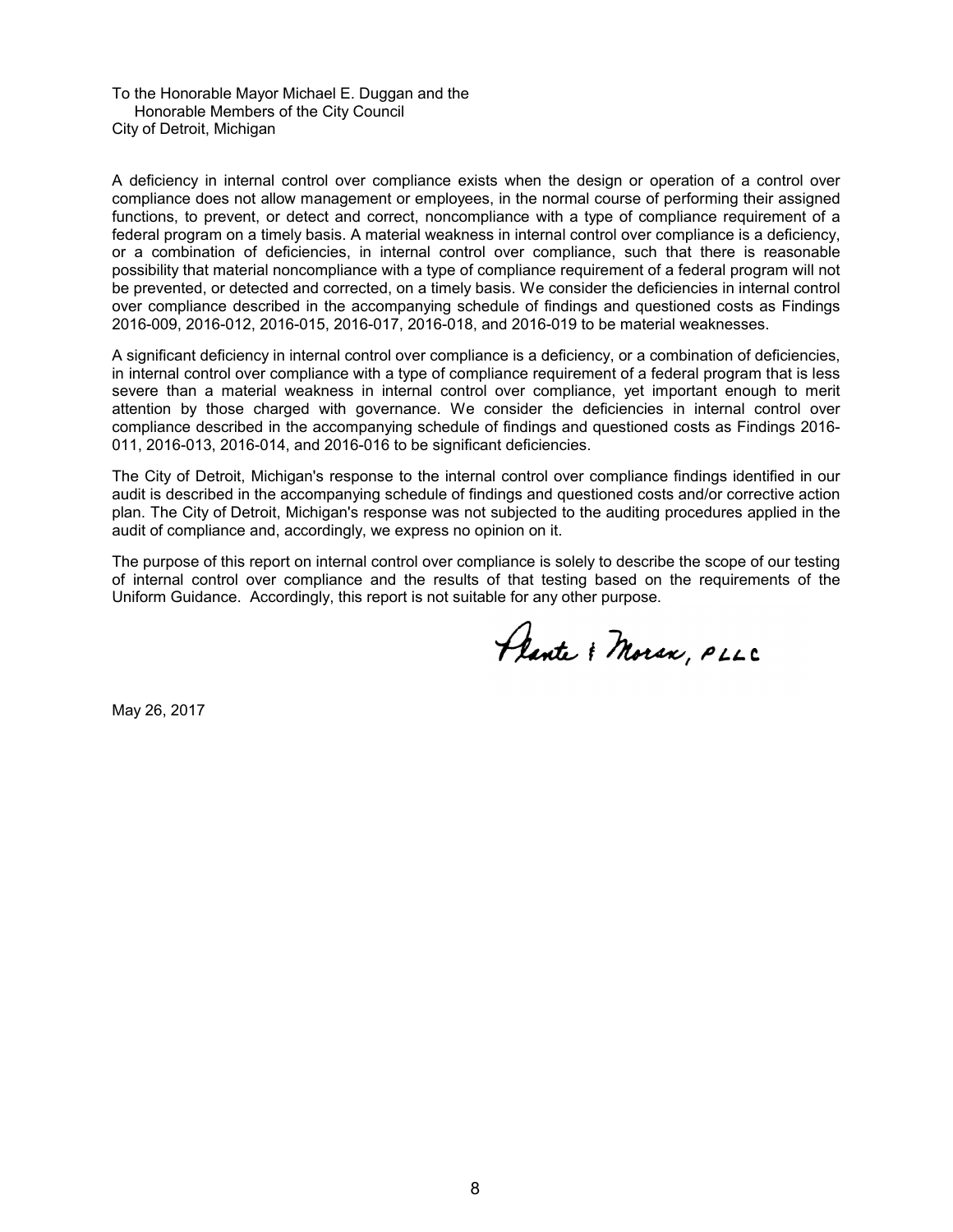| Federal Agency/Pass-through Entity/Program Title                                           | CFDA#  | <b>Pass-through Entity</b><br><b>Identifying Number</b> | Subrecipient<br><b>Expenditures</b> | <b>Federal Expenditures</b> |
|--------------------------------------------------------------------------------------------|--------|---------------------------------------------------------|-------------------------------------|-----------------------------|
| <b>Department of Agriculture:</b>                                                          |        |                                                         |                                     |                             |
| <b>Child Nutrition Cluster</b>                                                             |        |                                                         |                                     |                             |
| Via Michigan Department of Education:                                                      |        |                                                         |                                     |                             |
| 2015 Summer Food Program                                                                   | 10.559 | N/A                                                     |                                     | \$<br>333,680               |
| 2016 Summer Food Program                                                                   | 10.559 | N/A                                                     |                                     | 29,899                      |
| <b>Total Summer Food Program</b>                                                           |        |                                                         | S.<br>$\omega$                      | 363,579                     |
| <b>Total Child Nutrition Cluster</b>                                                       |        |                                                         |                                     | 363,579                     |
| Via Michigan Department of Community Health:                                               |        |                                                         |                                     |                             |
| Special Supplemental Nutrition Program for Women, Infants, and Children 2015               | 10.557 | IW100342                                                | 1,087,997                           | 1,221,254                   |
| Special Supplemental Nutrition Program for Women, Infants, and Children 2016               | 10.557 | IW100342                                                | 3,264,214                           | 3,264,214                   |
| Special Supplemental Nutrition Program for Women, Infants, and Children Breastfeeding 2015 | 10.557 | W500342                                                 | 36,856                              | 40,310                      |
| Special Supplemental Nutrition Program for Women, Infants, and Children Breastfeeding 2016 | 10.557 | W500342                                                 | 98,107                              | 98,107                      |
| <b>Total Supplemental Nutritional Assistance Program WIC</b>                               |        |                                                         | 4,487,174                           | 4,623,885                   |
|                                                                                            |        |                                                         |                                     |                             |
| <b>Total Department of Agriculture</b>                                                     |        |                                                         | 4,487,174                           | 4,987,464                   |
| Department of Housing and Urban Development:                                               |        |                                                         |                                     |                             |
| <b>CDBG - Entitlement Grants Cluster</b>                                                   |        |                                                         |                                     |                             |
| Direct Awards:                                                                             |        |                                                         |                                     |                             |
| Community Development Block Grant                                                          | 14.218 | B-15-MC-26-0006                                         | 973,510                             | 20,881,575                  |
| <b>Community Development Block Grant</b>                                                   | 14.218 | B-13-MC-26-0006                                         | 6,276,422                           | 14,137,003                  |
| <b>Community Development Block Grant</b>                                                   | 14.218 | B-14-MC-26-0006                                         | 2,367,824                           | 6,205,388                   |
| Neighborhood Stabilization Program 1                                                       | 14.218 | B-08-MN-26-0004                                         |                                     | 1,046,931                   |
| Neighborhood Stabilization Program 3                                                       | 14.218 | B-11-MN-26-0004                                         |                                     | 1,789,851                   |
| <b>Total CDBG/Entitlement Grants</b>                                                       |        |                                                         | 9,617,756                           | 44,060,748                  |
| <b>Total CDBG - Entitlement Grants Cluster</b>                                             |        |                                                         | 9,617,756                           | 44,060,748                  |
|                                                                                            |        |                                                         |                                     |                             |
| Direct Awards:                                                                             |        |                                                         |                                     |                             |
| <b>Emergency Shelter Grant</b>                                                             | 14.231 | E-13-MC-26-0006                                         | 240,278                             | 240,278                     |
| <b>Emergency Shelter Grant</b>                                                             | 14.231 | E-14-MC-26-0006                                         | 1,521,644                           | 1,521,644                   |
| <b>Total ESG</b>                                                                           |        |                                                         | 1,761,922                           | 1,761,922                   |
| <b>Direct Awards:</b>                                                                      |        |                                                         |                                     |                             |
| Economic Development Grant (EDI)                                                           | 14.251 | B-08-SP-MI-0310                                         |                                     | 292,268                     |
| Economic Development Grant (EDI)                                                           | 14.251 | B-08-SP-MI-0094                                         |                                     | 294,000                     |
| Economic Development Grant (EDI)                                                           | 14.251 | B-08-SP-MI-0522                                         |                                     | 35,983                      |
| <b>Total EDI Grant</b>                                                                     |        |                                                         |                                     | 622.251                     |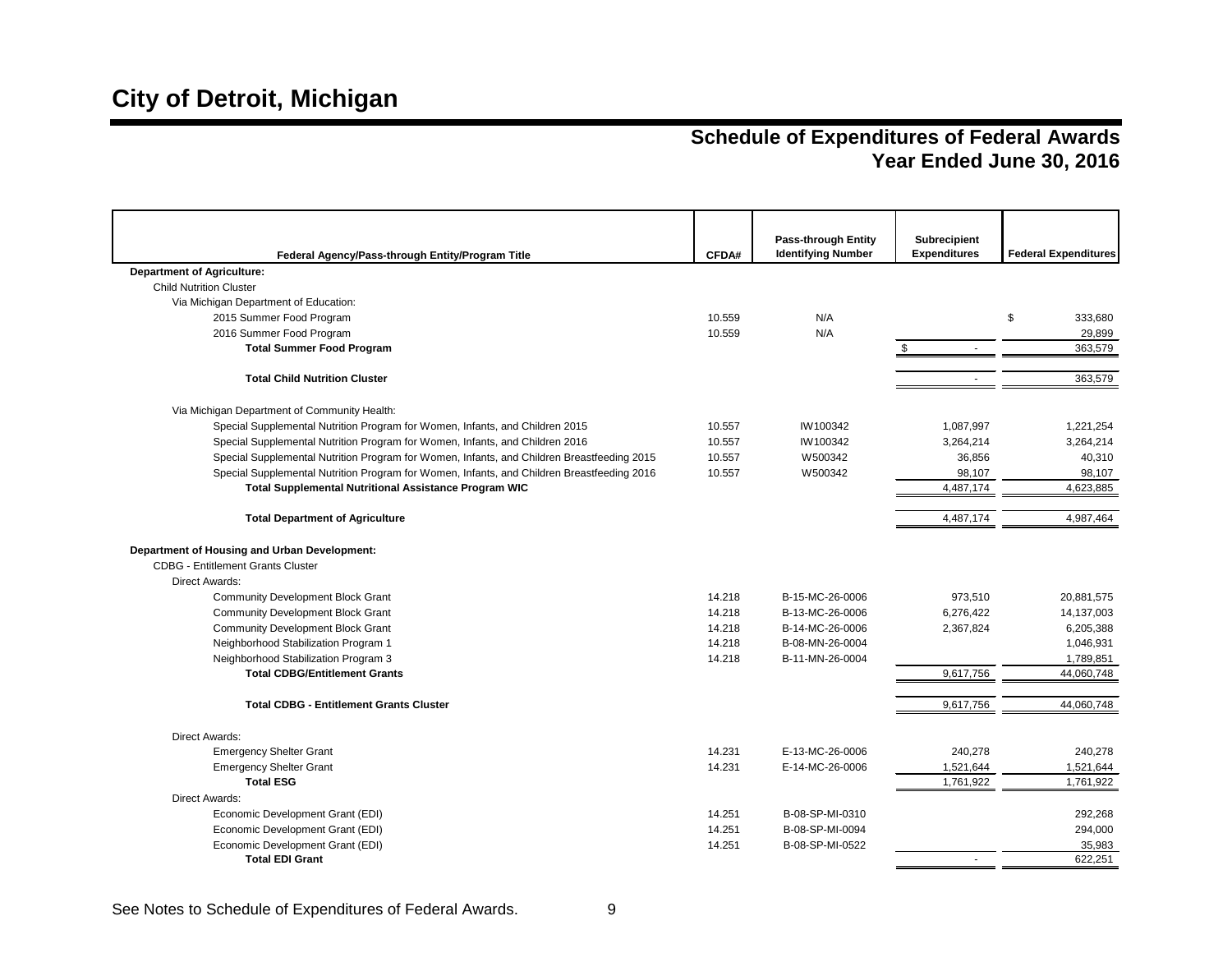|                                                               |        | <b>Pass-through Entity</b> | Subrecipient             |                             |
|---------------------------------------------------------------|--------|----------------------------|--------------------------|-----------------------------|
| Federal Agency/Pass-through Entity/Program Title              | CFDA#  | <b>Identifying Number</b>  | <b>Expenditures</b>      | <b>Federal Expenditures</b> |
| Direct Awards:                                                |        |                            |                          |                             |
| Home Investment Partnership (Special Housing)                 | 14.239 | M-15-MC-26-0202            |                          | \$<br>246,222               |
| Home Investment Partnership (Special Housing)                 | 14.239 | M-09-MC-26-0202            |                          | 326,131                     |
| Home Investment Partnership (Special Housing)                 | 14.239 | M-10-MC-26-0202            |                          | 2,983,903                   |
| Home Investment Partnership (Special Housing)                 | 14.239 | M-11-MC-26-0202            |                          | 8,418,186                   |
| Home Investment Partnership (Special Housing)                 | 14.239 | M-12-MC-26-0202            |                          | 5,306,567                   |
| Home Investment Partnership (Special Housing)                 | 14.239 | M-13-MC-26-0202            |                          | 1,065,165                   |
| Home Investment Partnership (Special Housing)                 | 14.239 | M-14-MC-26-0202            |                          | 25,298                      |
| <b>Total Home Investment Partnership</b>                      |        |                            | \$                       | 18,371,472                  |
| Direct Awards:                                                |        |                            |                          |                             |
| Housing Opportunities for Persons With Aids 6/2015            | 14.241 | MIHIF001                   |                          | 61,748                      |
| Housing Opportunities for Persons With Aids 6/2016            | 14.241 | MIH15-F001                 | 2,261,972                | 2,261,972                   |
| <b>Total HOPWA</b>                                            |        |                            | 2,261,972                | 2,323,720                   |
| Direct Awards:                                                |        |                            |                          |                             |
| Lead Hazard Reduction Demonstration Grant Program             | 14.905 | MI-LHHD-026614             |                          | 448,477                     |
| <b>Total Lead Hazard Reduction Demonstration Program</b>      |        |                            |                          | 448,477                     |
| <b>Total Department of Housing and Urban Development</b>      |        |                            | 13,641,650               | 67,588,590                  |
| <b>Department of Interior:</b>                                |        |                            |                          |                             |
| Via Michigan State Housing Development Authority (MSHDA):     |        |                            |                          |                             |
| Historic Preservation Fund Grant Program: Belle Isle Aquarium | 15.904 | CG15-426                   |                          | 7,630                       |
| <b>Total Historic Preservation Fund Grant</b>                 |        |                            |                          | 7,630                       |
|                                                               |        |                            |                          |                             |
| <b>Total Department of Interior</b>                           |        |                            | $\overline{\phantom{a}}$ | 7.630                       |
| <b>Department of Justice:</b>                                 |        |                            |                          |                             |
| Direct Awards:                                                |        |                            |                          |                             |
| Cease Fire Detroit Community Violence                         | 16.123 | 2012-PB-FX-K002            |                          | 151,030                     |
| Youth Violence Prevention Capacity                            | 16.123 | 2012-NY-FX-0027            |                          | 30,618                      |
| <b>Total Violence Prevention</b>                              |        |                            | $\sim$                   | 181,648                     |
| Via Michigan Department of Health and Human Services:         |        |                            |                          |                             |
| Crime Victim Assist - Rape Counseling Center Prog 2014        | 16.575 | 2014-VA-GX-0046            |                          | 171,194                     |
| Crime Victim Assist - V.O.C.A. 2015 / 2016                    | 16.575 | 2015-VA-GX-0044            |                          | 372,401                     |
| <b>Total Crime Victim Assistance</b>                          |        |                            |                          | 543.595                     |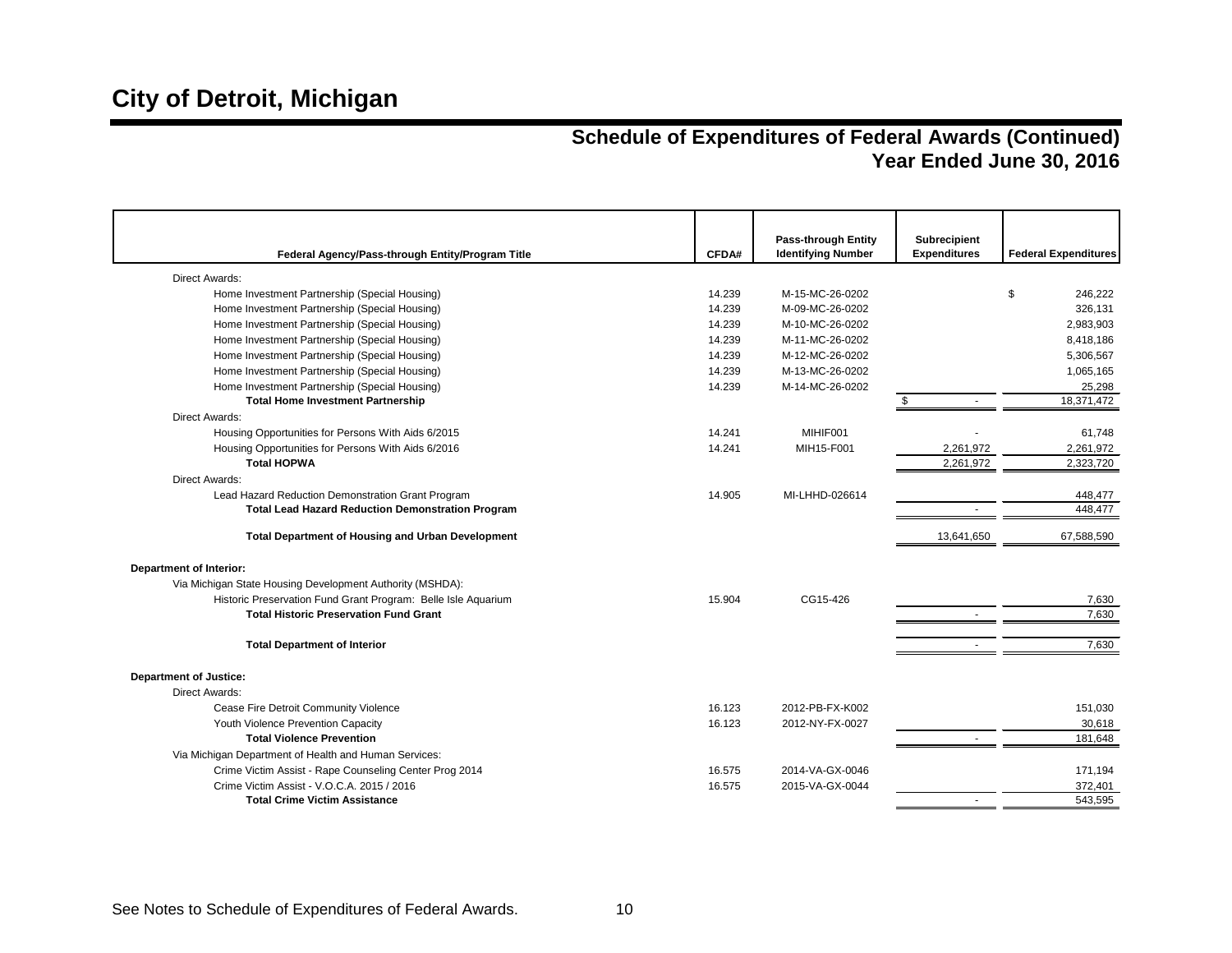|                                                                 |        | <b>Pass-through Entity</b> | <b>Subrecipient</b> |                             |
|-----------------------------------------------------------------|--------|----------------------------|---------------------|-----------------------------|
| Federal Agency/Pass-through Entity/Program Title                | CFDA#  | <b>Identifying Number</b>  | <b>Expenditures</b> | <b>Federal Expenditures</b> |
| <b>Direct Awards:</b>                                           |        |                            |                     |                             |
| COPS Technology Program                                         | 16.710 | 2010-CK-WX-0506            |                     | \$<br>9,338                 |
| 2013 COPS Hiring Program Grant                                  | 16.710 | 2013-UL-WX-0038            |                     | 493,458                     |
| 2013 COPS Micro Bike                                            | 16.710 | 2013-CK-WX-K032            |                     | 36,722                      |
| 2015 COPS Hiring Program (& match)                              | 16.710 | 2015-UL-WX-0024            |                     | 310,260                     |
| <b>Total COPS Grants</b>                                        |        |                            | \$                  | 849,778                     |
| Via The National Association of VOCA Assistance Administrators: |        |                            |                     |                             |
| 2015 National Crime Victims Rights Week                         | 16.582 | 2014-VF-GX-K002            |                     | 1,552                       |
| 2016 National Crime Victims Rights Week                         | 16.582 | 2015-VF-GX-K002            |                     | 5,000                       |
| <b>Total Crime Victim Assistance</b>                            |        |                            | $\sim$              | 6,552                       |
| Via The County of Wayne:                                        |        |                            |                     |                             |
| 2010 Justice Assistance Grant                                   | 16.738 | 2010-DJ-BX-1068            |                     | 381,495                     |
| 2011 Justice Assistance Grant                                   | 16.738 | 2011-DJ-BX-2481            |                     | 338,372                     |
| 2012 Justice Assistance Grant                                   | 16.738 | 2011-DJ-BX-0730            |                     | 591,696                     |
| 2013 Justice Assistance Grant                                   | 16.738 | 2013-DJ-BX-0503            |                     | 235,503                     |
| 2014 Justice Assistance Grant                                   | 16.738 | 2014-DJ-BX-0503            |                     | 621,740                     |
| <b>Total Justice Assistance Grants (JAG)</b>                    |        |                            |                     | 2,168,806                   |
| Via The Detroit Crime Commission:                               |        |                            |                     |                             |
| <b>Byrne Crime Justice Detroit East</b>                         | 16.817 | 2012-AJ-BX-0002            |                     | 61,688                      |
| <b>Total Byrne Criminal Justice Innovation Program</b>          |        |                            |                     | 61,688                      |
| Via Community Health and Social Service Center (CHASS):         |        |                            |                     |                             |
| 2015 Consolidated and Technical Assistance Grant                | 16.888 | 2015-CY-AX-0006            |                     | 324                         |
| <b>Total Consolidated and Technical Assistance Grant</b>        |        |                            |                     | 324                         |
| Direct Awards:                                                  |        |                            |                     |                             |
| <b>Federal Asset Sharing</b>                                    | 16.922 | N/A                        |                     | 34,145                      |
| <b>Total Federal Asset Sharing</b>                              |        |                            |                     | 34,145                      |
| <b>Total Department of Justice</b>                              |        |                            |                     | 3,846,536                   |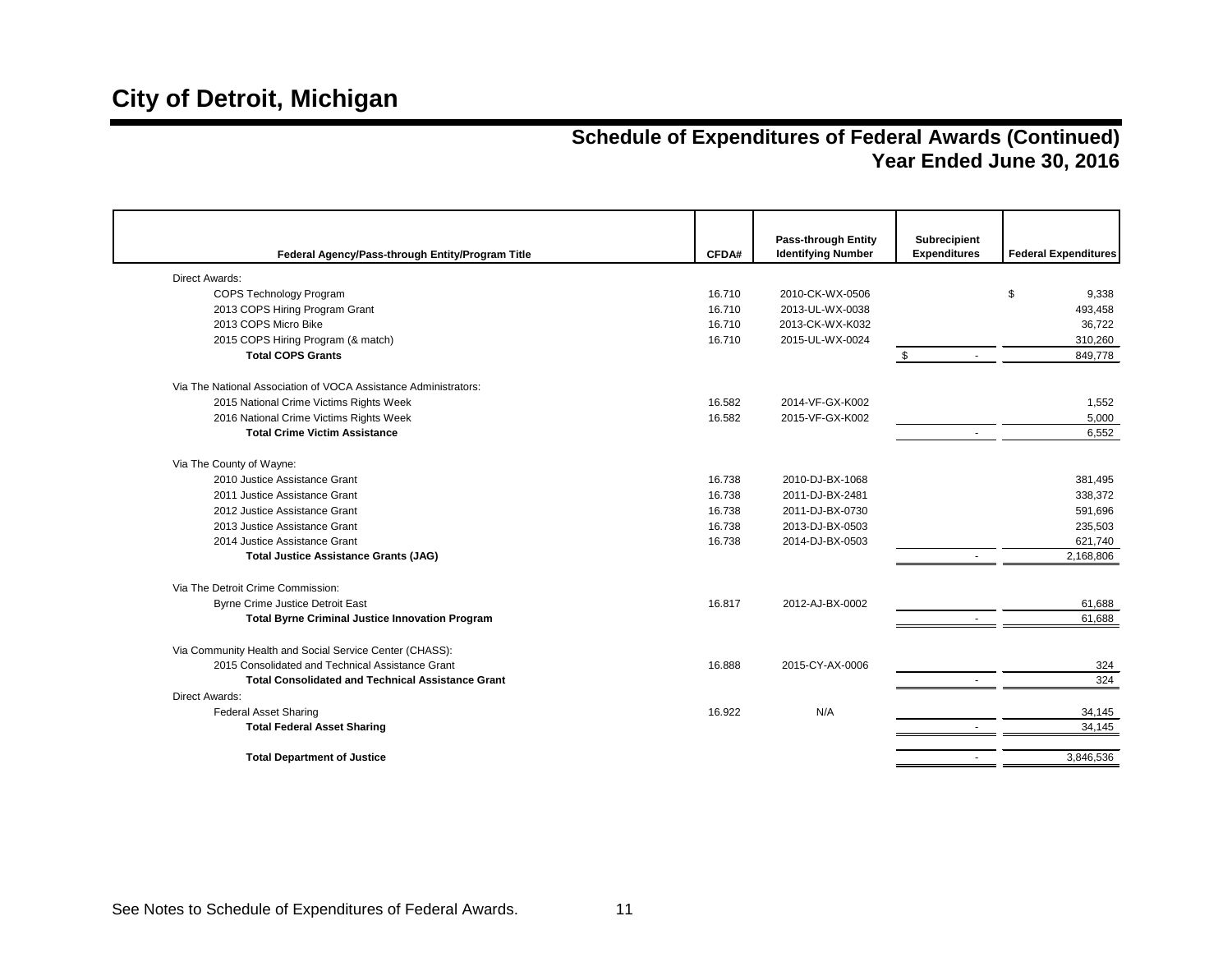| Federal Agency/Pass-through Entity/Program Title        | CFDA#  | <b>Pass-through Entity</b><br><b>Identifying Number</b> | Subrecipient<br><b>Expenditures</b> | <b>Federal Expenditures</b> |
|---------------------------------------------------------|--------|---------------------------------------------------------|-------------------------------------|-----------------------------|
| <b>Department of Transportation:</b>                    |        |                                                         |                                     |                             |
| Highway Planning and Construction Cluster               |        |                                                         |                                     |                             |
| Via Michigan Department of Transportation:              |        |                                                         |                                     |                             |
| Highway Research Planning and Construction              | 20.205 | 00-5459                                                 |                                     | 2,224,133<br>\$             |
| <b>Total Highway Research Planning and Construction</b> |        |                                                         | \$                                  | 2,224,133                   |
| <b>Total Highway Planning and Construction Cluster</b>  |        |                                                         |                                     | 2,224,133                   |
| <b>Federal Transit Cluster</b>                          |        |                                                         |                                     |                             |
| Via Federal Transit Administration:                     |        |                                                         |                                     |                             |
| Federal Transit Capital Investment Grant                | 20.500 | MI-03-0241-00                                           |                                     | 6,816,574                   |
| Federal Transit Capital Investment Grant                | 20.500 | MI-04-0093-00                                           |                                     | 965,962                     |
| <b>Total Federal Transit Capital Investment Grants</b>  |        |                                                         |                                     | 7,782,536                   |
| Via Federal Transit Administration:                     |        |                                                         |                                     |                             |
| Federal Transit Formula Grant                           | 20.507 | MI-90-X604-00                                           |                                     | 41,072                      |
| Federal Transit Formula Grant                           | 20.507 | MI-90-X605-00                                           |                                     | 5,789,666                   |
| Federal Transit Formula Grant                           | 20.507 | MI-90-X642-00                                           |                                     | 199.704                     |
| <b>Total Federal Transit Formula Grants</b>             |        |                                                         | $\sim$                              | 6,030,442                   |
| <b>Total Federal Transit Cluster</b>                    |        |                                                         | $\overline{\phantom{a}}$            | 13,812,978                  |
| <b>Transit Services Programs Cluster</b>                |        |                                                         |                                     |                             |
| <b>Direct Awards:</b>                                   |        |                                                         |                                     |                             |
| Job Access and Reverse Commute Grant                    | 20.516 | MI-37-X014-00                                           |                                     | 31,458                      |
| Job Access and Reverse Commute Grant                    | 20.516 | MI-37-X020-00                                           |                                     | 120,757                     |
| Job Access and Reverse Commute Grant                    | 20.516 | MI-37-X035-00                                           |                                     | 259,609                     |
| Job Access and Reverse Commute Grant                    | 20.516 | MI-37-X030-00                                           |                                     | 296,623                     |
| Job Access and Reverse Commute Grant                    | 20.516 | MI-37-X041-02                                           |                                     | 4,056,385                   |
| <b>Total Job Access and Reverse Commute Grants</b>      |        |                                                         |                                     | 4,764,832                   |
| <b>Direct Awards:</b>                                   |        |                                                         |                                     |                             |
| New Freedom Grant                                       | 20.521 | MI-57-X005-00                                           |                                     | 325,055                     |
| New Freedom Grant                                       | 20.521 | MI-57-X015-00                                           |                                     | 85,376                      |
| New Freedom Grant                                       | 20.521 | MI-57-X013-00                                           |                                     | 151,968                     |
| <b>Total New Freedom Grants</b>                         |        |                                                         | $\sim$                              | 562,399                     |
| <b>Total Transit Services Programs Cluster</b>          |        |                                                         | $\overline{\phantom{a}}$            | 5,327,231                   |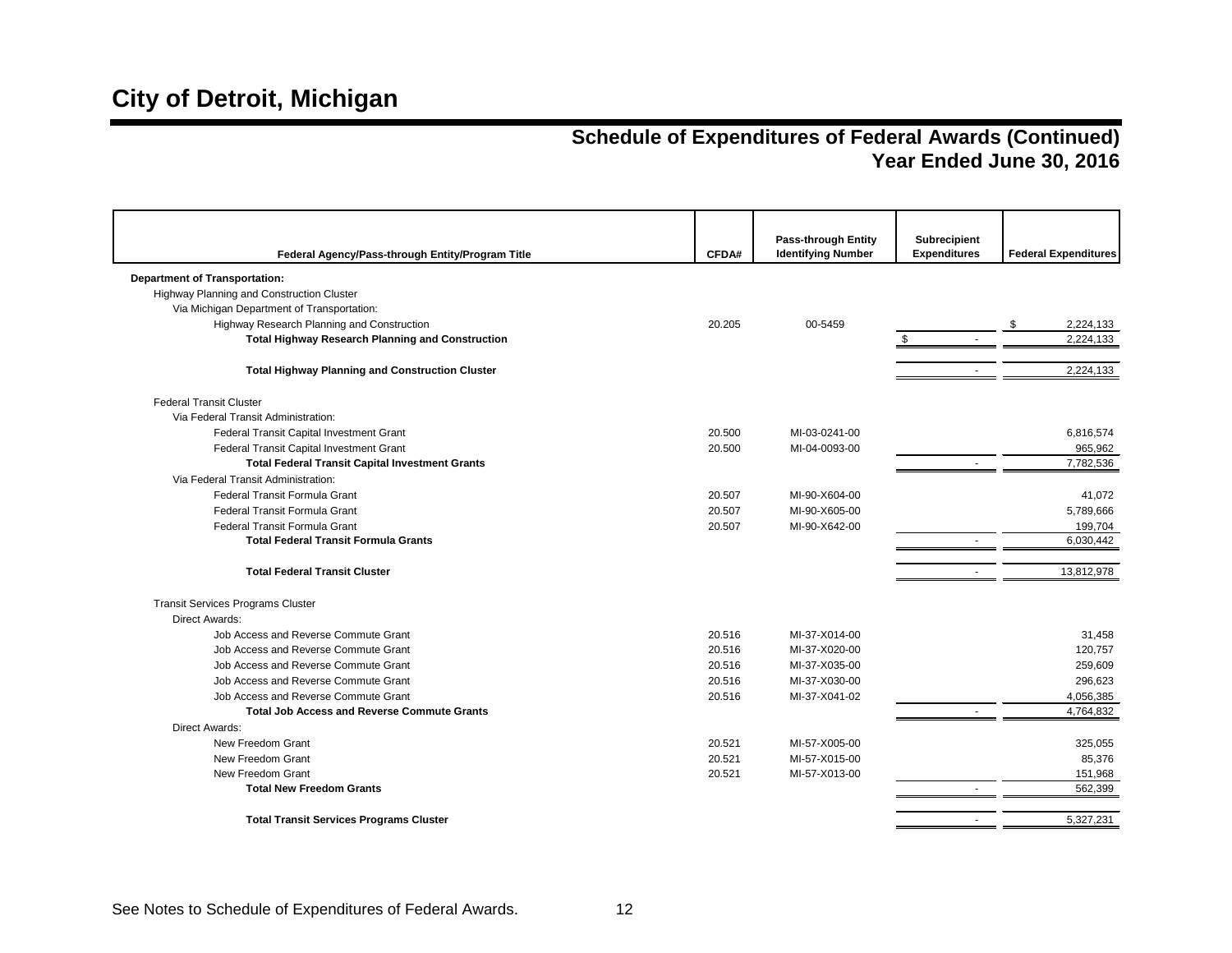|                                                                    |        | <b>Pass-through Entity</b> | Subrecipient<br><b>Expenditures</b> | <b>Federal Expenditures</b> |
|--------------------------------------------------------------------|--------|----------------------------|-------------------------------------|-----------------------------|
| Federal Agency/Pass-through Entity/Program Title                   | CFDA#  | <b>Identifying Number</b>  |                                     |                             |
| <b>Highway Safety Cluster</b>                                      |        |                            |                                     |                             |
| Via Michigan Department of State Police:                           |        |                            |                                     |                             |
| Strategic Traffic Enforcement Prog 2014-2015 (seat belt)           | 20.600 | PT-15-25                   |                                     | \$<br>91,342                |
| Strategic Traffic Enforcement Program 2014-2015                    | 20.600 | PT-15-26                   |                                     | 103,270                     |
| Strategic Traffic Enforcement Prog 2015-2016                       | 20.600 | PT-16-23                   |                                     | 140,091                     |
| 2015 Youth Alcohol Enforcement                                     | 20.616 | AL-15-16                   |                                     | 26,201                      |
| 2015-2016 Highway Safety Underage Enforcement                      | 20.616 | AL-16-07                   |                                     | 19,113                      |
| <b>Total State &amp; Community Highway Safety</b>                  |        |                            | S.                                  | 380.017                     |
|                                                                    |        |                            |                                     |                             |
| <b>Total Highway Safety Cluster</b>                                |        |                            | $\sim$                              | 380,017                     |
| Via Michigan Department of Transportation:                         |        |                            |                                     |                             |
| Federal Aviation Admin: Runway Safety Area Study                   | 20.106 | D-26-0027-3912             |                                     | 77,102                      |
| Total Federal Aviation Administration: Airport Improvement Program |        |                            |                                     | 77,102                      |
| <b>Direct Awards:</b>                                              |        |                            |                                     |                             |
| SEMCOG Unified Work Program (UWP)                                  | 20.514 | U16-16006                  |                                     | 314,304                     |
| <b>Total SEMCOG Grants</b>                                         |        |                            |                                     | 314,304                     |
|                                                                    |        |                            |                                     |                             |
| <b>Total Department of Transportation</b>                          |        |                            | $\sim$                              | 22,135,765                  |
| <b>Environmental Protection Agency:</b>                            |        |                            |                                     |                             |
| Clean Water State Revolving Fund Cluster                           |        |                            |                                     |                             |
| Via Michigan Department of Environmental Quality:                  |        |                            |                                     |                             |
| Capitalization Grants for Clean Water-State Revolving Loan         | 66.458 | 5486-01                    |                                     | 1.417.411                   |
| Capitalization Grants for Clean Water-State Revolving Loan         | 66.458 | 5619-01                    |                                     | 17,253,390                  |
| Capitalization Grants for Clean Water-State Revolving Loan         | 66.458 | 5619-02                    |                                     | 7,517,028                   |
| Capitalization Grants for Clean Water-State Revolving Loan         | 66.458 | 5619-03                    |                                     | 11,348,336                  |
| <b>Total Clean Water State Revolving Fund Cluster</b>              |        |                            |                                     | 37,536,165                  |
|                                                                    |        |                            |                                     |                             |
| Drinking Water State Revolving Fund Cluster<br>Direct Awards:      |        |                            |                                     |                             |
|                                                                    |        | FS975487-13                |                                     |                             |
| 2015 Surface Water Intake Protection                               | 66.468 |                            |                                     | 16,288                      |
| <b>Total Drinking Water State Revolving Fund Cluster</b>           |        |                            |                                     | 16.288                      |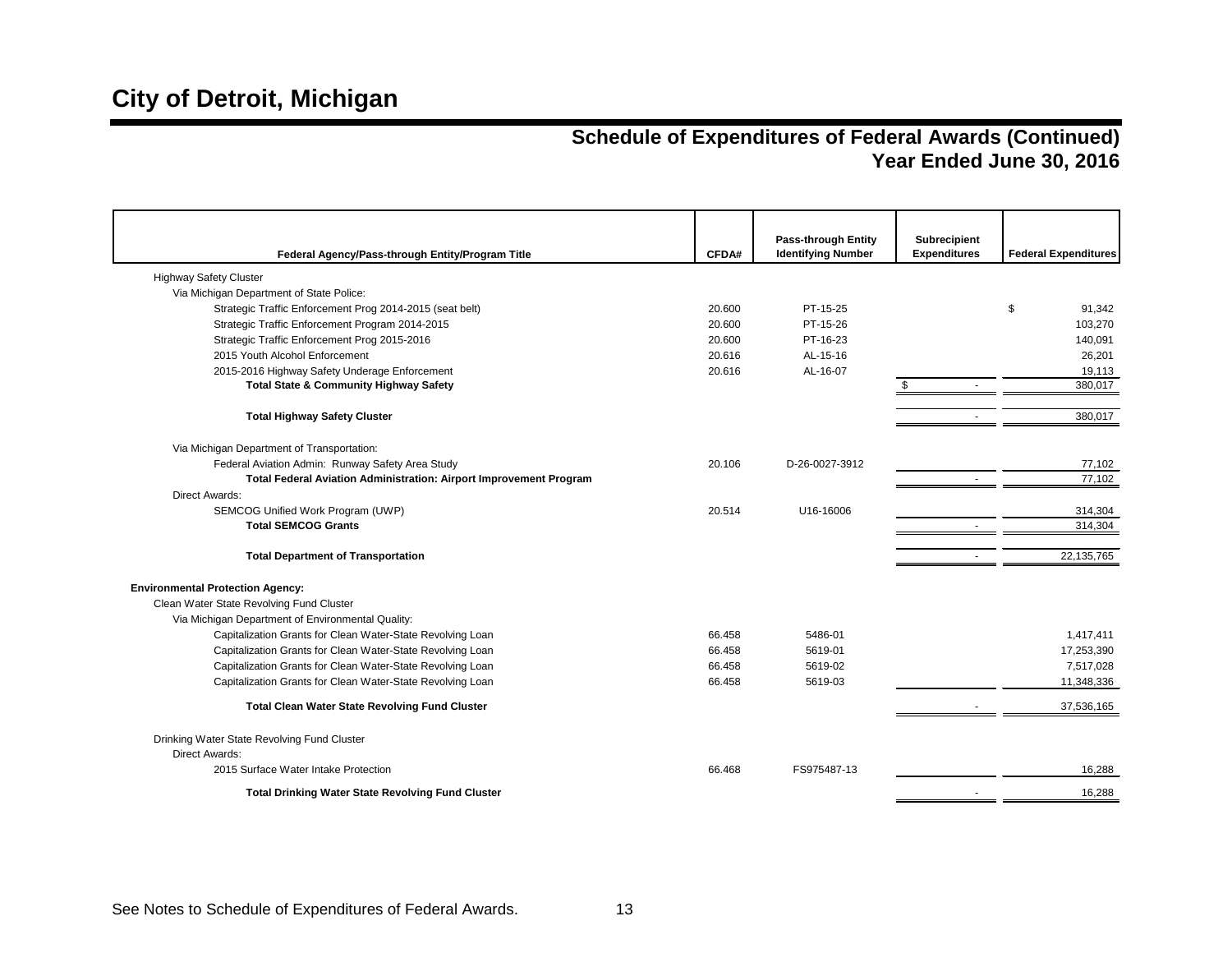| Federal Agency/Pass-through Entity/Program Title                           | CFDA#  | <b>Pass-through Entity</b><br><b>Identifying Number</b> | <b>Subrecipient</b><br><b>Expenditures</b> | <b>Federal Expenditures</b> |
|----------------------------------------------------------------------------|--------|---------------------------------------------------------|--------------------------------------------|-----------------------------|
| <b>Direct Awards:</b>                                                      |        |                                                         |                                            |                             |
| Recovery Park Green Infrastructure Work                                    | 66.469 | GL-00E01279                                             |                                            | 100,920<br>\$               |
| <b>Total Capitalization Grants for Clean Water - State Revolving Loans</b> |        |                                                         |                                            | 37,653,373                  |
| Direct Awards:                                                             |        |                                                         |                                            |                             |
| <b>USEPA Environmental Training Grant</b>                                  | 66.815 | JT-00E01370                                             |                                            | 31,303                      |
| <b>Total Environmental Training Grant</b>                                  |        |                                                         |                                            | 31,303                      |
| <b>Total Environmental Protection Agency</b>                               |        |                                                         |                                            | 37,684,676                  |
| Department of Health and Human Services:                                   |        |                                                         |                                            |                             |
| <b>Medicaid Cluster</b>                                                    |        |                                                         |                                            |                             |
| Via Michigan Department of Health and Human Services:                      |        |                                                         |                                            |                             |
| CSHCS Outreach & Advocacy 9/2015                                           | 93.778 | <b>B1MIMCHS</b>                                         | 70,325                                     | 78,800                      |
| CSHCS Outreach & Advocacy 9/2016                                           | 93.778 | 05U05M15ADM                                             | 200,175                                    | 200,175                     |
| <b>Total Outreach Advocacy</b>                                             |        |                                                         | 270,500                                    | 278,975                     |
| <b>Total Medicaid Cluster</b>                                              |        |                                                         | 270,500                                    | 278,975                     |
| Via Michigan Department of Health and Human Services:                      |        |                                                         |                                            |                             |
| Bio-Terrorism Emerg Prep 9/2015                                            | 93.069 | U90TP000528                                             | 37,131                                     | 37,594                      |
| Bio-Terrorism Emerg Prep 9/2016                                            | 93.069 | U90TP000528                                             | 163,254                                    | 163,254                     |
| Cities Readiness Initiatives 9/2015                                        | 93.069 | U90TP000528                                             | 31,424                                     | 39,304                      |
| Cities Readiness Initiatives 9/2016                                        | 93.069 | U90TP000528                                             | 184,556                                    | 184,556                     |
| Ebola Emergency Prep 9/2015                                                | 93.069 | U90TP000528                                             | 29,444                                     | 30.328                      |
| Ebola Emergency Prep 9/2016                                                | 93.069 | U90TP000528                                             | 51,440                                     | 51,440                      |
| <b>Total Public Health Emergency Preparedness</b>                          |        |                                                         | 497,249                                    | 506,476                     |
| Via Michigan Department of Health and Human Services:                      |        |                                                         |                                            |                             |
| Immunization Vaccines for Children 09/2015                                 | 93.268 | H23 CCH522556                                           | 116,075                                    | 119,263                     |
| Immunization Vaccines for Children 09/2016                                 | 93.268 | H23 CCH522556                                           | 218,656                                    | 218,656                     |
| Immunization Action-Vaccination Shipped (In-Kind)                          | 93.268 | N/A                                                     |                                            | 766,123                     |
| <b>Total CDC Immunization</b>                                              |        |                                                         | 334,731                                    | 1,104,042                   |
| <b>Direct Awards:</b>                                                      |        |                                                         |                                            |                             |
| HIV Emerg Supp Relief 2/2016                                               | 93.914 | H89HA00021-23-03                                        | 6,643,458                                  | 6,643,458                   |
| HIV Emerg Supp Relief 2/2017                                               | 93.914 | H89HA00021-24-03                                        | 1,986,042                                  | 1,986,042                   |
| <b>Total HIV Emergency Supplemental Relief</b>                             |        |                                                         | 8,629,500                                  | 8,629,500                   |
| Via Michigan Department of Health and Human Services:                      |        |                                                         |                                            |                             |
| HIV Ryan White Part B 2015                                                 | 93.917 | N/A                                                     | 10,407                                     | 10,407                      |
| HIV Ryan White Part B 2016                                                 | 93.917 | N/A                                                     | 35,349                                     | 35,349                      |
| <b>Total HIV Ryan White Part B</b>                                         |        |                                                         | 45,756                                     | 45,756                      |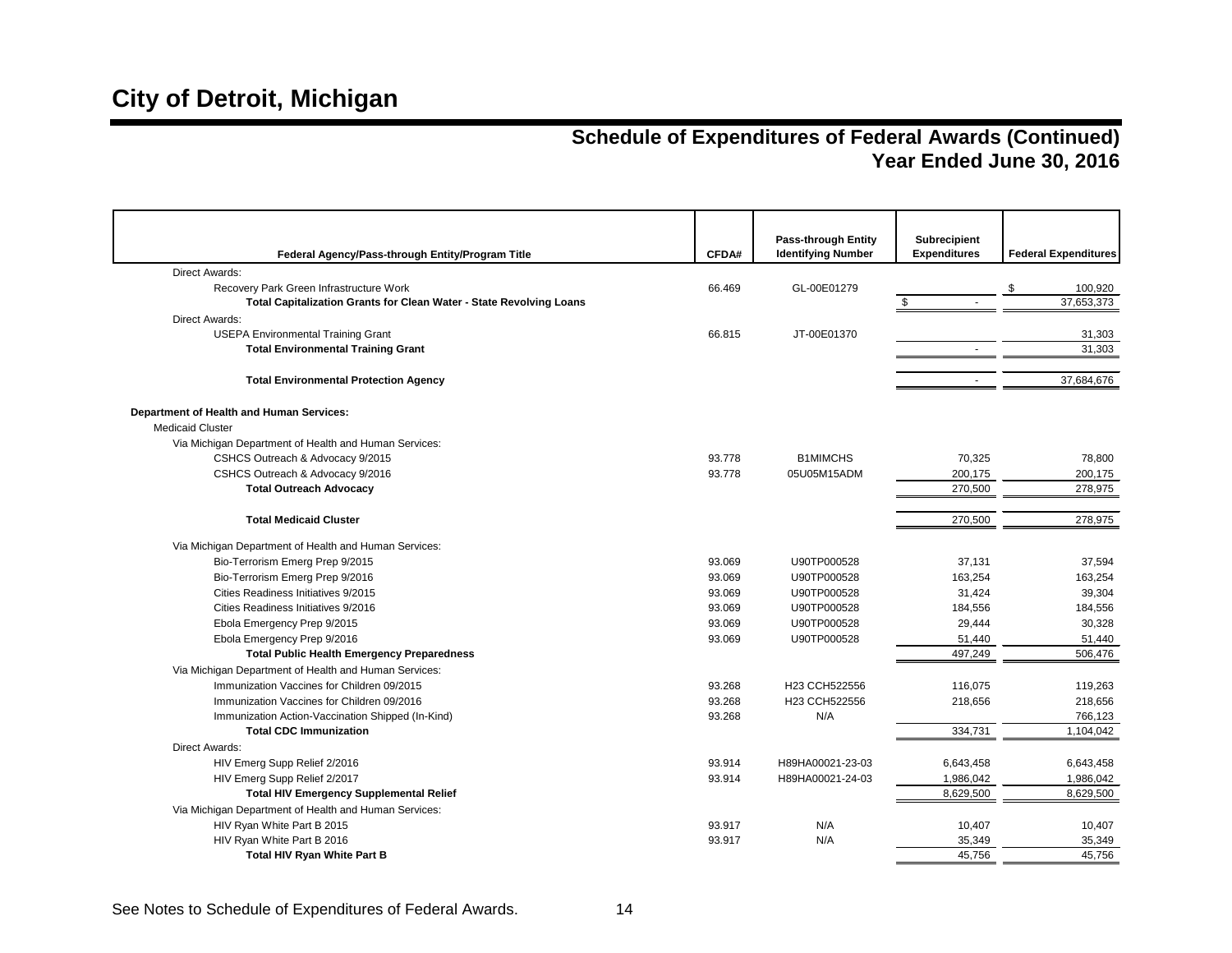| Federal Agency/Pass-through Entity/Program Title                  | CFDA#  | <b>Pass-through Entity</b><br><b>Identifying Number</b> | <b>Subrecipient</b><br><b>Expenditures</b> | <b>Federal Expenditures</b> |
|-------------------------------------------------------------------|--------|---------------------------------------------------------|--------------------------------------------|-----------------------------|
| Via Michigan Department of Health and Human Services:             |        |                                                         |                                            |                             |
| Fetal Infant Morality Review 9/2015                               | 93.994 | <b>B1MIMCHS</b>                                         | \$<br>1,371                                | \$<br>1,620                 |
| Fetal Infant Morality Review 9/2016                               | 93.994 | <b>B1MIMCHS</b>                                         | 2,700                                      | 2,700                       |
| Infant Safe Sleep 9/2016                                          | 93.994 | <b>B1MIMCHS</b>                                         | 2,126                                      | 2,126                       |
| Local Maternal & Child Health 9/2015                              | 93.994 | <b>B1MIMCHS</b>                                         | 463,308                                    | 530,680                     |
| Local Maternal & Child Health 9/2016                              | 93.994 | <b>B1MIMCHS</b>                                         | 706,577                                    | 706,577                     |
| Lead Intervention (MDCH) 9/2015                                   | 93.994 | <b>B1MIMCHS</b>                                         | 90,351                                     | 91,546                      |
| Lead Intervention (MDCH) 9/2016                                   | 93.994 | <b>B1MIMCHS</b>                                         | 97,904                                     | 97,904                      |
| Lead Poison Prevention (MDCH) 9/2016                              | 93.994 | <b>B1MIMCHS</b>                                         | 46,844                                     | 46,844                      |
| Total Maternal & Child Health Block Grant                         |        |                                                         | 1,411,181                                  | 1,479,997                   |
| <b>Total Department of Health and Human Services</b>              |        |                                                         | 11,188,917                                 | 12,044,746                  |
| <b>Department of Homeland Security:</b>                           |        |                                                         |                                            |                             |
| <b>Direct Awards:</b>                                             |        |                                                         |                                            |                             |
| 2015 Emergency Management Performance Grant (EMPG)                | 97.042 | N/A                                                     |                                            | 12,691                      |
| 2016 Emergency Management Performance Grant (EMPG)                | 97.042 | N/A                                                     |                                            | 30,183                      |
| <b>Total EMPG</b>                                                 |        |                                                         |                                            | 42,874                      |
| <b>Direct Awards:</b>                                             |        |                                                         |                                            |                             |
| 2012 Assistance to Firefighter Grant - Fire Prevention and Safety | 97.044 | EMW-2012-FO-07169                                       |                                            | 43,560                      |
| 2013 Assistance to Firefighter Grant - Fire Prevention and Safety | 97.044 | EMW-2013-FO-05188                                       |                                            | 1,176,300                   |
| 2013 AFG Fire Prevention Grant                                    | 97.044 | EMW-2013-FP-00717                                       |                                            | 140,833                     |
| <b>Total Assistance to Firefighter Grant</b>                      |        |                                                         | ÷.                                         | 1,360,693                   |
| Via The County of Macomb:                                         |        |                                                         |                                            |                             |
| 2013 HSGP Urban Area Security Initiative Program                  | 97.067 | EMW-2013-SS-00049                                       |                                            | 3,321                       |
| 2014 HSGP-SHSP                                                    | 97.067 | EMW-2014-SS-00059                                       |                                            | 25,957                      |
| 2013 HSGP-UASI                                                    | 97.067 | EMW-2013-SS-00049                                       |                                            | 1,065                       |
| 2014 HSGP-UASI                                                    | 97.067 | EMW-2014-SS-00059                                       |                                            | 499,799                     |
| 2015 HSGP-UASI                                                    | 97.067 | EMW-2015-SS-00059                                       |                                            | 21,535                      |
| <b>Total HSGP</b>                                                 |        |                                                         | ÷.                                         | 551,677                     |
| <b>Direct Awards:</b>                                             |        |                                                         |                                            |                             |
| 2012 Safer Grant                                                  | 97.083 | EMW-2012-FH-00665                                       |                                            | 221,041                     |
| 2013 Safer Grant                                                  | 97.083 | EMW-2013-FH-00613                                       |                                            | 7,204,929                   |
| <b>Total Safer Grant</b>                                          |        |                                                         | ÷.                                         | 7,425,970                   |
| <b>Total Department of Homeland Security</b>                      |        |                                                         |                                            | 9,381,214                   |
| <b>Total Federal Awards</b>                                       |        |                                                         | \$<br>29,317,741                           | \$<br>157,676,621           |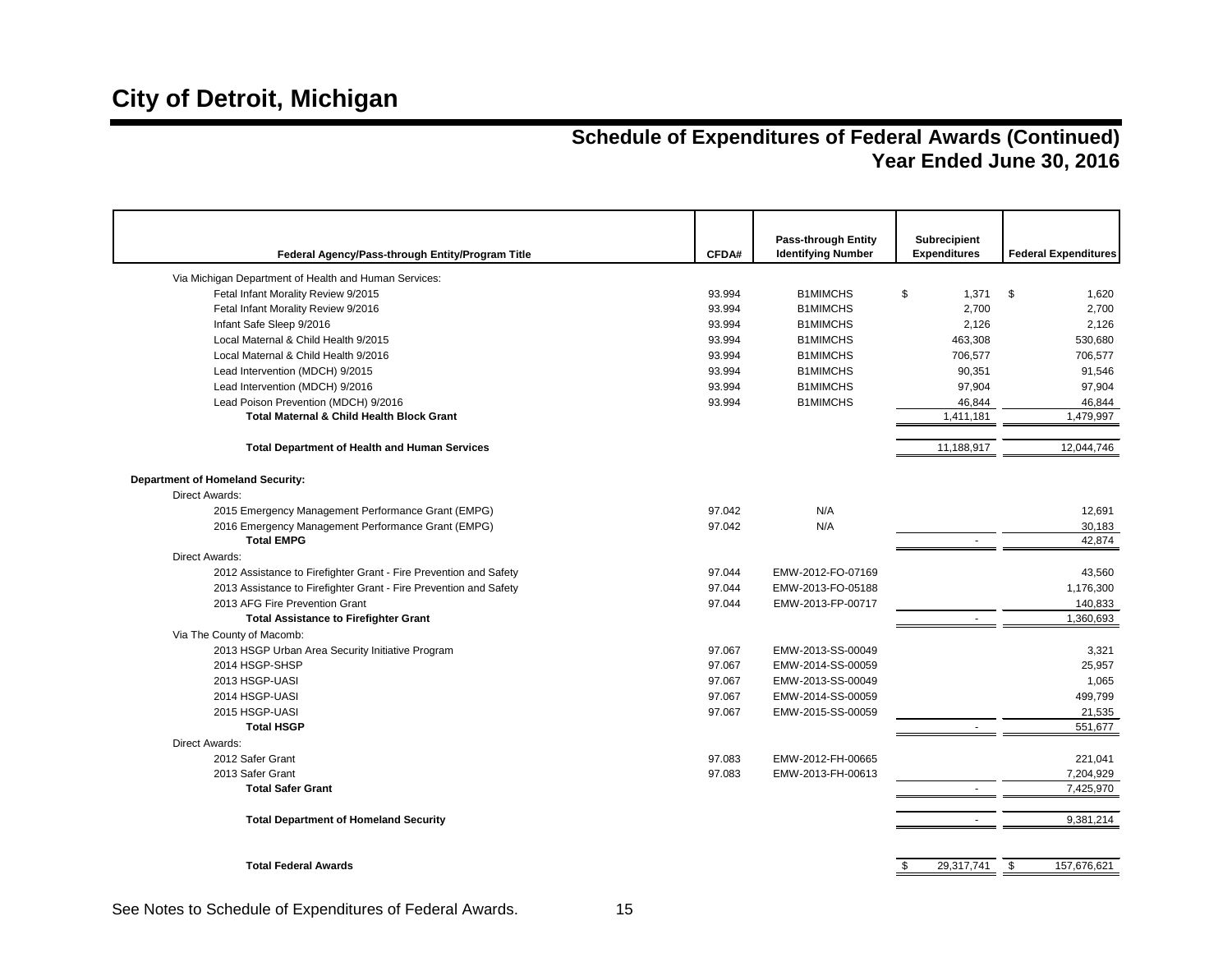### **Notes to Schedule of Expenditures of Federal Awards Year Ended June 30, 2016**

#### **Note 1 - Basis of Presentation**

The accompanying schedule of expenditures of federal awards (the "Schedule") includes the federal grant activity of the City of Detroit, Michigan under programs of the federal government for the year ended June 30, 2016. The information in this Schedule is presented in accordance with the requirements of Title 2 U.S. Code of Federal Regulations Part 200, *Uniform Administrative Requirements, Cost Principles, and Audit Requirements for Federal Awards* (the "Uniform Guidance"). Because the Schedule presents only a selected portion of the operations of the City of Detroit, Michigan, it is not intended to and does not present the financial position, changes in net position, or cash flows of the City of Detroit, Michigan.

#### **Note 2 - Summary of Significant Accounting Policies**

Expenditures reported on the Schedule includes the federal grant activity of the City of Detroit, Michigan and are presented on the same basis of accounting as the financial reporting with the exception of the expenditures related to CFDA 66.458, Capitalization Grants for Clean Water - State Revolving Fund (CWSRF) and CFDA 66.468, Capitalization Grants for Drinking Water - State Revolving Fund (DWSRF) programs which are reported on the Schedule on the cash basis. The CWSRF and DWSRF expenditures are reported in accordance with the subrecipient reporting guidelines outlined in the 2016 OMB Compliance Supplement for CFDA 66.458 and 66.468.

In fiscal year 2016, the City received clarification from the State regarding the reporting of expenditures under CFDA 66.458 (CWSRF) and CFDA 66.468 (DWSRF) to mirror the reporting guidelines included in the 2016 OMB Compliance Supplement. The transition in reporting would have excluded approximately \$10.9 million (as the City reported expenditures under these CFDA numbers on a reimbursement basis in the prior fiscal year) related to CFDA 66.458, from the Schedule. In order to ensure complete reporting of all expenditures, the City has elected to report the \$10.9 million on the Schedule in the current fiscal year.

Expenditures are recognized following, as applicable, either the cost principles in OMB Circular A-87, *Cost Principles for State, Local, and Indian Tribal Governments*, or the cost principles contained in Title 2 U.S. Code of Federal Regulations Part 200*, Uniform Administrative Requirements, Cost Principles, and Audit Requirements for Federal Awards*, wherein certain types of expenditures are not allowable or are limited as to reimbursement. Pass-through entity identifying numbers are presented where available.

The City has elected not to use the 10 percent *de minimus* indirect cost rate to recover indirect costs as allowed under the Uniform Guidance.

#### **Note 3 - Outstanding Loan Balance**

The U.S. Department of Housing and Urban Development has insured certain mortgage loan borrowings (CFDA 14.248) made by the City of Detroit, Michigan through the Planning and Development Department in connection with certain development projects. These loans had an outstanding principal due of \$72,588,000 at June 30, 2016. There were no new borrowings in fiscal year 2016. In addition, there are no continuing compliance requirements associated with these loans other than the scheduled repayments.

#### **Note 4 - Highway and Construction Program**

The City participates in various road, street, and bridge construction and repair projects. The projects are funded through an award granted to the State of Michigan Department of Transportation (the "State"), which administers the grant for the City. The City identified the projects needed in the locality, and the State performed the procurement, payment, and cash management functions on behalf of the City. The award is managed directly by the State and has not been included in the tests of compliance with laws and regulations associated with the City's single audit. The award is approximately \$18.5 million for the year ended June 30, 2016.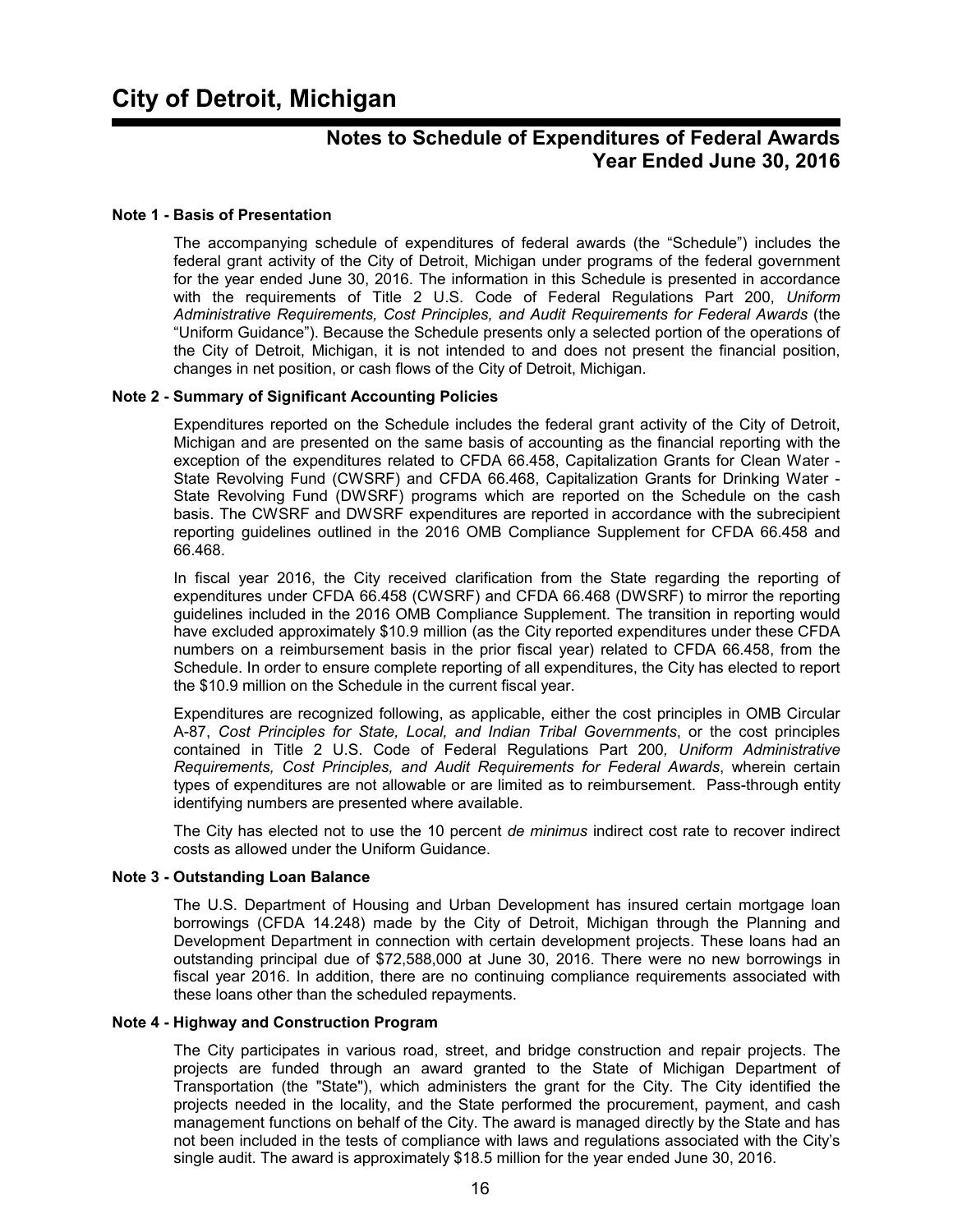# **City of Detroit, Michigan**

### **Schedule of Findings and Questioned Costs Year Ended June 30, 2016**

| <b>Section I - Summary of Auditor's Results</b>                                                                                                                                                                                                                                            |                                                                                                                                                                                                                                       |    |                                    |               |  |  |
|--------------------------------------------------------------------------------------------------------------------------------------------------------------------------------------------------------------------------------------------------------------------------------------------|---------------------------------------------------------------------------------------------------------------------------------------------------------------------------------------------------------------------------------------|----|------------------------------------|---------------|--|--|
| <b>Financial Statements</b>                                                                                                                                                                                                                                                                |                                                                                                                                                                                                                                       |    |                                    |               |  |  |
|                                                                                                                                                                                                                                                                                            | Type of auditor's report issued: Unmodified                                                                                                                                                                                           |    |                                    |               |  |  |
| Internal control over financial reporting:                                                                                                                                                                                                                                                 |                                                                                                                                                                                                                                       |    |                                    |               |  |  |
| Material weakness(es) identified?                                                                                                                                                                                                                                                          |                                                                                                                                                                                                                                       | X. | Yes                                | No            |  |  |
| $\bullet$                                                                                                                                                                                                                                                                                  | Significant deficiency(ies) identified that are<br>not considered to be material weaknesses?                                                                                                                                          | X. | Yes                                | None reported |  |  |
| Noncompliance material to financial<br>statements noted?                                                                                                                                                                                                                                   |                                                                                                                                                                                                                                       | X. | Yes                                | No            |  |  |
| <b>Federal Awards</b>                                                                                                                                                                                                                                                                      |                                                                                                                                                                                                                                       |    |                                    |               |  |  |
| Internal control over major programs:                                                                                                                                                                                                                                                      |                                                                                                                                                                                                                                       |    |                                    |               |  |  |
| Material weakness(es) identified?<br>٠                                                                                                                                                                                                                                                     |                                                                                                                                                                                                                                       | X. | <b>Yes</b>                         | No            |  |  |
| Significant deficiency(ies) identified that are<br>$\bullet$<br>not considered to be material weaknesses?<br>None reported<br>Yes<br>X                                                                                                                                                     |                                                                                                                                                                                                                                       |    |                                    |               |  |  |
|                                                                                                                                                                                                                                                                                            | Type of auditor's report issued on compliance for major programs: Unmodified                                                                                                                                                          |    |                                    |               |  |  |
| Any audit findings disclosed that are required<br>to be reported in accordance with<br>Section 2 CFR 200.516 (a)?<br>No<br>Yes<br>X.                                                                                                                                                       |                                                                                                                                                                                                                                       |    |                                    |               |  |  |
| Identification of major programs:                                                                                                                                                                                                                                                          |                                                                                                                                                                                                                                       |    |                                    |               |  |  |
| <b>CFDA Numbers</b>                                                                                                                                                                                                                                                                        |                                                                                                                                                                                                                                       |    | Name of Federal Program or Cluster |               |  |  |
| 10.557                                                                                                                                                                                                                                                                                     | Special Supplemental Nutrition Program for Women, Infants, and Children<br>(WIC)                                                                                                                                                      |    |                                    |               |  |  |
| 14.218<br>Community Development Block Grant (CDBG) - Entitlement Grants Cluster<br>14.239<br><b>HOME Investment Partnerships</b><br>20.500, 20.507<br><b>Federal Transit Cluster</b><br>20.516, 20.521<br>Transit Services Program Cluster (i.e., Job Access and Reverse Commute<br>(JARC) |                                                                                                                                                                                                                                       |    |                                    |               |  |  |
| 93.914<br>97.083                                                                                                                                                                                                                                                                           | 66.458<br>Clean Water State Revolving Fund Cluster (i.e. Capitalization Grants for Clean<br>Water - State Revolving Loans)<br><b>HIV Emergency Relief Project Grants</b><br>Staffing for Adequate Fire and Emergency Response (SAFER) |    |                                    |               |  |  |
|                                                                                                                                                                                                                                                                                            | Dollar threshold used to distinguish between type A and type B programs: \$3,000,000                                                                                                                                                  |    |                                    |               |  |  |
| Auditee qualified as low-risk auditee?                                                                                                                                                                                                                                                     |                                                                                                                                                                                                                                       |    | Yes<br>X                           | No            |  |  |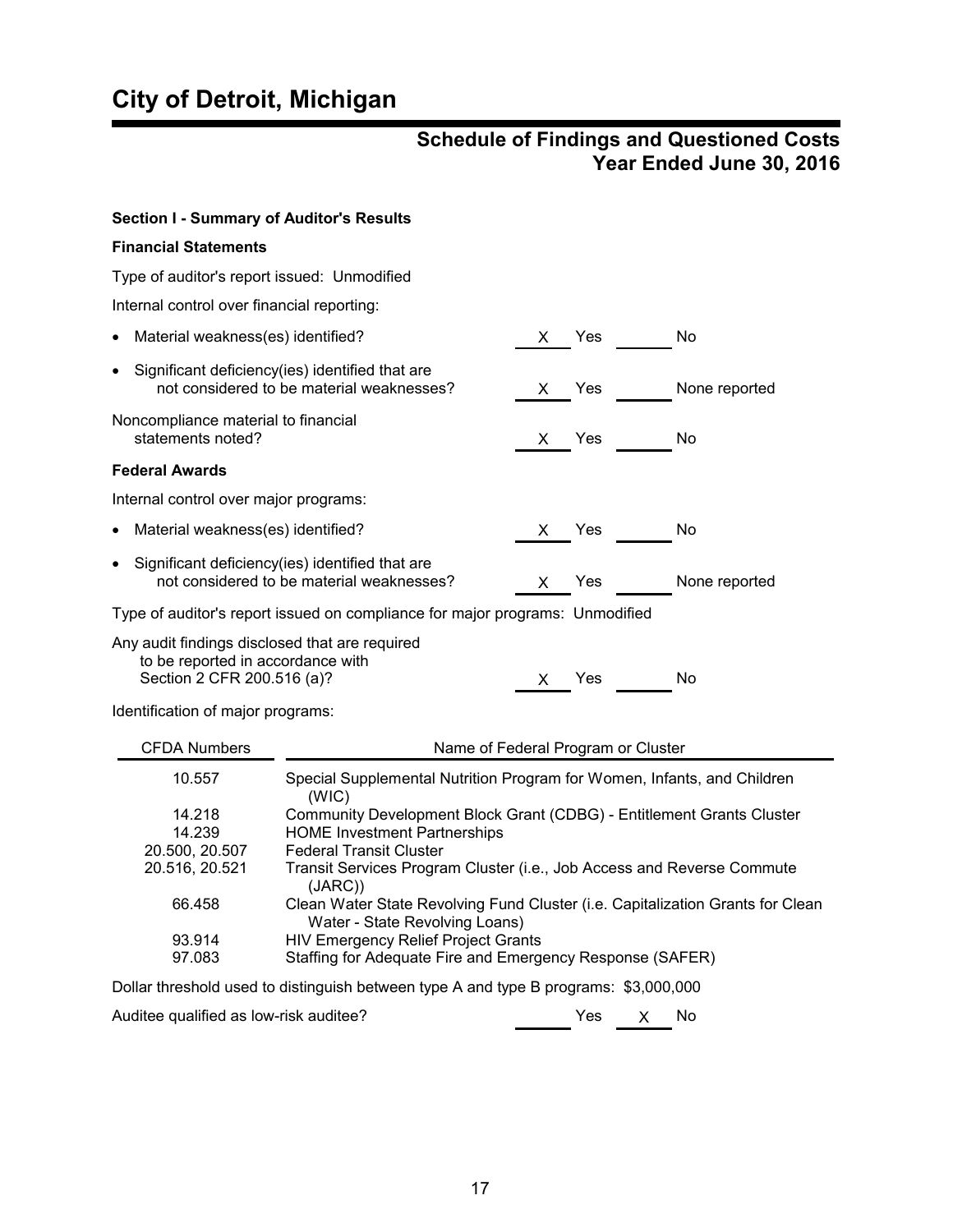#### **Section II - Financial Statement Audit Findings**

| Reference |         |
|-----------|---------|
| Number    | Finding |

#### **2016-001 Finding Type** - Material weakness (repeat finding)

**Criteria** - The City, Detroit Water and Sewerage Department (DWSD), Detroit Department of Transportation (DDOT), and its component units should have a process in place to ensure proper recording and reconciling of general ledger activity throughout the year as well as identification and recording of all year-end closing entries in accordance with generally accepted accounting principles (GAAP) prior to the commencement of the audit.

**Condition** - The City, DWSD, and DDOT's general ledger and underlying financial records were not reconciled and closed in a timely manner. In addition, there were numerous adjustments that should have been identified by management which were instead identified during the audit of the City, DWSD, and DDOT, and by component auditors for the Detroit Building Authority, Detroit Transportation Corporation, and the Detroit Land Bank Authority (component units of the City).

**Context** - During the City's fiscal year ended June 30, 2016, the City implemented a new general ledger system, transferred the wholesale operations of its water and sewer systems, performed a comprehensive fixed asset inventory, and reorganized its management structure. The staffing constraints caused by these factors contributed to the City and the component units identified above not having the proper controls in place to ensure timely and accurate financial reporting. Material adjusting journal entries were proposed by the auditors and posted by the City, DWSD, and its component units in order to ensure the financial statements were not misstated.

Several of these auditor-identified adjusting entries resulted in prior period adjustments for the City, Detroit Department of Transportation, and Detroit Land Bank Authority. These entries related to material adjustments identified in the current year that were indicative of misstatements in financial reporting impacting prior years. These prior period adjustments had the following impact on beginning net position or fund balance:

Governmental activities:

- Decrease in net position for the net impact of capital asset disposals and additions from prior years that were identified in the current year of \$62.4 million
- Decrease in net position to recognize the net present value discount associated with the grand bargain receivable of \$197 million
- Increase in net position for the impact of recording the Greater Detroit Resource Recovery Authority on the financial statements as a blended component unit for \$29.2 million
- Increase in net position for \$1.9 million of property tax reserve restatements and \$13.0 million of income tax reserve restatements
- Increase in net position for \$9.6 million reduction in due to other governmental units for penalties and interest on estimated escheatments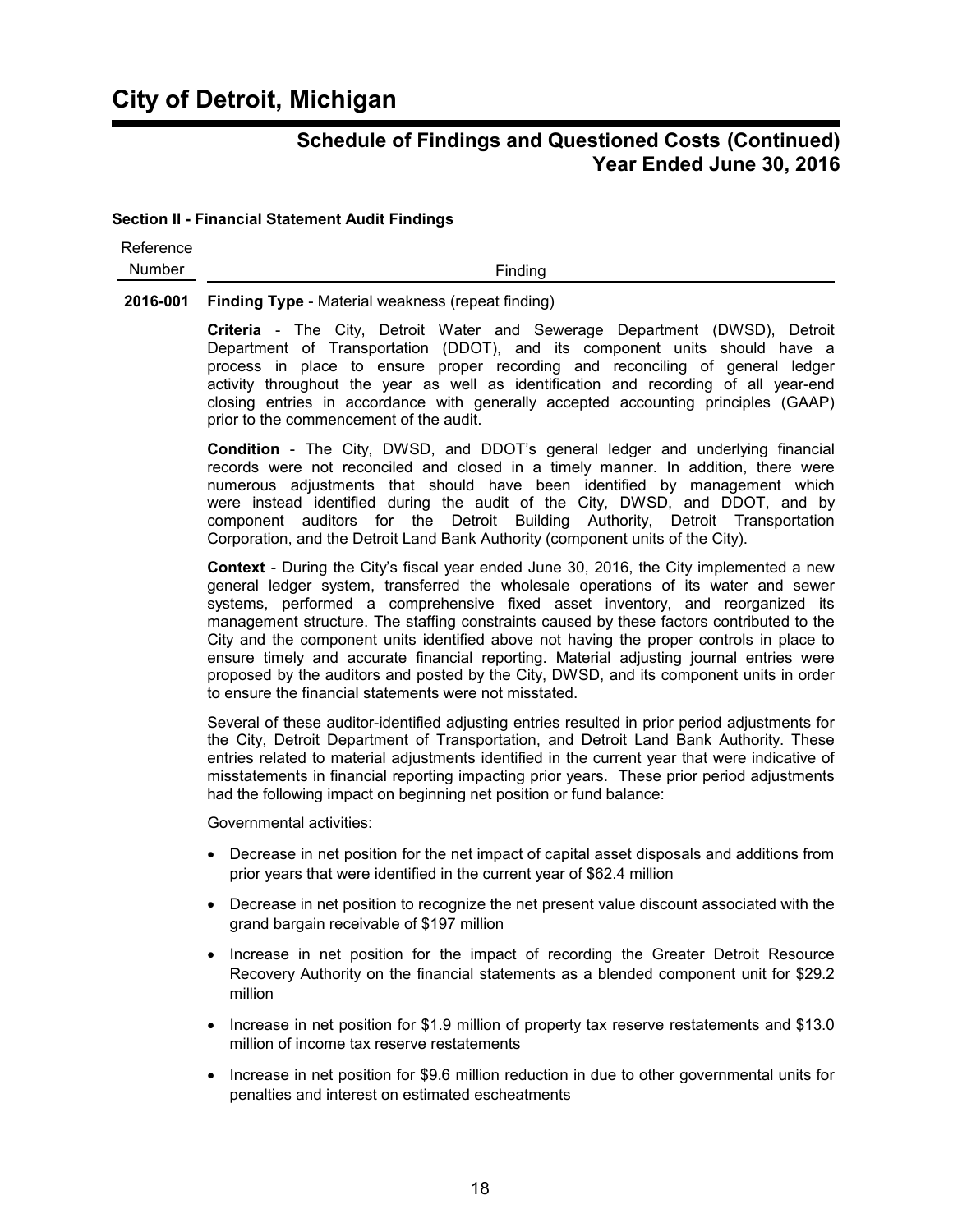#### **Section II - Financial Statement Audit Findings (Continued)**

| Reference<br>Number | Finding                                                                                                                                                                                                                                                                                                                                                                                                                                                                                                                                                                                                                                                                                                                                                                                                                                                                                                                                                                                                                                                                                                                                                                                                                                                                                                                                                                                                                                                                                                                                                                                                                                                                                                                                                                                                                                                                                                                                                                                                                                                                                                                                                                                                                                                                                                                                                                                                                                                         |
|---------------------|-----------------------------------------------------------------------------------------------------------------------------------------------------------------------------------------------------------------------------------------------------------------------------------------------------------------------------------------------------------------------------------------------------------------------------------------------------------------------------------------------------------------------------------------------------------------------------------------------------------------------------------------------------------------------------------------------------------------------------------------------------------------------------------------------------------------------------------------------------------------------------------------------------------------------------------------------------------------------------------------------------------------------------------------------------------------------------------------------------------------------------------------------------------------------------------------------------------------------------------------------------------------------------------------------------------------------------------------------------------------------------------------------------------------------------------------------------------------------------------------------------------------------------------------------------------------------------------------------------------------------------------------------------------------------------------------------------------------------------------------------------------------------------------------------------------------------------------------------------------------------------------------------------------------------------------------------------------------------------------------------------------------------------------------------------------------------------------------------------------------------------------------------------------------------------------------------------------------------------------------------------------------------------------------------------------------------------------------------------------------------------------------------------------------------------------------------------------------|
| 2016-001<br>(Con't) | Solid Waste Management Fund/Other Governmental Fund:                                                                                                                                                                                                                                                                                                                                                                                                                                                                                                                                                                                                                                                                                                                                                                                                                                                                                                                                                                                                                                                                                                                                                                                                                                                                                                                                                                                                                                                                                                                                                                                                                                                                                                                                                                                                                                                                                                                                                                                                                                                                                                                                                                                                                                                                                                                                                                                                            |
|                     | Increase in fund balance related to the impact of recording the modified accrual activity<br>of Greater Detroit Resource Recovery Authority in the financial statements as a blended<br>component unit, within this fund, for \$7.0 million                                                                                                                                                                                                                                                                                                                                                                                                                                                                                                                                                                                                                                                                                                                                                                                                                                                                                                                                                                                                                                                                                                                                                                                                                                                                                                                                                                                                                                                                                                                                                                                                                                                                                                                                                                                                                                                                                                                                                                                                                                                                                                                                                                                                                     |
|                     | Transportation Fund/Business-type Activities:                                                                                                                                                                                                                                                                                                                                                                                                                                                                                                                                                                                                                                                                                                                                                                                                                                                                                                                                                                                                                                                                                                                                                                                                                                                                                                                                                                                                                                                                                                                                                                                                                                                                                                                                                                                                                                                                                                                                                                                                                                                                                                                                                                                                                                                                                                                                                                                                                   |
|                     | Decrease in net position to recognize a liability for MDOT transportation funds due to the<br>$\bullet$<br>State of Michigan for \$9.6 million                                                                                                                                                                                                                                                                                                                                                                                                                                                                                                                                                                                                                                                                                                                                                                                                                                                                                                                                                                                                                                                                                                                                                                                                                                                                                                                                                                                                                                                                                                                                                                                                                                                                                                                                                                                                                                                                                                                                                                                                                                                                                                                                                                                                                                                                                                                  |
|                     | <b>Discretely Presented Component Units:</b>                                                                                                                                                                                                                                                                                                                                                                                                                                                                                                                                                                                                                                                                                                                                                                                                                                                                                                                                                                                                                                                                                                                                                                                                                                                                                                                                                                                                                                                                                                                                                                                                                                                                                                                                                                                                                                                                                                                                                                                                                                                                                                                                                                                                                                                                                                                                                                                                                    |
|                     | Decrease in net position of \$29.2 million for the impact of recording the Greater Detroit<br>٠<br>Resource Recovery Authority on the financial statements as a blended component unit                                                                                                                                                                                                                                                                                                                                                                                                                                                                                                                                                                                                                                                                                                                                                                                                                                                                                                                                                                                                                                                                                                                                                                                                                                                                                                                                                                                                                                                                                                                                                                                                                                                                                                                                                                                                                                                                                                                                                                                                                                                                                                                                                                                                                                                                          |
|                     | Decrease in net position by \$2.2 million to record impairments of land in the Detroit Land<br>٠<br>Bank Authority, as identified by the component auditor                                                                                                                                                                                                                                                                                                                                                                                                                                                                                                                                                                                                                                                                                                                                                                                                                                                                                                                                                                                                                                                                                                                                                                                                                                                                                                                                                                                                                                                                                                                                                                                                                                                                                                                                                                                                                                                                                                                                                                                                                                                                                                                                                                                                                                                                                                      |
|                     | Adjusting journal entries identified during the audit resulted in a change in net position in<br>excess of \$100 million, including entries related to the following: reclassifying cash and<br>investments held for general creditors under the bankruptcy from the General Fund to an<br>agency fund and adjusting unrealized gains on the related bonds to fair market value;<br>recording Agency Fund cash and offsetting liabilities for the District Court; recording COBO<br>Hall's portion of exit financing debt and offsetting receivable from Detroit Regional<br>Convention Facility Authority; correcting the principal and interest allocation between<br>opinion units for exit financing debt and adjusting accrued interest on debt; recording<br>additional fixed asset additions and construction in progress as well as adjusting<br>depreciation expense and accumulated depreciation; reclassifying capital outlay originally<br>recorded as miscellaneous expense or still inappropriately remaining in construction in<br>progress; reallocation of fringe benefit costs among opinion units; correcting parking fund<br>beginning net position to agree to prior year financial statements; adjusting income tax trust<br>funds and estimated income tax refunds payable; adjusting property and income tax<br>receivables and the related allowance for amounts expected to be collected including the<br>related modified accrual deferred inflows and full accrual revenue; decreasing amounts<br>owed to other governmental agencies for estimated property tax overpayment escheatment<br>liabilities; adjusting the useful life of capital assets with expiring lease agreements;<br>recording estimated liabilities for Michigan Tax Tribunal appeals; adjusting revenue and<br>deferred inflows for grant receipts received within the corrected period of availability;<br>reconciling interfund activity and adjusting interfund balances; adjusting accounts payable;<br>writing off various unsupported accrued receivables and liabilities and offsetting revenue<br>and expenditures; writing off additional liabilities extinguished during the bankruptcy;<br>adjusting the net pension liability and related deferred inflows and outflows; reducing the<br>net OPEB liability for interest earned on trust fund assets; and recording receivables,<br>revenue, receivables, and deferred inflows for wagering taxes. |

Adjusting entries related to transferring the wholesale operations of the water and sewer systems to the Great Lakes Water Authority (GLWA) include adjustments to assets, longterm debt, pension liabilities, accounts receivables, and capital assets transferred to GLWA.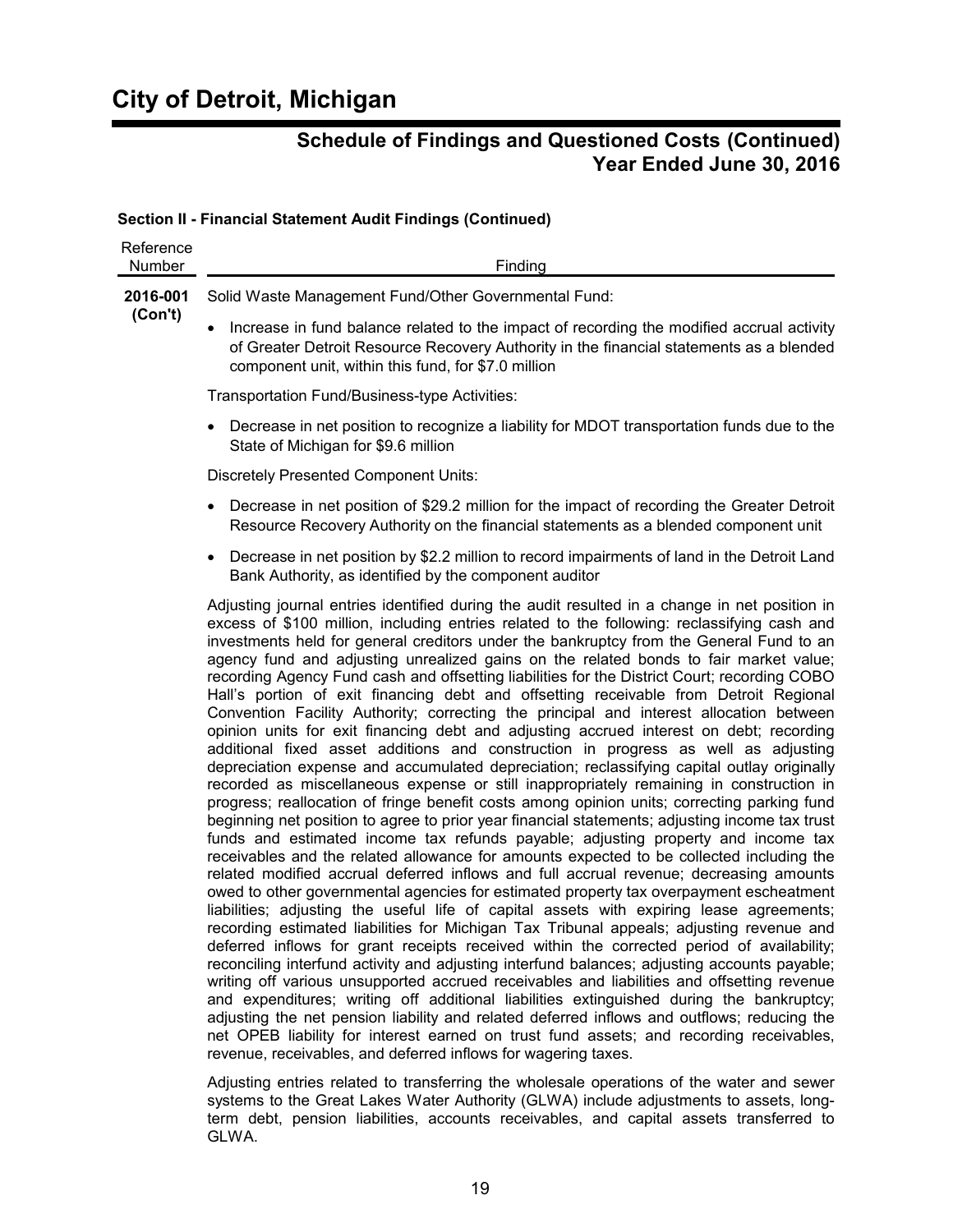#### **Section II - Financial Statement Audit Findings (Continued)**

| Reference |                |
|-----------|----------------|
| Number    | <b>Finding</b> |
|           |                |

**2016-001 (Con't)** Entries were also identified by component auditors for the Detroit Building Authority, the Detroit Transportation Corporation, and the Detroit Land Bank Authority to record expenses in the proper period and to ensure the related receivables and revenue/deferred inflows were properly recorded where applicable.

> In addition to the adjusting entries made as a result of the audit, certain auditor-identified entries ultimately were not recorded due to immateriality, including recognizing the impact from bankruptcy of the stub bonds restructuring, adjusting cash in escrow related to partially defeased HUD Section 108 Loans, recording loans receivable and allowances for HUD HOME loans to developers, adjusting allowances for Sewer Fund receivables, adjusting Parking Fund accumulated depreciation to reflect change in estimate in useful life and agree to supporting documentation, recording activity of the Joint Employment and Procurement Advisory Board (JEPAB) discretely presented component unit, reclassifying the Employee Benefits Fund and Employee Disability Income trust funds as internal service funds, recording receivables related to DDA capture adjustments, recording additional contingencies for lawsuits, increasing the liability for compensated absences, adjusting amounts due to other taxing authorities, adjusting pension asset valuations to fair market value, and adjusting participant loan balances in retirement funds. Passed adjustments also include adjusting the net pension liability and related deferred inflows, outflows, and pension expense for the Water and Sewer Funds; adjusting the allowance for sewer receivables; and recording cash in Detroit Water and Sewer Department's name held at Great Lakes Water Authority.

> **Cause** - The City, DWSD, DDOT, and several of its component units did not have processes in place to ensure activity was properly reconciled to the general ledger throughout the year and year-end closing entries were identified and recorded in the general ledger prior to the commencement of the audit.

> **Effect** - If the City, DWSD, DDOT, and the component units identified above had not recorded the auditor-identified entries, the financial statements would have been materially misstated.

> **Recommendation** - The City should continue to work with all departments to ensure that each has adequate resources to fully and accurately reconcile and record activity throughout the year and identify and record year-end entries prior to the start of the audit. A system will need to be developed to close the financial records in a timely manner, which will include forming reliable estimates for certain accruals since management may not be able to rely on actual subsequent receipts and disbursements in all instances (i.e., lookback adjustments). An independent review of reconciliations and trial balances prior to the start of the audit would assist in identifying and correcting potential errors.

> **Views of Responsible Officials and Planned Corrective Actions** - We have reviewed the findings and concur with the recommendations. During fiscal year 2016, the CFO continued implementing the strategic objectives of the Office of the Chief Financial Officer (OCFO) to restructure and reorganize the financial operations of the City. The OCFO is in the process of documenting all policies and procedures.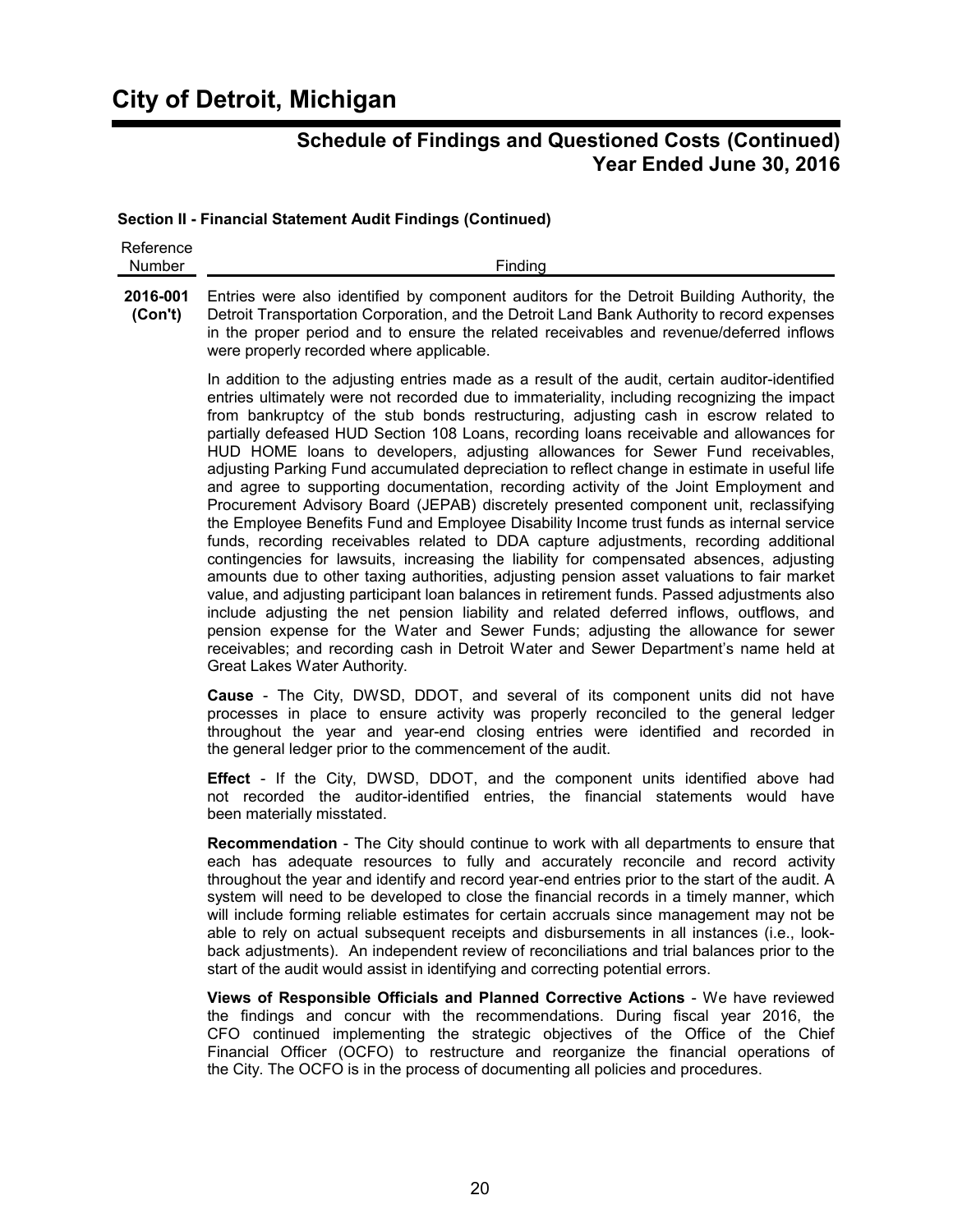#### **Section II - Financial Statement Audit Findings (Continued)**

| Reference |  |
|-----------|--|
| Number    |  |

Finding

**2016-002 Finding Type** - Material weakness (repeat finding)

**Criteria** - There should be a procedure in place to reconcile bank activity on a timely basis and to ensure cash balances are properly stated as of the end of the year. In addition, the City should ensure its listing of accounts with financial institutions is updated timely and access rights related to online banking are reviewed and updated as employee status changes are made.

**Condition** - The City, Detroit Water and Sewerage Department (DWSD), Detroit Department of Transportation (DDOT), and the Detroit Transportation Corporation (DTC) discretely presented component unit did not have procedures in place to ensure all bank accounts were fully reconciled to the general ledger and the reconciliations were performed timely. The City's outstanding check list also contained a large amount of voided checks dating back many years. In addition, the City's account listing was incomplete and user access was not updated for employee status changes. Purchasing card (P-Cards) cash balances were not reconciled to the general ledger by the City to reflect actual ending balances.

**Context** - The City has a significant number of bank accounts to reconcile each month and primary accounts have significant monthly activity. During the current year, the City has been reviewing accounts to determine if accounts could be closed to increase efficiency and to reduce both costs and the potential for error.

The City, DWSD, DDOT, the DTC did not prepare timely bank reconciliations throughout the year. In addition, the City's reconciliations did not always fully reconcile between the adjusted general ledger and bank balances. In some cases, the unreconciled difference was significant and there is not a formal approval process to resolve unreconciled errors. The DWSD, DDOT, and the DTC reconciliations did not provide evidence of review. The City's outstanding check list contained a large number of voided checks which were voided in the City's general ledger, but were not communicated to the bank as void. Voided checks were destroyed so there is no documentation trail to easily demonstrate those checks were actually voided versus tendered.

Additionally, during our testing of online banking controls, there was an account identified by city staff as an active account as of June 30, 2016. After further discussion with the bank, it was discovered it had been inactive for at least one year. In addition, there were individuals who were no longer employed by the City that still had review access rights at one institution.

P-Cards are debited with cash from donations for certain special events. However, the general ledger balances for the P-Card were not being adjusted as expenditures were incurred to reduce the cash balance. An adjustment was recorded to reconcile the P-Cards to the spreadsheet used to track use of the donated funds.

**Cause** - The City, DWSD, DDOT, and the DTC did not have procedures in place to ensure timely preparation and review of bank reconciliations, including proper accounting for voided checks, updating of user rights related to online banking, and tracking of P-Card balances.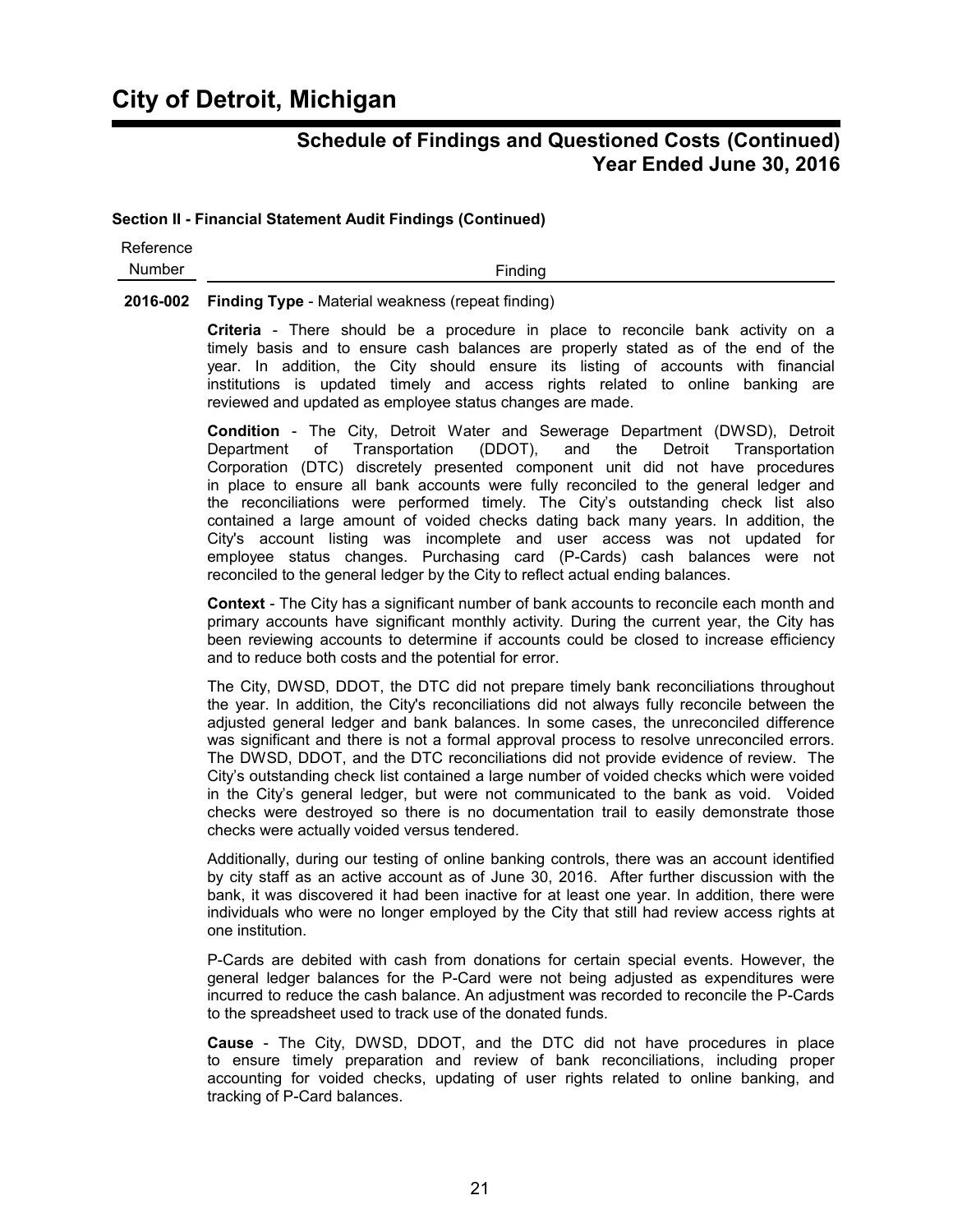# **City of Detroit, Michigan**

### **Schedule of Findings and Questioned Costs (Continued) Year Ended June 30, 2016**

#### **Section II - Financial Statement Audit Findings (Continued)**

| Reference  |              |
|------------|--------------|
| N<br>umber | --<br>$-100$ |
|            |              |

**2016-002 Effect** - Without timely and accurate bank reconciliations and follow-up on voided **(Con't)** checks, the City, DWSD, DDOT, and the DTC could fail to identify errors and malfeasance related to cash transactions and P-Cards. Additionally, failure to timely update user rights could result in unauthorized access to city accounts.

> **Recommendation** - We recommend the City continue to review its bank accounts to determine if additional consolidation of accounts is possible. For those accounts that are necessary, we recommend the City, DWSD, DDOT, and the DTC ensure adequate resources are available to perform timely bank reconciliations (including P-Cards) for these accounts and that the reconciliations are reviewed and an approval process is documented for unreconciled differences. The City should also communicate with the banks to ensure all checks voided in the general ledger system are also voided at the banks. We also recommend the City ensure it has proper procedures in place to timely review and update the list of active bank accounts as well as to ensure the appropriate individuals have access rights and that changes in employee status are updated timely.

> **Views of Responsible Officials and Planned Corrective Actions** - We have reviewed this finding and have enhanced our existing bank reconciliation procedures to incorporate the original date of reconciliation and approval thresholds for unreconciled amounts. As a part of the implementation of the CFO's strategic objectives to restructure and reorganize the financial operations of the City, the bank reconciliation process was centralized and accounting staff was hired to prepare bank reconciliations throughout the year. The City's existing policy includes preparation, review, and dissemination of reconciling items to appropriate OCFO personnel for correction. This process also includes weekly status meetings to resolve outstanding issues. We note that reconciliations go through reiterations as reconciling items are resolved until the month end/period is closed.

> In addition, the City is continually reviewing the necessity of certain bank accounts and has closed unnecessary accounts when appropriate. The City has established a reporting process to track active and closed accounts. Communication of the closed accounts now occurs on a monthly basis.

> Lastly, treasury will review online banking access rights on a quarterly basis to ensure access rights are updated to align with employee status changes. Treasury will also work with human resources to establish process to receive notifications of employee status changes.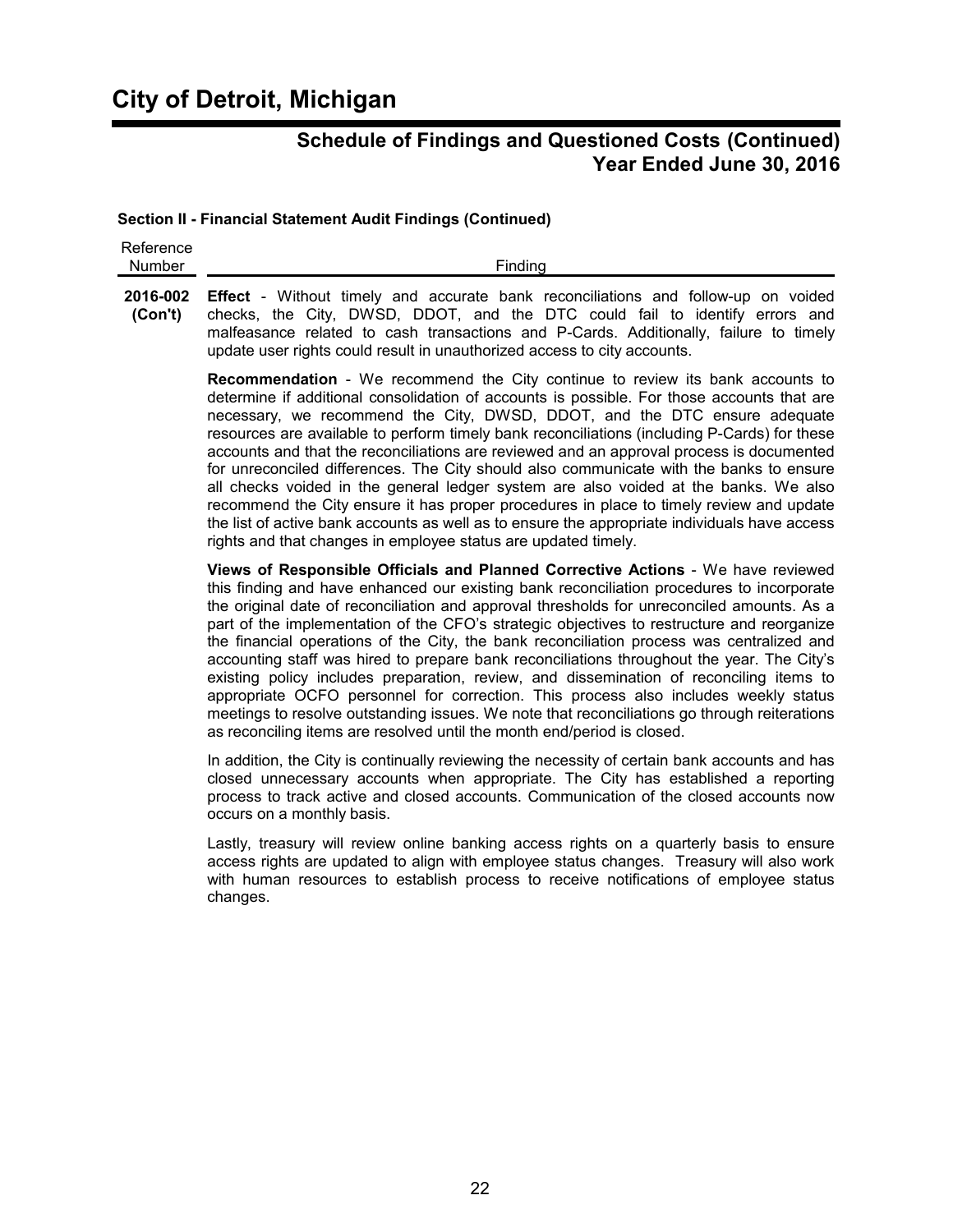#### **Section II - Financial Statement Audit Findings (Continued)**

| Reference |                                                            |
|-----------|------------------------------------------------------------|
| Number    | Finding                                                    |
|           | 2016-003 Finding Type - Material weakness (repeat finding) |

**Criteria** - There should be a documented process in place to ensure that the City has proper segregation of duties and approval processes in place related to the appropriateness of cash disbursements.

**Condition** - There was a lack of adequately documented, segregated, and implemented controls over approval processes related to the appropriateness of certain cash disbursements.

#### **Context**

- The City does not have formal documentation for authorized individuals and related approval thresholds for income tax refunds. During fiscal year 2016, the State of Michigan began processing income taxes for the City for individuals for tax year 2015 and for withholdings, corporate, partnership, and all others beginning January 1, 2017 (tax year 2016). The City will continue to process refunds and delinquent tax activity for years prior to tax years 2015 (individuals) and 2016 (all others).
- Both the human resources and payroll audit functions have the ability to initiate and approve a wage or salary change.
- Of the six transactions selected for testing related to accumulated employee compensated absence bank payouts upon termination during the year, there was one payout that resulted in an underpayment of eight hours and two payouts that resulted in excess contributions to the employee's retirement benefit in the amount of \$33,750. Upon a limited review performed by the City in response to the identified underpayment, the City identified an additional \$100,000 of overpayments. If a recalculation was performed on all payouts, additional errors could be identified. Total payouts during the year were less than \$10 million.

#### **Cause**

- A policy was not in place to require income tax refunds over a certain threshold to be approved.
- There was a lack of segregation of duties related to the ability to initiate and approve wage and salary changes.
- The City's process for calculating and reviewing payouts of accumulated compensated absence banks upon termination of employees was not effective.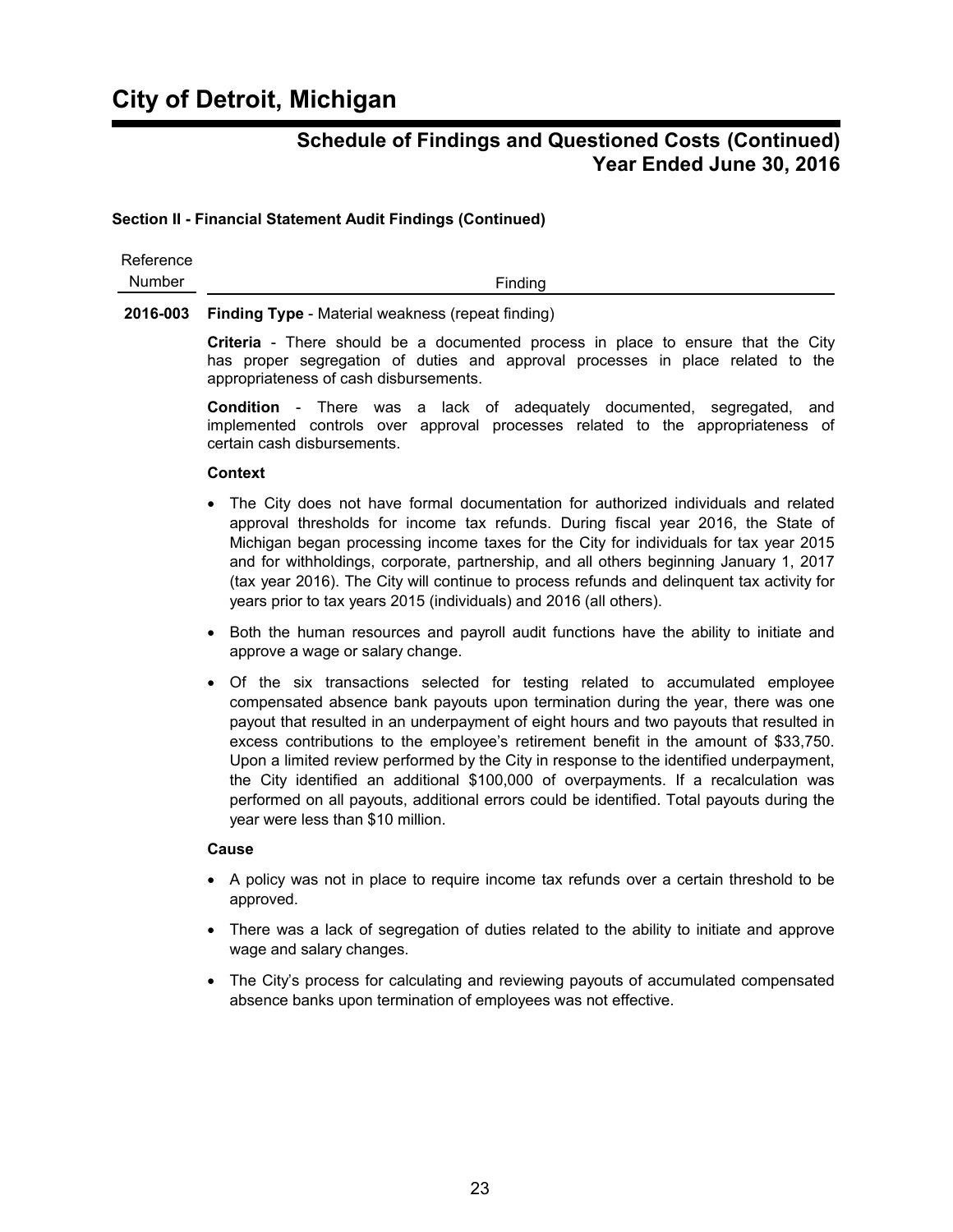#### **Section II - Financial Statement Audit Findings (Continued)**

| Reference<br>Number | Finding                                                                                                                                                                                                                                                                                                                                                                                                                                                                                                                                                                                                                                                                       |
|---------------------|-------------------------------------------------------------------------------------------------------------------------------------------------------------------------------------------------------------------------------------------------------------------------------------------------------------------------------------------------------------------------------------------------------------------------------------------------------------------------------------------------------------------------------------------------------------------------------------------------------------------------------------------------------------------------------|
| 2016-003<br>(Con't) | <b>Effect</b>                                                                                                                                                                                                                                                                                                                                                                                                                                                                                                                                                                                                                                                                 |
|                     | Without a threshold over which income tax refunds need to be approved, there is a<br>potential for improper payouts to be issued.                                                                                                                                                                                                                                                                                                                                                                                                                                                                                                                                             |
|                     | Since human resources and the payroll audit functions have the ability to initiate and<br>$\bullet$<br>approve compensation changes, there is a potential for improper rates to be initiated<br>and approved without a secondary review.                                                                                                                                                                                                                                                                                                                                                                                                                                      |
|                     | There were employee payouts for accumulated compensated absence that banks<br>$\bullet$<br>disbursed for incorrect amounts.                                                                                                                                                                                                                                                                                                                                                                                                                                                                                                                                                   |
|                     | Recommendation - We recommend that the City implement the following controls:                                                                                                                                                                                                                                                                                                                                                                                                                                                                                                                                                                                                 |
|                     | The City should consider adopting a formal policy to establish an approval process for<br>income tax refunds over a certain threshold to the extent the City has refunds to<br>process.                                                                                                                                                                                                                                                                                                                                                                                                                                                                                       |
|                     | The City should review the duties of human resources and the payroll audit departments<br>$\bullet$<br>to determine which department should initiate wage changes and which should review<br>and approve them to ensure proper segregation of duties.                                                                                                                                                                                                                                                                                                                                                                                                                         |
|                     | The City should establish a formal review process which includes recalculating<br>proposed termination payments and agreeing them to current contracts with bargaining<br>units and any additional agreements related to the bankruptcy proceedings to ensure<br>the proposed payments are properly calculated.                                                                                                                                                                                                                                                                                                                                                               |
|                     | Views of Responsible Officials and Planned Corrective Actions - We have reviewed<br>this finding and concur with the recommendation. Treasury will develop policies and<br>procedures for income tax refund approvals to include approval thresholds for income tax<br>division staff.                                                                                                                                                                                                                                                                                                                                                                                        |
|                     | We also note that the human resources department's restructuring is underway as well as<br>the implementation of a new Human Resources Information System (HRIS). This HRIS<br>implementation includes new policies, procedures, and internal controls, and staff will<br>monitor, track, and measure the adequacy of the internal controls. New policies and<br>procedures will also be implemented over compensated absence bank payouts. These new<br>procedures will include validation checks to ensure that accumulated hours are accurate<br>based on source data. The procedures will also include a separate review and authorization<br>process to ensure accuracy. |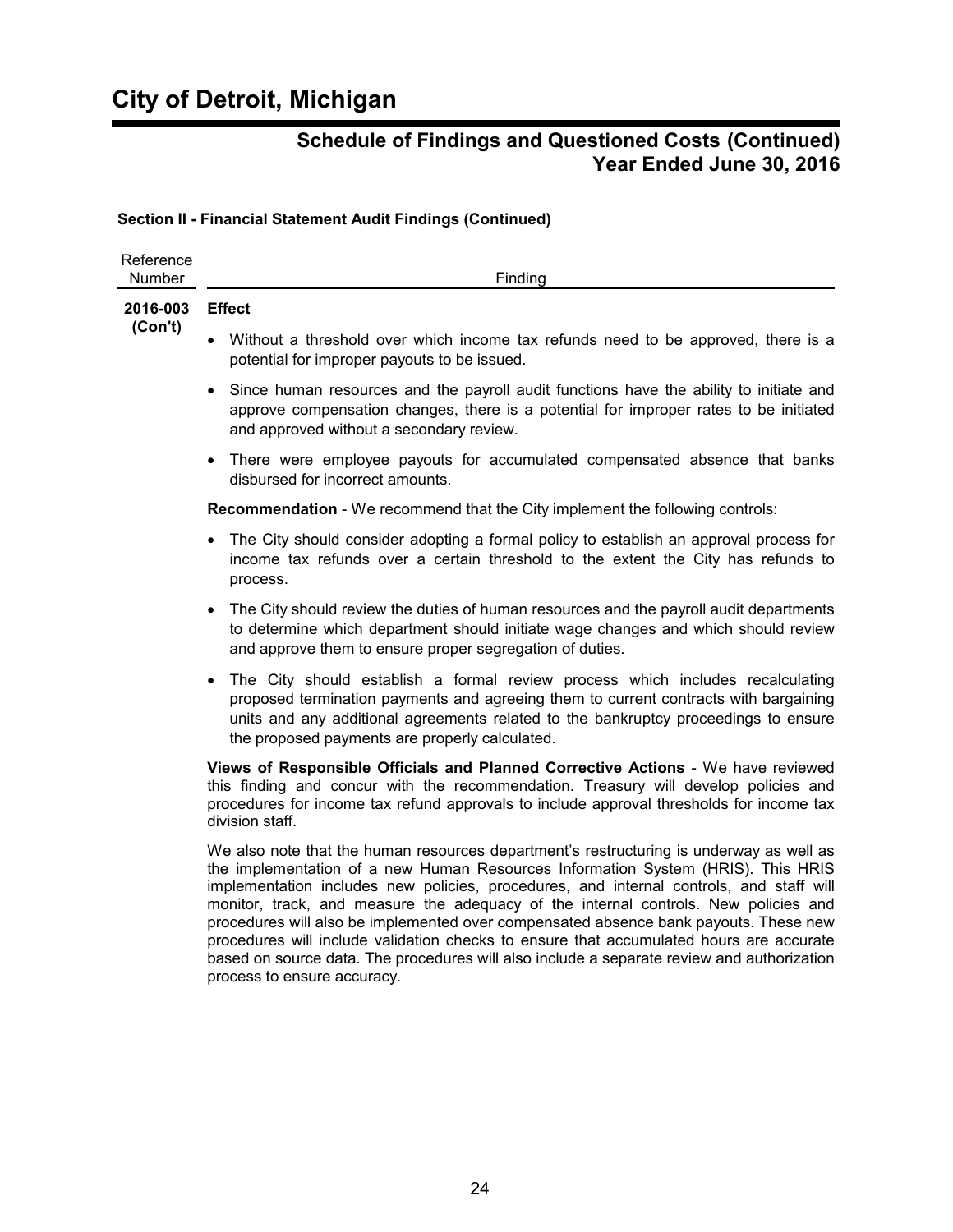#### **Section II - Financial Statement Audit Findings (Continued)**

Reference

Number Finding

#### **2016-004 Finding Type** - Material weakness

**Criteria** - The City, in conjunction with the City's Retirement Systems (police and fire, and general) (the "Retirement Systems"), should have a documented process to ensure timely and accurate accumulation, review, and submission of census data to the retirement systems' actuary in order to obtain the information required to comply with GASB Statement Nos. 67 and 68.

**Condition** - During the audit of the census data provided to the actuary, several instances of errors were noted in the data or there was missing data that resulted in incomplete information.

**Context** - The specific issues noted include the following:

- Frozen Accrued Benefits (Police & Fire and General Employees Retirement Systems Component II) - As Component II is frozen as of June 30, 2014, a calculation of individuals' frozen accrued benefits for active members should be performed and provided to the actuary. Currently, these calculations have not been performed and the actuary is estimating based on average final compensation (AFC) and sick bank data as of June 30, 2014 provided by the system. The actuary has increased the frozen accrued benefit estimates by 8 percent to provide consistency with a limited number of actual computations.
- Completeness of Census Data (Police & Fire and General Employees Retirement Systems - Component I and II) - Based on the testing performed, it was noted some members were either improperly included or excluded from the data sent to the actuary. In addition, some key employee data was missing for members.
- Active Pay Amount (Police & Fire and General Employees Retirement Systems -Component I) - The actuary uses an active member's current pay in its calculation for determining a member's estimated future benefit. Based on the testing performed, some discrepancies were noted between the pay information provided to the actuary and pay information from the City.
- Retiree Benefit Amount (Police & Fire and General Employees Retirement Systems -Component II) - The actuary uses a retiree member's current pension in its calculation for determining a member's present value of future benefits. Based on the testing performed, some discrepancies were noted between the pay information provided to the actuary and pay information from the City.
- Death Audit (Police & Fire and General Employees Retirement Systems Component I and II) - It was noted a death audit was not performed on the deferred members list sent to the actuary. These issues could lead to the pension liability being misstated due to incomplete or inaccurate information.
- Once information is provided to the actuary and the actuarial report is generated, the Retirement Systems do very little to verify that the actuary actually did use the same census information that was originally provided.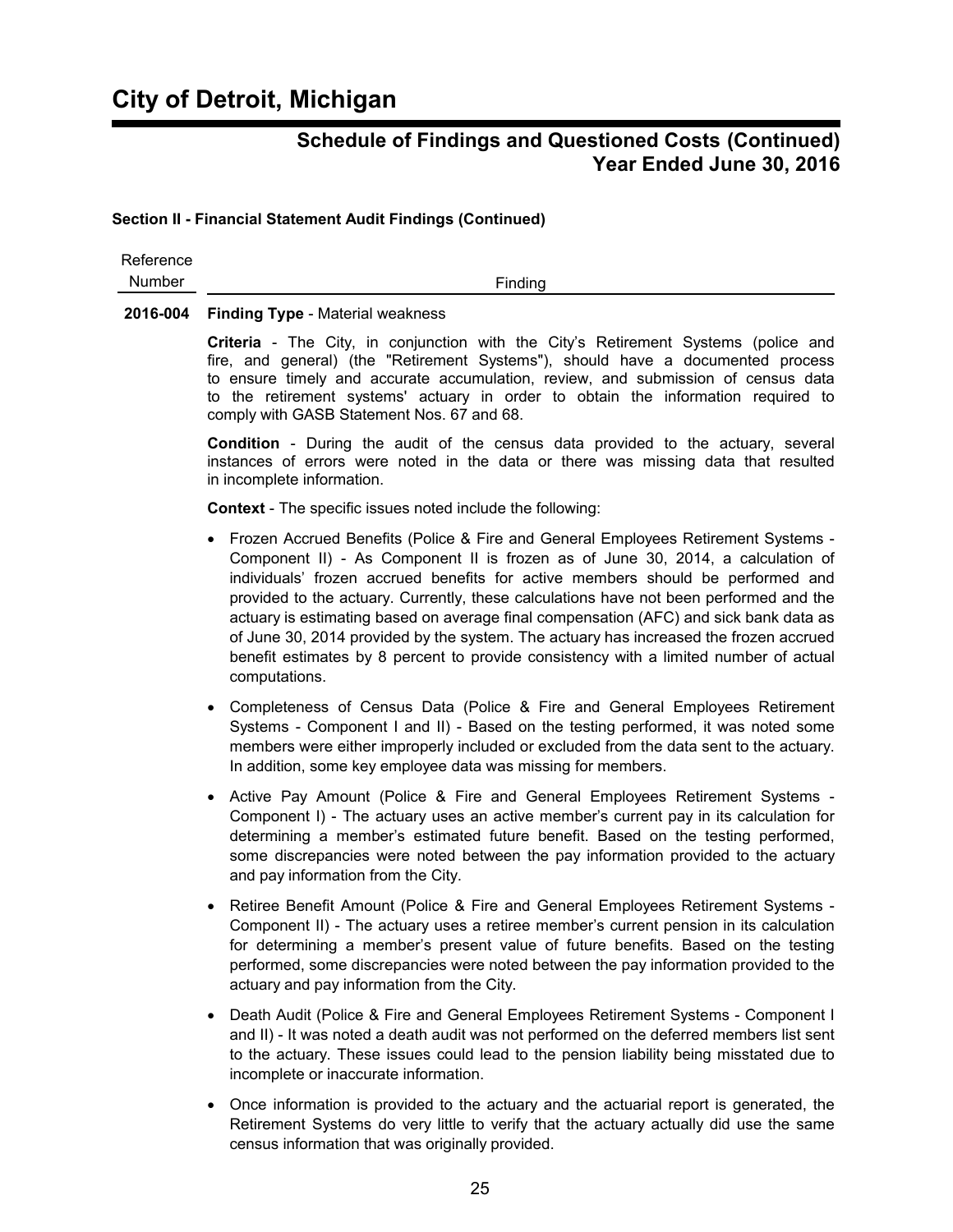#### **Section II - Financial Statement Audit Findings (Continued)**

| Reference<br>Number | Finding                                                                                                                                                                                                                                                                                                                                                                                                                                                                                                                                                                                                    |
|---------------------|------------------------------------------------------------------------------------------------------------------------------------------------------------------------------------------------------------------------------------------------------------------------------------------------------------------------------------------------------------------------------------------------------------------------------------------------------------------------------------------------------------------------------------------------------------------------------------------------------------|
| 2016-004<br>(Con't) | <b>Cause</b> - The City provides active pay data to the Retirement Systems, but<br>sometimes that data is not accurate or complete. The Retirement Systems maintain<br>information for retired or deferred members. While the Retirement<br>census<br>Systems do have a process in place to review the census data prior to providing it<br>to the actuary, that process is not effective in ensuring the census information is<br>complete and accurate.                                                                                                                                                  |
|                     | <b>Effect</b> - Without procedures to ensure timely accumulation of complete<br>and<br>accurate census data, the City's net pension liability that is recorded on the<br>statement of net position of each affected opinion unit could be materially misstated.                                                                                                                                                                                                                                                                                                                                            |
|                     | <b>Recommendation</b> - We recommend that the City, in conjunction with the Retirement<br>Systems, implement the following processes and controls:                                                                                                                                                                                                                                                                                                                                                                                                                                                         |
|                     | Frozen Accrued Benefits (Police & Fire and General Employees Retirement Systems -<br>Component II) - It is recommended the City and the Retirement Systems complete the<br>calculations of the final frozen accrued benefits as of June 30, 2014 and provide the<br>data to the actuary as soon as possible; this would result in the most accurate<br>calculation of the total pension liability of Component II.                                                                                                                                                                                         |
|                     | Completeness of Census Data (Police & Fire and General Employees Retirement<br>$\bullet$<br>Systems - Component I and II) - As the Component I and II census data is retained in<br>the same database, it is recommended the City and the Retirement Systems have a<br>process in place to accurately determine which members are eligible for each plan.<br>Also, we recommend a more robust review of census data prior to sending the census<br>information to the actuary to identify any missing data; subsequent follow up should be<br>performed timely prior to remitting the data to the actuary. |
|                     | Active Pay Amount (Police & Fire and General Employees Retirement Systems -<br>Component I) - It is recommended the City and/or the Retirement Systems perform<br>sample testing on the data sent to the actuary to ensure it is providing the proper<br>compensation information, as defined in the plan of adjustment.                                                                                                                                                                                                                                                                                   |
|                     | Retiree Benefit Amount (Police & Fire and General Employees Retirement Systems -<br>$\bullet$<br>Component II) - It is recommended the City and/or the Retirement Systems perform<br>more robust sample testing on the data sent to the actuary to ensure it is providing the<br>proper retiree pay information.                                                                                                                                                                                                                                                                                           |
|                     | Death Audit (Police & Fire and General Employees Retirement Systems - Component I<br>and II) - We encourage the City and/or the Retirement Systems to put in place more<br>comprehensive procedures to further ensure the accuracy of this census data,<br>particularly for deferred members who were not subject to a death audit this past year.                                                                                                                                                                                                                                                         |
|                     | We recommend that the Retirement Systems perform high-level analytical procedures<br>on the census data to ensure the ultimate reporting by the actuary encompasses the<br>totality of the information that the Retirement Systems actually provided.                                                                                                                                                                                                                                                                                                                                                      |

**Views of Responsible Officials and Planned Corrective Actions** - We have reviewed this finding and concur with the recommendation. The City will develop and document a process to ensure accurate information is provided to the actuary.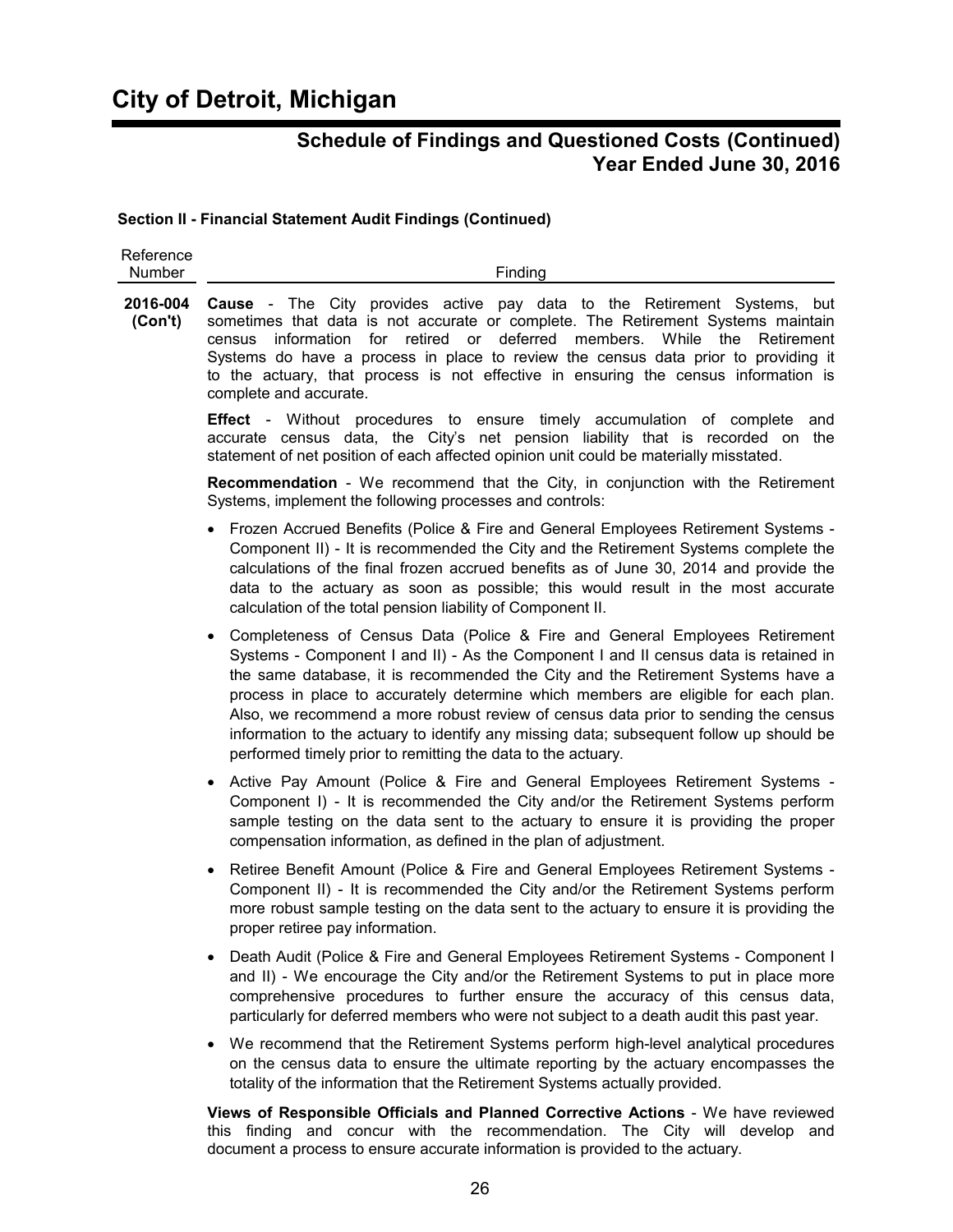#### **Section II - Financial Statement Audit Findings (Continued)**

Reference Number Finding

**2016-005 Finding Type** - Material weakness (repeat finding)

**Criteria** - The City relies on multiple third-party service providers to process transactions, including workers' compensation, IT hosting services, parking fee collection, payroll processing, self-insurance claims processes, and ambulance billing services. When an entity outsources tasks or functions to a third-party service organization, the user organization, in this case the City, needs to monitor risks associated with outsourcing, particularly risks related to how the service organization performs the tasks or functions and how that may affect the user entity's compliance with requirements. The City, as the user entity, despite the outsourcing, retains the ultimate responsibility for managing these risks and needs to monitor the services provided by the service organization, including monitoring city user access rights to these third-party systems and gaining assurance that the system information provided by the service organization to the City is accurate.

**Condition** - The City did not have processes in place to assess and validate controls in place at third-party service providers including those which handle processing and payment of worker's compensation claims, provide cloud hosting of the City's financial application, collect and administer parking fines and outstanding parking tickets, process credit card payments for parking garages and parking meters, provide payroll processing services for the 36th District Court, administer self-insured medical and dental claims, and provide ambulance billing services.

The Service Organization Controls Report (SOC-1) for each of these vendors providing services was not reviewed. The SOC-1 reports focus on controls at the service organization that affect the City's financial reporting, security of the City's data held by the third party, and the third party's processing integrity.

**Context** - The City engages multiple third-party service providers to assist with billing, claims processing, liability estimates, etc. In addition, the City began utilizing a cloud service provider for financial application in the current year. A review of each of the service organizations' SOC-1 reports will assist the City in evaluating controls at the service organizations, including the effectiveness of those controls, and further enable the City to understand the impact on its financial statements.

**Cause** - There was a lack of proper controls to ensure the City obtained information related to the controls at the various service providers that could impact the reliability of the City's financial reporting system.

**Effect** - Lack of review of SOC-1 reports on internal controls in place at service providers could lead to inaccurate reporting.

**Recommendation** - The City should obtain and review SOC-1 reports for all significant service providers.

**Views of Responsible Officials and Planned Corrective Actions** - We have reviewed this finding and concur with the recommendation. DoIT and OCFO-Financial Planning & Analysis (OCFO-FP&A) will establish a policy to review the relevant reports (i.e., SOC-1 reports) on annual basis.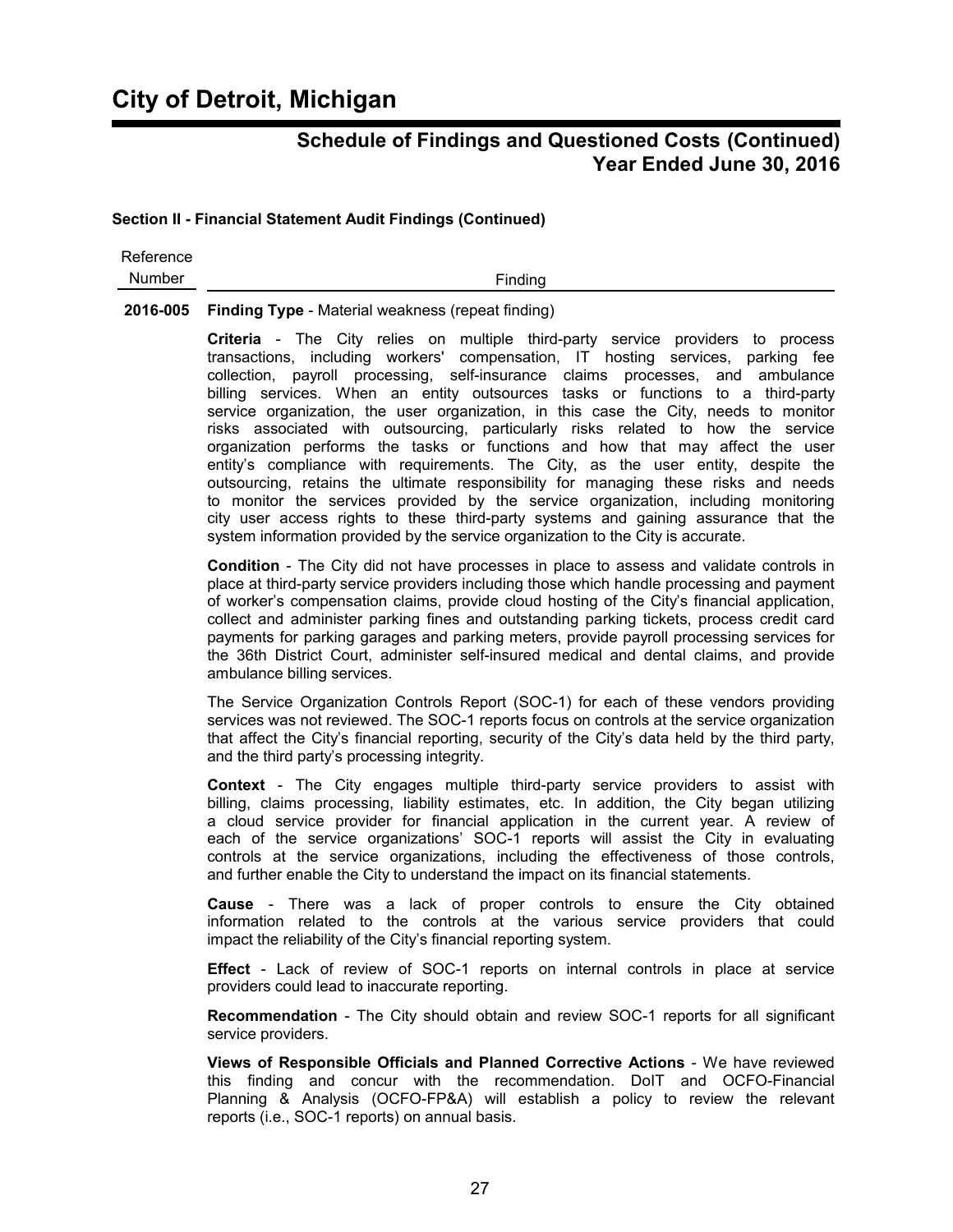#### **Section II - Financial Statement Audit Findings (Continued)**

| Reference<br><b>Number</b> | Finding                                                                                                                                                                                                                                                                                                                                                                                                                                                                                                                                                                   |
|----------------------------|---------------------------------------------------------------------------------------------------------------------------------------------------------------------------------------------------------------------------------------------------------------------------------------------------------------------------------------------------------------------------------------------------------------------------------------------------------------------------------------------------------------------------------------------------------------------------|
| 2016-006                   | Finding Type - Material noncompliance and material weakness (repeat finding)                                                                                                                                                                                                                                                                                                                                                                                                                                                                                              |
|                            | <b>Criteria</b> - There should be a process in place to ensure that the City and the City's<br>component units comply with laws and regulations.                                                                                                                                                                                                                                                                                                                                                                                                                          |
|                            | The Uniform Unclaimed Property Act (Public Act 29 of 1995) requires the Michigan<br>$\bullet$<br>Holder Transmittal Annual Report of Unclaimed Property to be submitted annually by<br>November 1. Any holder of unclaimed property who fails to file a report of unclaimed<br>property is subject to fines and penalties as prescribed in Public Act 29 of 1995.                                                                                                                                                                                                         |
|                            | Per Public Act 2 of 1968, Section 141.435 (2), states' total budgeted expenditures shall<br>$\bullet$<br>not exceed estimated revenue plus accumulated fund balance. In addition, Section<br>141.438 (3), "Except as otherwise provided in Section 19, an administrative officer of the<br>local unit shall not incur expenditures against an appropriation account in excess of the<br>amount appropriated by the legislative body."                                                                                                                                     |
|                            | In addition, Section 141.435:                                                                                                                                                                                                                                                                                                                                                                                                                                                                                                                                             |
|                            | Public Act 213 of 2007 requires that quarterly investment reports be provided to City<br>$\bullet$<br>Council.                                                                                                                                                                                                                                                                                                                                                                                                                                                            |
|                            | Per 2 CFR 200.302(a) nonfederal entities' financial management systems, including<br>$\bullet$<br>records documenting compliance with federal statutes, regulations, and the terms and<br>conditions of the federal award, must be sufficient to permit the preparation of reports<br>required by general and program-specific terms and conditions, and the tracing of funds<br>to a level of expenditures adequate to establish that such funds have been used<br>according to the federal statutes, regulations, and the terms and conditions of the<br>federal award. |
|                            | Condition - There were instances identified where the City and the Detroit Transportation<br>Corporation (DTC), a component unit, were not in compliance with laws and regulations as<br>follows:                                                                                                                                                                                                                                                                                                                                                                         |
|                            | The City has outstanding checks related to payroll, accounts payable, and property tax<br>$\bullet$<br>refunds that have not been escheated to the State of Michigan. Many of these checks<br>have been outstanding for several years.                                                                                                                                                                                                                                                                                                                                    |
|                            | The City's final budget for several nonmajor special revenue funds resulted in a<br>projected deficit. There were expenditures incurred against appropriations in excess of<br>the amount appropriated by the City Council.                                                                                                                                                                                                                                                                                                                                               |
|                            | Quarterly investment reports were not provided to the City Council.                                                                                                                                                                                                                                                                                                                                                                                                                                                                                                       |
|                            |                                                                                                                                                                                                                                                                                                                                                                                                                                                                                                                                                                           |

 The City's process to accumulate transactions related to fiscal year 2016 into its general ledger did not allow for timely reporting of accurate financial information. Additionally, in certain instances, we were unable to trace the expenditures into the City's general ledger at the lowest level of detail.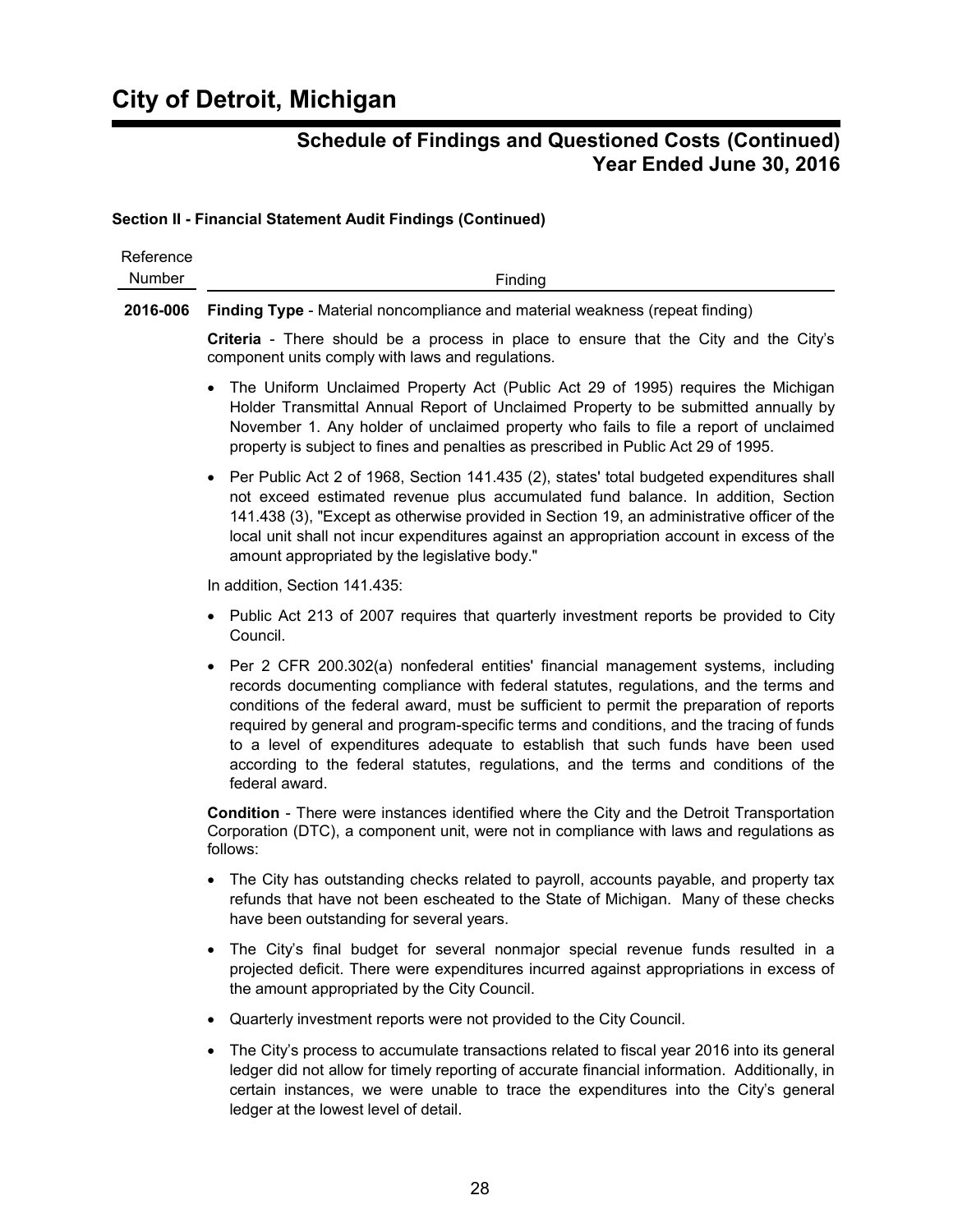#### **Section II - Financial Statement Audit Findings (Continued)**

| Reference<br>Number | Finding                                                                                                                                                                                                                                                                                                                                                                                                                                                                                                                                                                                                                                                                                                                                                                                                                                                                                                                           |
|---------------------|-----------------------------------------------------------------------------------------------------------------------------------------------------------------------------------------------------------------------------------------------------------------------------------------------------------------------------------------------------------------------------------------------------------------------------------------------------------------------------------------------------------------------------------------------------------------------------------------------------------------------------------------------------------------------------------------------------------------------------------------------------------------------------------------------------------------------------------------------------------------------------------------------------------------------------------|
| 2016-006<br>(Con't) | <b>Context</b>                                                                                                                                                                                                                                                                                                                                                                                                                                                                                                                                                                                                                                                                                                                                                                                                                                                                                                                    |
|                     | The City has recorded a liability for amounts to be escheated to the State of Michigan<br>including estimated penalties and interest at June 30, 2017.                                                                                                                                                                                                                                                                                                                                                                                                                                                                                                                                                                                                                                                                                                                                                                            |
|                     | For certain nonmajor special revenue funds, the City's final budget resulted in a<br>projected fund deficit as presented in the required supplemental information. For certain<br>appropriations, the City's actual expenditures exceeded its corresponding appropriation<br>as presented in the notes to the basic financial statements.                                                                                                                                                                                                                                                                                                                                                                                                                                                                                                                                                                                         |
|                     | The required quarterly reporting was not provided to the City Council during the fiscal<br>year.                                                                                                                                                                                                                                                                                                                                                                                                                                                                                                                                                                                                                                                                                                                                                                                                                                  |
|                     | • The City identified journal entries impacting fiscal year 2016 grant activities well into<br>fiscal year 2017, which delayed the preparation of the final schedule of expenditures of<br>financial awards (SEFA) and related reconciliations.                                                                                                                                                                                                                                                                                                                                                                                                                                                                                                                                                                                                                                                                                   |
|                     | <b>Cause</b> - There is not a process in place to fully monitor compliance with laws and<br>regulations throughout the year.                                                                                                                                                                                                                                                                                                                                                                                                                                                                                                                                                                                                                                                                                                                                                                                                      |
|                     | <b>Effect</b> - The City and the DTC were out of compliance with the laws and<br>regulations identified above.                                                                                                                                                                                                                                                                                                                                                                                                                                                                                                                                                                                                                                                                                                                                                                                                                    |
|                     | <b>Recommendation</b> - We recommend that the City and DTC implement a process that<br>identifies specific individuals responsible for identifying and monitoring applicable<br>compliance requirements throughout the year. In addition, the City should consider filing a<br>Voluntary Disclosure Agreement (Form 4869) when submitting escheatments to the state.                                                                                                                                                                                                                                                                                                                                                                                                                                                                                                                                                              |
|                     | Views of Responsible Officials and Planned Corrective Actions - We have reviewed<br>this finding and concur with the recommendation. The reorganization of treasury will be<br>completed in the current fiscal year. In the new organization, there will be a team<br>specifically dedicated to process escheatments. Treasury will also document its<br>escheatment policies and procedures prior to the end of the calendar year. In addition,<br>treasury is also finalizing the investment policy and procedures, which include the<br>requirement to provide quarterly investment reporting to the City Council.                                                                                                                                                                                                                                                                                                             |
|                     | We also note that during fiscal year 2016, the office of budget conducted quarterly<br>meetings with city departments to assist in compliance with the budget. As a part of the<br>implementation of the CFO's strategic objectives to restructure and reorganize the financial<br>operations of the City, monthly budget reports are prepared and meetings are conducted<br>between the office of budget, the office of departmental financial services, and the City<br>departments to monitor and analyze the budget to prevent recurring violations of the<br>Uniform Budgeting and Accounting Act. These monthly budget-to-actual reports are shared<br>with the CFO and the mayor's team to maintain compliance with the budget. Budget<br>amendments to better align the budget with actual spending will be prepared to eliminate<br>projected year-end appropriation deficits in General Fund departments, if warranted. |

Lastly, The OCFO has continued to centralize the grant accounting and draw-down function within the office of the controller. As a result, we have begun to monitor bank and general ledger activities on a monthly basis to ensure completeness and accuracy of expenses in the proper period. This will ultimately allow the City to create the SEFA in a timely manner.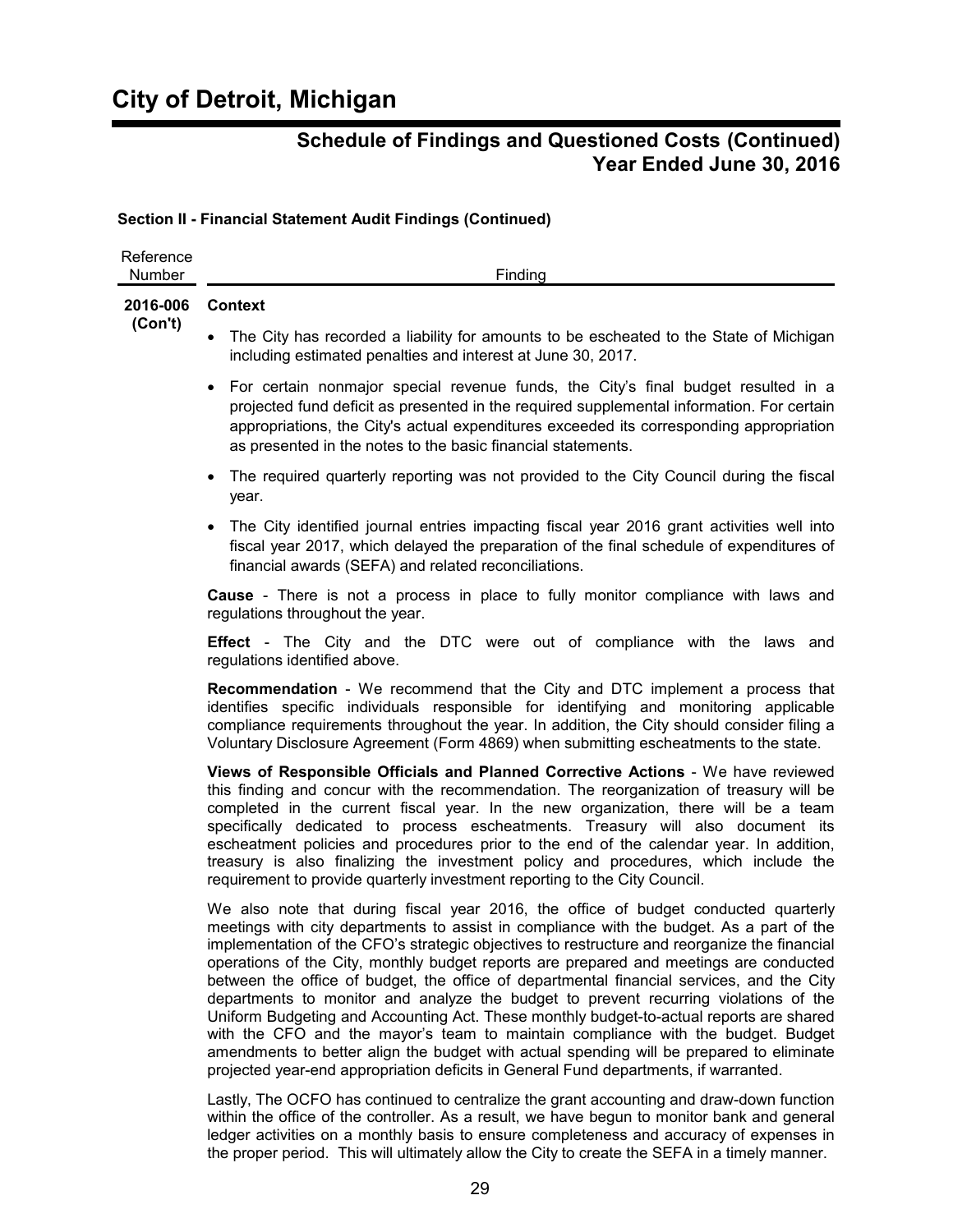#### **Section II - Financial Statement Audit Findings (Continued)**

| Reference |         |
|-----------|---------|
| Number    | Finding |

**2016-007 Finding Type** - Material weakness (repeat finding)

**Criteria** - The City should ensure general controls related to user access of information technology are operating effectively.

**Condition** - The City did not have processes in place to ensure user access to the financial application systems was reviewed to ensure appropriate access rights were granted and limited to user needs and changes in access were made as user roles changed.

**Context** - The City has multiple financial application systems. A formal process was not in place to ensure user access was reviewed so that access would be appropriately limited to user needs and changes in user access were reflected timely based on role changes related to the City's general ledger application.

**Cause** - There was a lack of proper controls to ensure the City reviewed user access controls for its general ledger application.

**Effect** - Lack of review of user access rights could result in unauthorized access to the City's general ledger system, impacting the accuracy and reliability of financial reporting.

**Recommendation** - The City should ensure a formal review of user access rights is performed as new systems are implemented and role changes occur.

**Views of Responsible Officials and Planned Corrective Actions** - We have reviewed this finding and concur with the recommendation. OCFO-FP&A is in the process of establishing a matrix that lists by position the appropriate roles to be assigned. DoIT will work with OCFO-FP&A to complete this matrix. This matrix will be used by the system administrator to ensure appropriate access is granted. DoIT and OCFO-FP&A will review roles assignments on a regular basis.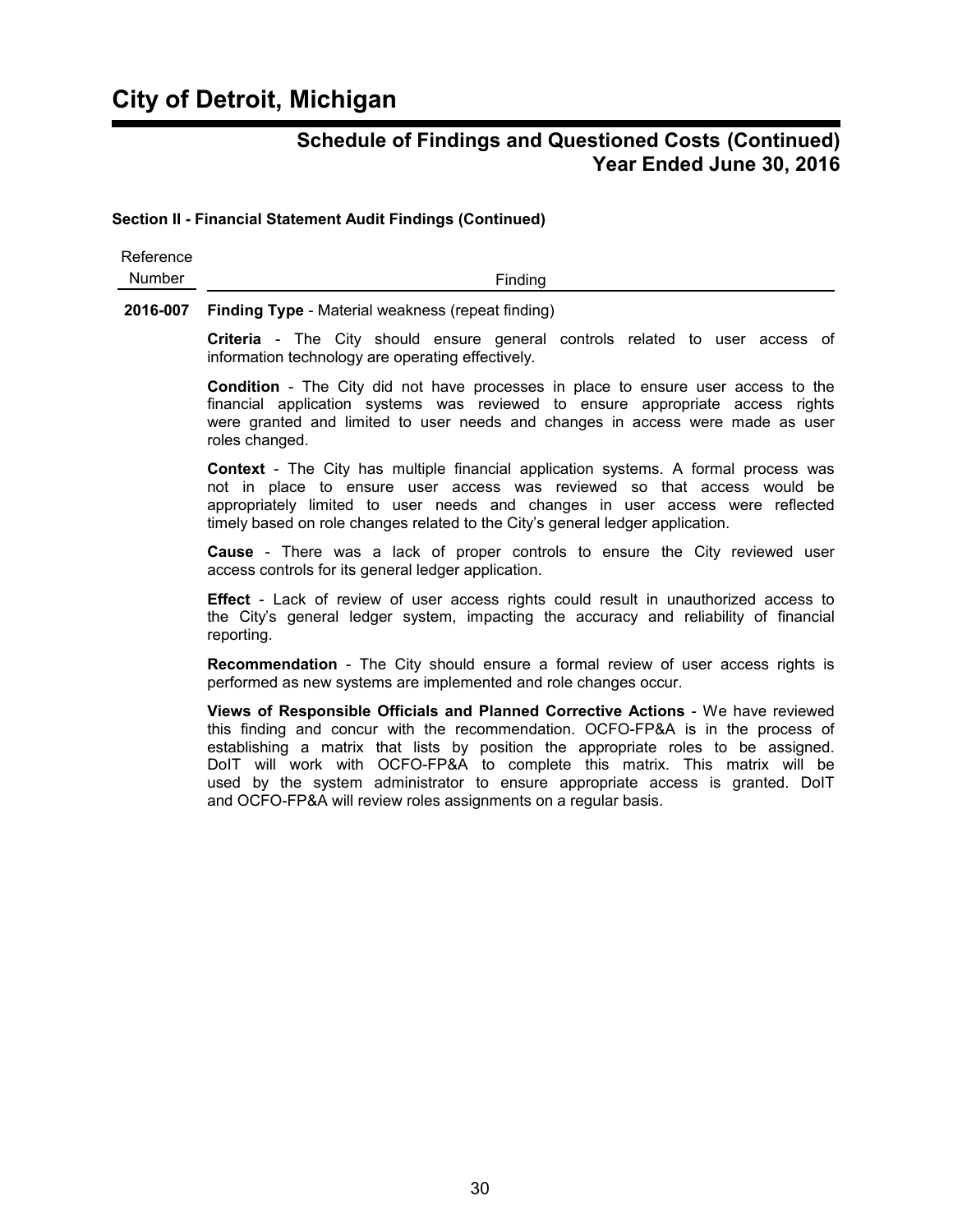#### **Section II - Financial Statement Audit Findings (Continued)**

Reference Number Finding

#### **2016-008 Finding Type** - Significant deficiency

**Criteria** - The City should have controls in place to ensure that adjustments to individual customer accounts in the utility billing system are appropriate and documented as reviewed by a second person.

**Condition** - We identified two customers whose drainage charges were modified in the utility billing system, and we did not observe any documented procedure for a second person to review and approve these changes. In one of the instances, we did not note any documentation supporting the change or explaining why the change was being made.

**Context** - The billing changes identified in our sample were limited to the drainage charge assessed to commercial and industrial customers.

**Cause** - Assessing the drainage charge to commercial and industrial customers appropriately requires using the correct class of customer and acreage. Both of these elements of the billing process seem to be challenged by various customers, which leads to changes being made by employees.

**Effect** - Without the appropriate review process in place, the likelihood that the City could bill the wrong amounts for drain charges increases.

**Recommendation** - We recommend the department institute procedures to document any billing changes and include approval by a second individual. We would note that an after the fact approval may be sufficient.

**Views of Responsible Officials and Planned Corrective Actions** - We would note that the control issue was first identified by DWSD internal audit late last year. We have since drafted a policy to address the control issue. A copy of the draft is available upon your request. Some portions of the new policy have been implemented (e.g., no refund checks provided to customers under \$150 - all over \$150 to be signed by CFO) but others will be approved after the full policy is approved by the BOWC. Also note, full implementation of the policy will likely require some system modifications. As such, we anticipate full policy implementation by first quarter fiscal year 2018.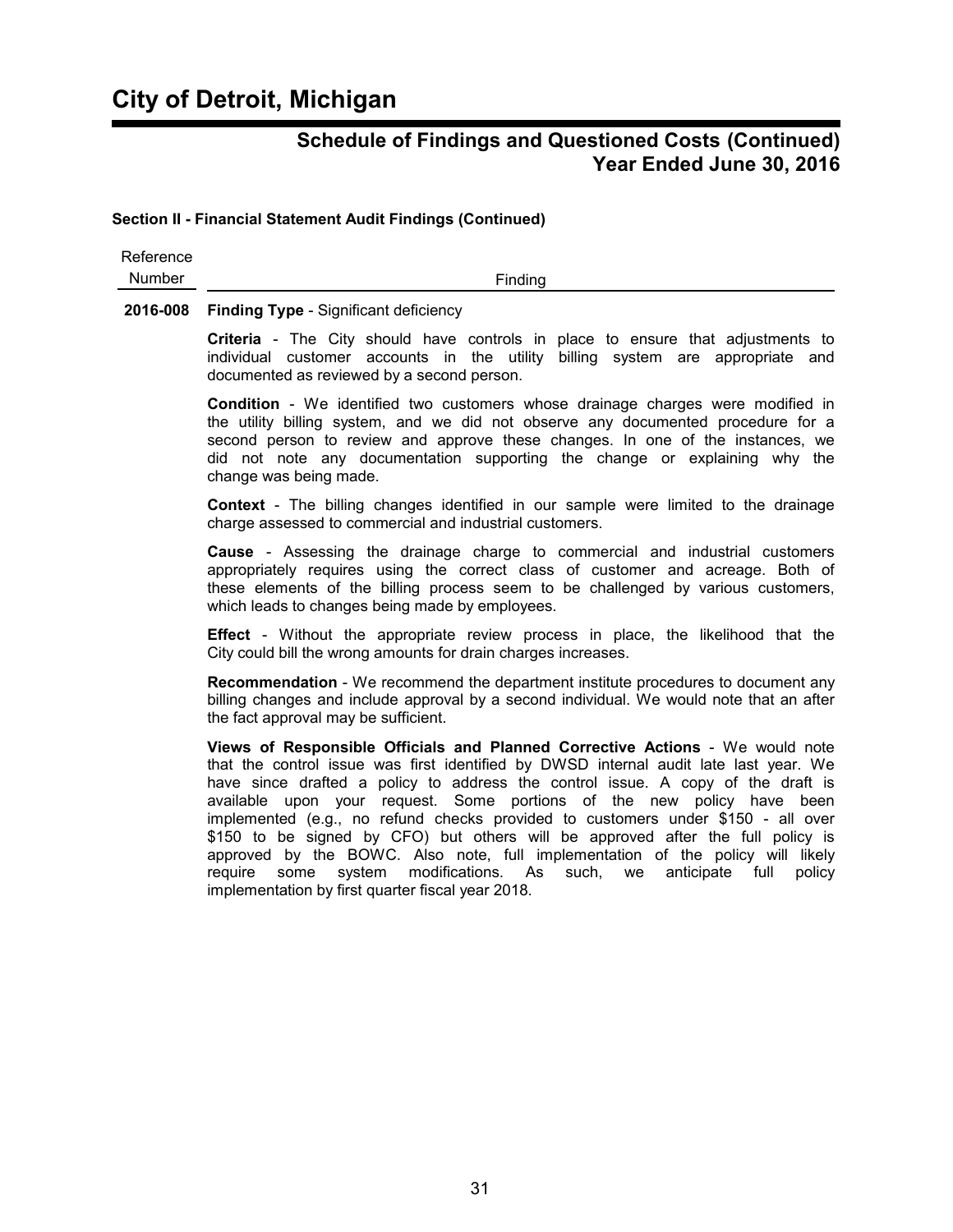#### **Section III - Federal Program Audit Findings**

| Reference<br>Number | Finding                                                                                                                                                                                                                                                                                                                                                                                                                                                                                                                                                                                                                                                                                                                                                                                                                                                                                                                                                                           |
|---------------------|-----------------------------------------------------------------------------------------------------------------------------------------------------------------------------------------------------------------------------------------------------------------------------------------------------------------------------------------------------------------------------------------------------------------------------------------------------------------------------------------------------------------------------------------------------------------------------------------------------------------------------------------------------------------------------------------------------------------------------------------------------------------------------------------------------------------------------------------------------------------------------------------------------------------------------------------------------------------------------------|
| 2016-009            | CFDA Number, Federal Agency, and Program Name - CFDA #14.218, Housing and<br>Urban Development, Community Development Block Grant Entitlement Cluster<br>(CDBG), CFDA #14.239, Housing and Urban Development, Home Investment<br><b>CFDA</b><br>#66.458<br>Environmental<br>Protection<br>Partnership<br>$(HOME)$ ,<br>Agency,<br>Capitalization Grants for Clean Water - State Revolving Fund (CWSRF), CFDA<br>#20.205, Highway Planning and Construction Cluster                                                                                                                                                                                                                                                                                                                                                                                                                                                                                                                |
|                     | Federal Award Identification Number and Year - CDBG- B-13-MC-26-0006, B-14-MC-<br>26-0006, and B-15-MC-26-0006                                                                                                                                                                                                                                                                                                                                                                                                                                                                                                                                                                                                                                                                                                                                                                                                                                                                    |
|                     | NSP 1 - B-08-MN-26-0004                                                                                                                                                                                                                                                                                                                                                                                                                                                                                                                                                                                                                                                                                                                                                                                                                                                                                                                                                           |
|                     | NSP 3 - B-11-MN-26-0004                                                                                                                                                                                                                                                                                                                                                                                                                                                                                                                                                                                                                                                                                                                                                                                                                                                                                                                                                           |
|                     | Home - M09-MC260202, M10-MC260202, M11-MC260202, M12-MC260202, M13-<br>MC260202, M14-MC260202, and M15-MC260202                                                                                                                                                                                                                                                                                                                                                                                                                                                                                                                                                                                                                                                                                                                                                                                                                                                                   |
|                     | SRF - 5619-03                                                                                                                                                                                                                                                                                                                                                                                                                                                                                                                                                                                                                                                                                                                                                                                                                                                                                                                                                                     |
|                     | Highway Planning and Construction Cluster - 00-5459                                                                                                                                                                                                                                                                                                                                                                                                                                                                                                                                                                                                                                                                                                                                                                                                                                                                                                                               |
|                     | Pass-through Entity - CFDA #66.458 (CWSRF) is passed through Michigan Department<br>of Environmental Quality                                                                                                                                                                                                                                                                                                                                                                                                                                                                                                                                                                                                                                                                                                                                                                                                                                                                      |
|                     | CFDA #20.205, Highway Planning and Construction is passed through the Michigan<br>Department of Transportation                                                                                                                                                                                                                                                                                                                                                                                                                                                                                                                                                                                                                                                                                                                                                                                                                                                                    |
|                     | <b>Finding Type - Material weakness</b>                                                                                                                                                                                                                                                                                                                                                                                                                                                                                                                                                                                                                                                                                                                                                                                                                                                                                                                                           |
|                     | <b>Repeat Finding - Yes</b>                                                                                                                                                                                                                                                                                                                                                                                                                                                                                                                                                                                                                                                                                                                                                                                                                                                                                                                                                       |
|                     | 2015-08                                                                                                                                                                                                                                                                                                                                                                                                                                                                                                                                                                                                                                                                                                                                                                                                                                                                                                                                                                           |
|                     | Criteria - Per 2 CFR 200.502(a) - The determination of when a federal award is expended<br>must be based on when the activity related to the federal award occurs. Generally, the<br>activity pertains to events that require the nonfederal entity to comply with federal statutes,<br>regulations, and the terms and conditions of federal awards, such as: expenditure/expense<br>transactions associated with awards including grants, cost-reimbursement contracts under<br>the FAR, compacts with Indian tribes, cooperative agreements, and direct appropriations;<br>the disbursement of funds to subrecipients; the use of loan proceeds under loan and loan<br>guarantee programs; the receipt of property; the receipt of surplus property; the receipt or<br>use of program income; the distribution or use of food commodities; the disbursement of<br>amounts entitling the nonfederal entity to an interest subsidy; and the period when<br>insurance is in force. |

CWSRF amounts are awarded by the EPA to states as grants. The state then makes subawards in the form of loans to its subrecipients. Therefore, in determining the amount of federal funds expended to be reported on the schedule of expenditures of federal awards (SEFA), subrecipients receiving CWSRF loans should include project expenditures incurred under these loans during the audit period as provided in 2 CFR section 200.502(a). These are subawards, not direct federal loans, and therefore, and neither two CFR sections 200.502(b) or (d) apply when calculating the amount of federal funds expended.

**Condition** - The initial SEFA did not report expenditures in accordance with the above regulations.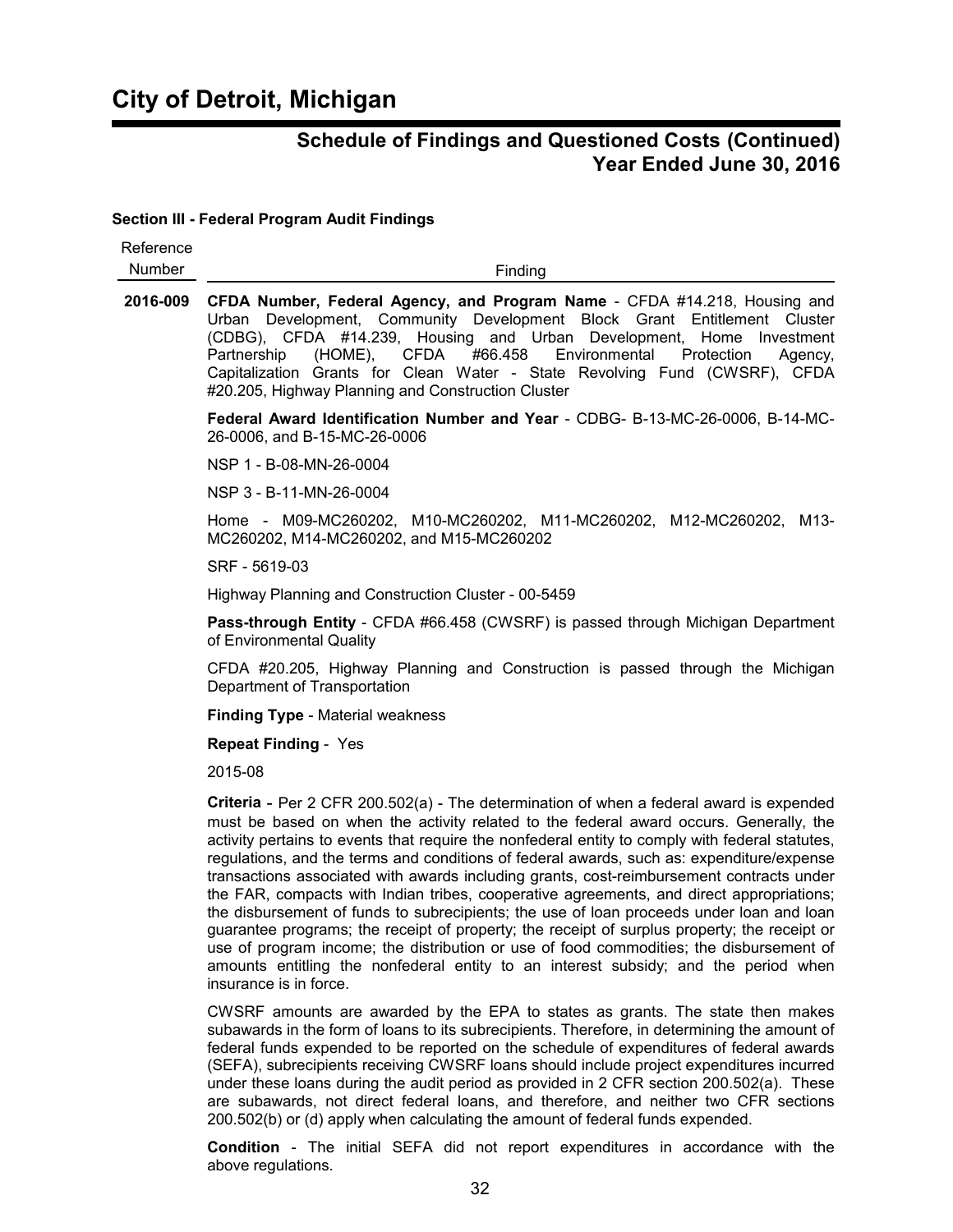### **Section III - Federal Program Audit Findings (Continued)**

| Reference<br>Number | Finding                                                                                                                                                                                                                                                                                                                                                  |
|---------------------|----------------------------------------------------------------------------------------------------------------------------------------------------------------------------------------------------------------------------------------------------------------------------------------------------------------------------------------------------------|
| 2016-009<br>(Con't) | <b>Questioned Costs - None</b>                                                                                                                                                                                                                                                                                                                           |
|                     | Identification of How Questioned Costs Were Computed - Not applicable as there<br>are no questioned costs.                                                                                                                                                                                                                                               |
|                     | <b>Context</b> - The following errors were subsequently corrected:                                                                                                                                                                                                                                                                                       |
|                     | CDBG Entitlement Cluster (CFDA 14.218) - The expenditures reported on the SEFA<br>were adjusted by approximately \$9,000,000 to fully reflect the underlying activities that<br>occurred during the period under audit.                                                                                                                                  |
|                     | Home Investment Partnership Program (CFDA 14.239) - The expenditures reported on<br>$\bullet$<br>the SEFA were adjusted by approximately \$4,120,000 to fully reflect the underlying<br>activities that occurred during the period under audit.                                                                                                          |
|                     | SRF (CFDA 66.458) - Approximately \$1,200,000 of expenditures on the initial SEFA<br>$\bullet$<br>were paid after the reporting date and should not have been included in the SEFA.                                                                                                                                                                      |
|                     | Highway Planning and Construction Cluster (CFDA 20.205) - The SEFA was adjusted to<br>include approximately \$2,200,000 of cluster expenditures which were excluded from the<br>SEFA.                                                                                                                                                                    |
|                     | The following errors were not corrected:                                                                                                                                                                                                                                                                                                                 |
|                     | CDBG Entitlement Cluster (CFDA 14.218) - The expenditures reported on the SEFA<br>include approximately \$2,837,000 that relates to the prior fiscal year.                                                                                                                                                                                               |
|                     | Home Investment Partnership Program (CFDA 14.239) - The expenditures reported on<br>the SEFA include approximately \$2,776,000 that relates to the prior fiscal year.                                                                                                                                                                                    |
|                     | Highway Planning and Construction Cluster (CFDA 20.205) - The expenditures reported<br>on the SEFA include approximately \$770,000 that relates to the prior fiscal year.                                                                                                                                                                                |
|                     | Cause and Effect - Internal control procedures were not adequate to create a<br>complete and accurate SEFA resulting in revisions to the SEFA. The changes did<br>not impact major program determination.                                                                                                                                                |
|                     | <b>Recommendation</b> - The City should design controls over SEFA reporting to ensure that<br>the expenditures on the SEFA are complete and accurate.                                                                                                                                                                                                    |
|                     | Views of Responsible Officials and Planned Corrective Actions - The Office of the<br>Chief Financial Officer (OCFO) will continue to design stronger internal controls<br>over SEFA reporting to ensure that the expenditures on the SEFA are complete<br>and accurate. A review will be performed in advance of SEFA reporting to ensure<br>compliance. |
|                     |                                                                                                                                                                                                                                                                                                                                                          |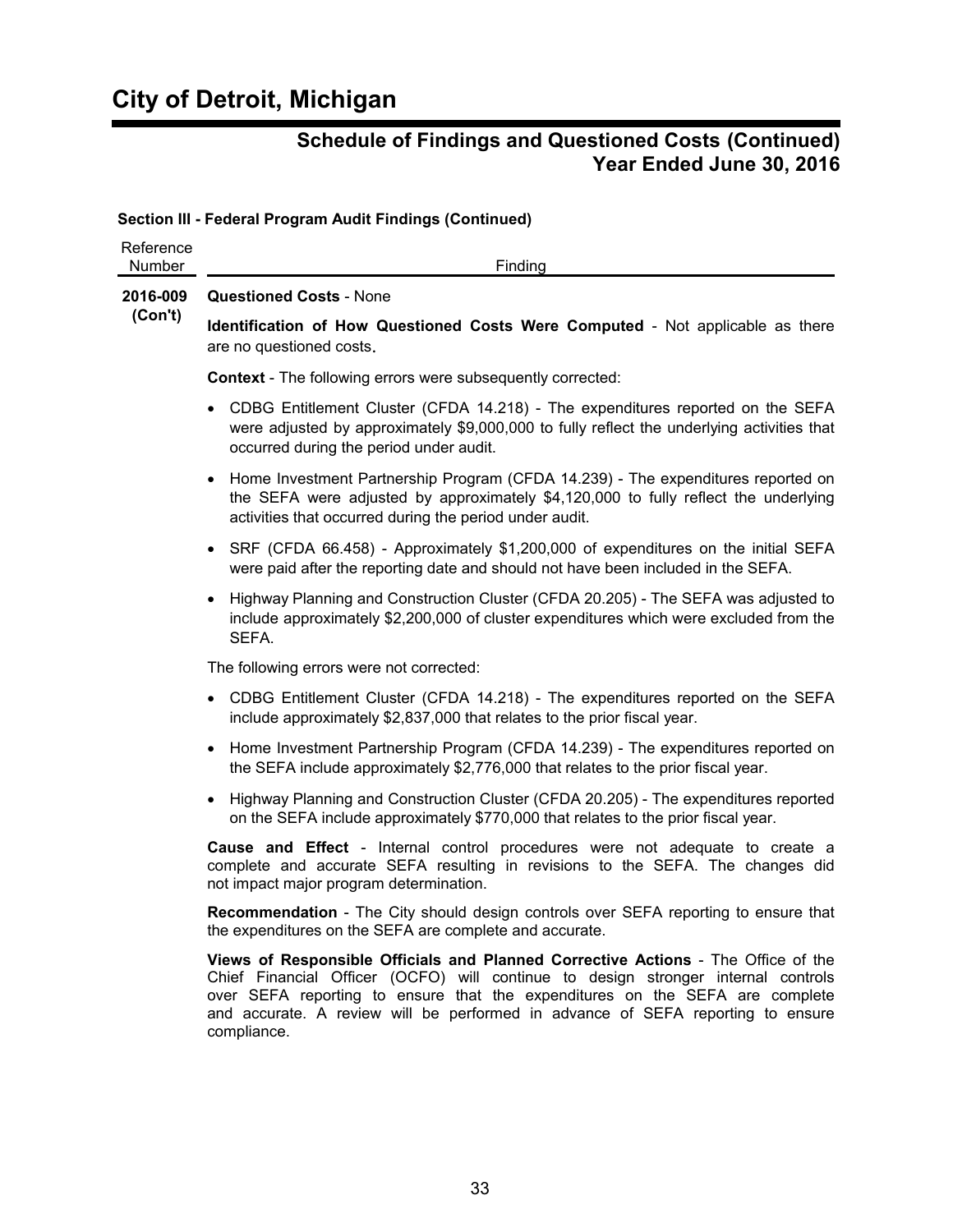**Section III - Federal Program Audit Findings (Continued)**

| Reference<br>Number | Finding                                                                                                                                                                                                                                                                                                                                                                            |
|---------------------|------------------------------------------------------------------------------------------------------------------------------------------------------------------------------------------------------------------------------------------------------------------------------------------------------------------------------------------------------------------------------------|
| 2016-010            | CFDA Number, Federal Agency, and Program Name - 97.083, Department of<br>Security (Federal Emergency Management Agency),<br>Homeland<br>Staffing<br>for<br>Adequate Fire and Emergency Grants                                                                                                                                                                                      |
|                     | Federal Award Identification Number and Year - EMW 2013 FH 00613                                                                                                                                                                                                                                                                                                                   |
|                     | Pass-through Entity - N/A                                                                                                                                                                                                                                                                                                                                                          |
|                     | <b>Finding Type</b> - Material noncompliance with laws and regulations                                                                                                                                                                                                                                                                                                             |
|                     | <b>Repeat Finding - Yes</b>                                                                                                                                                                                                                                                                                                                                                        |
|                     | 2015-31                                                                                                                                                                                                                                                                                                                                                                            |
|                     | Criteria - Federal Emergency Management Agency (FEMA) awarded the City \$24,206,500<br>under award number EMW 2013 FH 00613 based on the application submitted by the City,<br>which outlined its request was based on hiring and maintaining 150 firefighters on payroll                                                                                                          |
|                     | FEMA set up all performance measures are based on the application submitted by the City.                                                                                                                                                                                                                                                                                           |
|                     | <b>Condition</b> - The City applied for and was awarded the 2013 SAFER award to hire<br>and maintain 150 firefighters on payroll. However, as of June 30, 2016, the City had<br>firefighters on payroll. The City's inability to meet the level of effort<br>147<br>requirements did not create any questioned costs.                                                              |
|                     | <b>Questioned Costs - None</b>                                                                                                                                                                                                                                                                                                                                                     |
|                     | Identification of How Questioned Costs Were Computed - Not applicable as there<br>are no questioned costs.                                                                                                                                                                                                                                                                         |
|                     | <b>Context</b> - The City received an award for \$24,206,400 to be used to hire and<br>maintain 150 firefighters on payroll. The City was able to maintain this level of<br>services during the year; however, there was significant turnover toward the end<br>of fiscal year 2016 that caused for a drop in the number of firefighters on payroll<br>being charged to the grant. |
|                     | <b>Cause and Effect</b> - There was significant turnover toward the end of fiscal year<br>2016. Management described a cumbersome new hire process that resulted in the<br>City being unable to rehire three additional firefighters to ensure the minimum<br>required firefighters on payroll.                                                                                    |
|                     | <b>Recommendation</b> - The City should review the turnover rates and hire an adequate<br>number of firefighters to meet any shortfall that might occur as a result of turnover.                                                                                                                                                                                                   |
|                     | Views of Responsible Officials and Planned Corrective Actions - The Detroit Fire<br>Department will review the turnover rates<br>and hire an adequate number of<br>firefighters to meet any shortfall that might occur as a result of turnover. The<br>Office of the Chief Financial Officer will periodically review the number of<br>firefighters and highlight any shortfalls.  |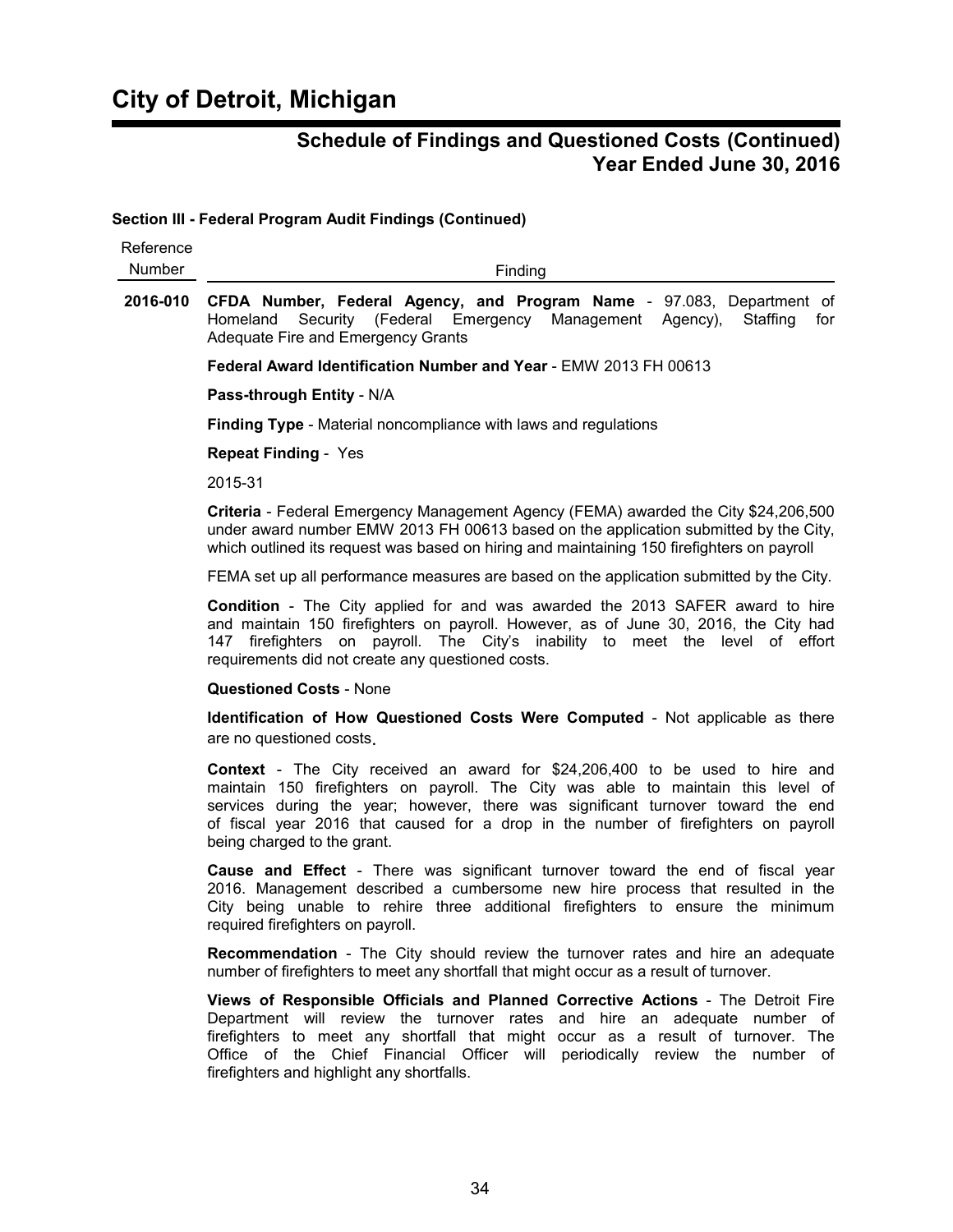$\overline{a}$ 

### **Schedule of Findings and Questioned Costs (Continued) Year Ended June 30, 2016**

**Section III - Federal Program Audit Findings (Continued)**

| Reference<br>Number | Finding                                                                                                                                                                                                                                                                                                                                                                                                                                                                                                                                                                                                                                                                                                                                                                  |
|---------------------|--------------------------------------------------------------------------------------------------------------------------------------------------------------------------------------------------------------------------------------------------------------------------------------------------------------------------------------------------------------------------------------------------------------------------------------------------------------------------------------------------------------------------------------------------------------------------------------------------------------------------------------------------------------------------------------------------------------------------------------------------------------------------|
| 2016-011            | CFDA Number, Federal Agency, and Program Name - 97.083, Department of<br>Security (Federal Emergency Management Agency),<br>Staffing<br>Homeland<br>for<br><b>Adequate Fire and Emergency Grants</b>                                                                                                                                                                                                                                                                                                                                                                                                                                                                                                                                                                     |
|                     | Federal Award Identification Number and Year - EMW 2013 FH 00613                                                                                                                                                                                                                                                                                                                                                                                                                                                                                                                                                                                                                                                                                                         |
|                     | Pass-through Entity - N/A                                                                                                                                                                                                                                                                                                                                                                                                                                                                                                                                                                                                                                                                                                                                                |
|                     | <b>Finding Type - Significant deficiency</b>                                                                                                                                                                                                                                                                                                                                                                                                                                                                                                                                                                                                                                                                                                                             |
|                     | <b>Repeat Finding - Yes</b>                                                                                                                                                                                                                                                                                                                                                                                                                                                                                                                                                                                                                                                                                                                                              |
|                     | 2015-28                                                                                                                                                                                                                                                                                                                                                                                                                                                                                                                                                                                                                                                                                                                                                                  |
|                     | <b>Criteria</b> - Per Circular A-87 $(8)(h)(3)$ , where employees are expected to work<br>solely on a single federal award or cost objective, charges for their salaries and<br>wages will be supported by periodic certifications that the employees worked<br>solely on that program for the period covered by the certification. These<br>certifications will be prepared at least semiannually and will be signed by the<br>employee or supervisory official having firsthand knowledge of the work<br>performed by the employee.                                                                                                                                                                                                                                    |
|                     | Condition - During fiscal year 2016, the City had 147 firefighters who charged 100<br>percent of their time to the 2013 SAFER award. The City completed payroll<br>certification to meet the requirements under Circular A-87; however, the first<br>payroll certification for the fiscal year covered the period from July 1, 2015 through<br>February 21, 2016 (essentially covered 7.5 months rather than the minimum six-<br>month period) and the payroll certification was not signed until September 2016.<br>The payroll certification for the remaining part of the fiscal year did cover 4.5<br>months (February 22, 2016 through June 30, 2016) and was signed in a more timely<br>manner in August 2016. This condition did not create any questioned costs. |
|                     | <b>Questioned Costs - None</b>                                                                                                                                                                                                                                                                                                                                                                                                                                                                                                                                                                                                                                                                                                                                           |
|                     | Identification of How Questioned Costs Were Computed - Not applicable as there<br>are no questioned costs.                                                                                                                                                                                                                                                                                                                                                                                                                                                                                                                                                                                                                                                               |
|                     | <b>Context</b> - The City received an award for \$24,206,400 to be used to hire and<br>maintain 150 firefighters on payroll. The City charged 100 percent of the payroll<br>and fringes to the 2013 SAFER grant. The City has a process to determine<br>allowability of costs charged to the grant, but did not complete the required<br>certifications for the minimum required period in a timely manner.                                                                                                                                                                                                                                                                                                                                                              |
|                     | <b>Cause and Effect</b> - The City did not have proper control procedures in place to<br>ensure required certifications were completed, which resulted in the certifications<br>not being performed within the minimum required time period.                                                                                                                                                                                                                                                                                                                                                                                                                                                                                                                             |
|                     | <b>Recommendation</b> - The City should review grant award and other documentation to<br>identify the relevant rules and regulations and ensure that procedures are implemented in a<br>timely manner to comply with these rules and regulations.                                                                                                                                                                                                                                                                                                                                                                                                                                                                                                                        |

**Views of Responsible Officials and Planned Corrective Actions** - The Detroit Fire Department will continue to develop written policies and procedures to include provisions for collecting and tracking required certifications in a timely manner to comply with federal rules and regulations.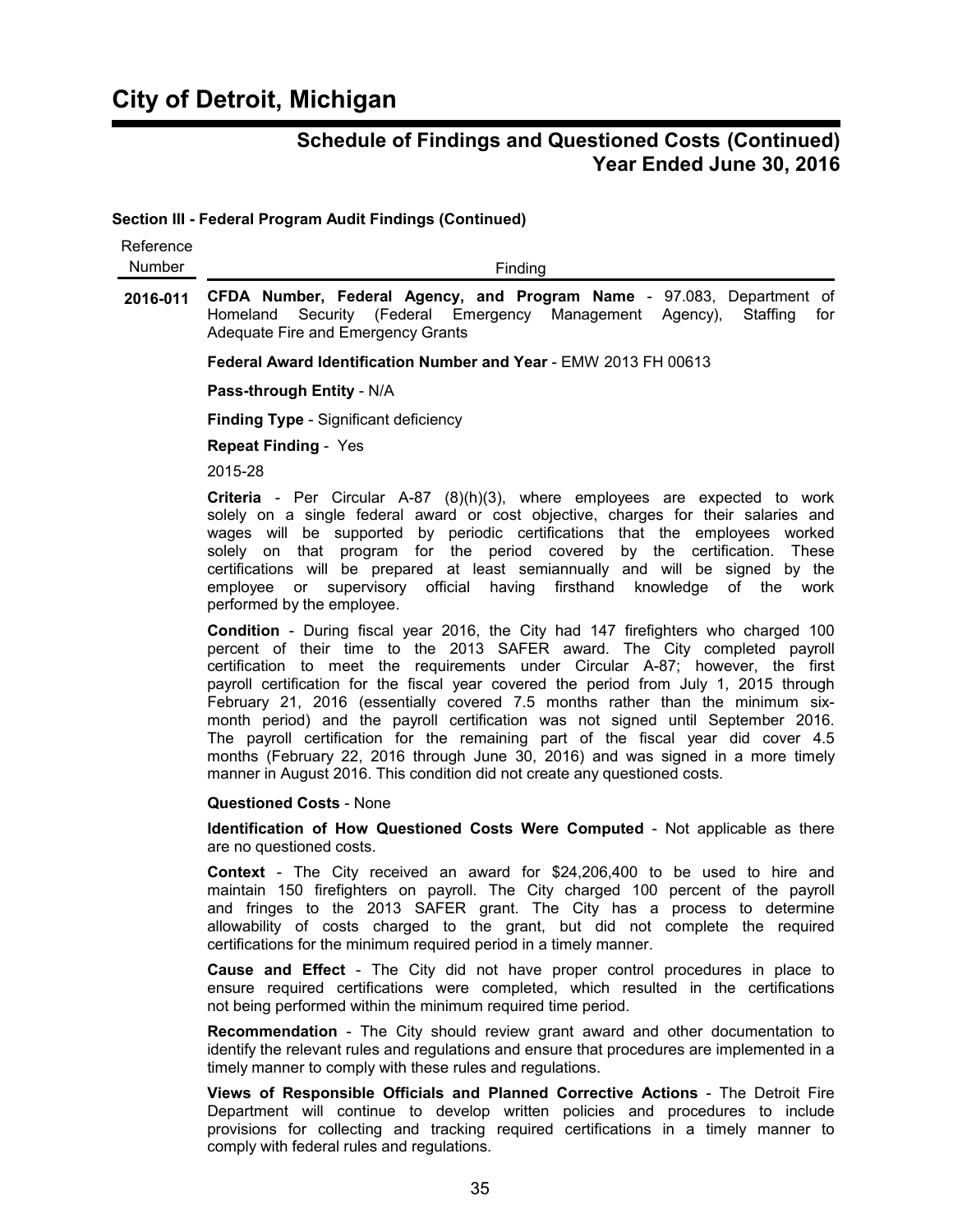#### **Section III - Federal Program Audit Findings (Continued)**

| Reference<br>Number | Finding                                                                                                                                                                                                                                                                                                                                                                                                                              |
|---------------------|--------------------------------------------------------------------------------------------------------------------------------------------------------------------------------------------------------------------------------------------------------------------------------------------------------------------------------------------------------------------------------------------------------------------------------------|
| 2016-012            | CFDA Number, Federal Agency, and Program Name - 93.914 - Department of<br>Health and Human Services Health Resources and Services Administration - HIV<br>Emergency Relief Program Grants (Ryan White HIV/AIDS Program Part A), 10.557<br>- Special Supplemental Nutrition Program for Women, Infants, and Children (WIC)                                                                                                            |
|                     | <b>Federal Award Identification Number and Year</b>                                                                                                                                                                                                                                                                                                                                                                                  |
|                     | Ryan White - 6 H89HA00021-23-03 (March 1, 2015 - February 29, 2016)<br>Ryan White - 6 H89HA00021-24-03 (March 1, 2016 - February 28, 2017)<br>WIC - Contract number 20151729-00 (October 1, 2014 - September 30, 2015)<br>WIC - Contract number 20161677-00 (October 1, 2015 - September 30, 2016)                                                                                                                                   |
|                     | Pass-through Entity - WIC is passed through the Michigan Department of Health<br>and Human Services.                                                                                                                                                                                                                                                                                                                                 |
|                     | Finding Type - Material weakness and material noncompliance with laws and regulations                                                                                                                                                                                                                                                                                                                                                |
|                     | <b>Repeat Finding - Yes</b>                                                                                                                                                                                                                                                                                                                                                                                                          |
|                     | Repeat finding for CFDA 93.914 only - 2015-25                                                                                                                                                                                                                                                                                                                                                                                        |
|                     | Criteria - In accordance with 45 CFR 75.305 2(b), for nonfederal entities other than states,<br>payment methods must minimize the time elapsing between the transfer of funds from the<br>United States Treasury or the pass-through entity and the disbursement by the nonfederal<br>entity whether the payment is made by electronic funds transfer, or issuance or redemption<br>of checks, warrants, or payments by other means. |
|                     | In accordance with 2 CFR 305 (b) (3), when the reimbursement method is used, the federal<br>awarding agency or pass-through entity must make payment within 30 calendar days after<br>receipt of billing, unless it is believed the request to be improper.                                                                                                                                                                          |
|                     | <b>Condition</b> - Controls in place did not minimize the time elapsing between the<br>transfer of funds from HRSA (Ryan White HIV/AIDS Program Part A) and Michigan<br>Department of Health and Human Services (WIC) and the disbursements to the<br>City of Detroit, Michigan's subrecipients.                                                                                                                                     |
|                     | <b>Questioned Costs - None</b>                                                                                                                                                                                                                                                                                                                                                                                                       |
|                     | Identification of How Questioned Costs Were Computed - Not applicable as there<br>are no questioned costs.                                                                                                                                                                                                                                                                                                                           |
|                     | <b>Context</b> - For Ryan White, three out of the seven billings received from the City of Detroit,<br>Michigan's subrecipient were paid in excess of 30 calendar days. The days in excess of the<br>30 calendar days ranged from 39-49 calendar days.                                                                                                                                                                               |
|                     | For WIC, in three out of the 25 transactions selected for testing, it took the City of Detroit,<br>Michigan greater than 30 calendar days to make payment to subrecipients after receipt of                                                                                                                                                                                                                                          |

**Cause and Effect** - Controls in place did not result in the City of Detroit, Michigan minimizing the time elapsed between the transfer of funds from HRSA (Ryan White) and Michigan Department of Health and Human Services (WIC) and the disbursement to its subrecipients.

billing. The days is excess ranged from 31-99 calendar days.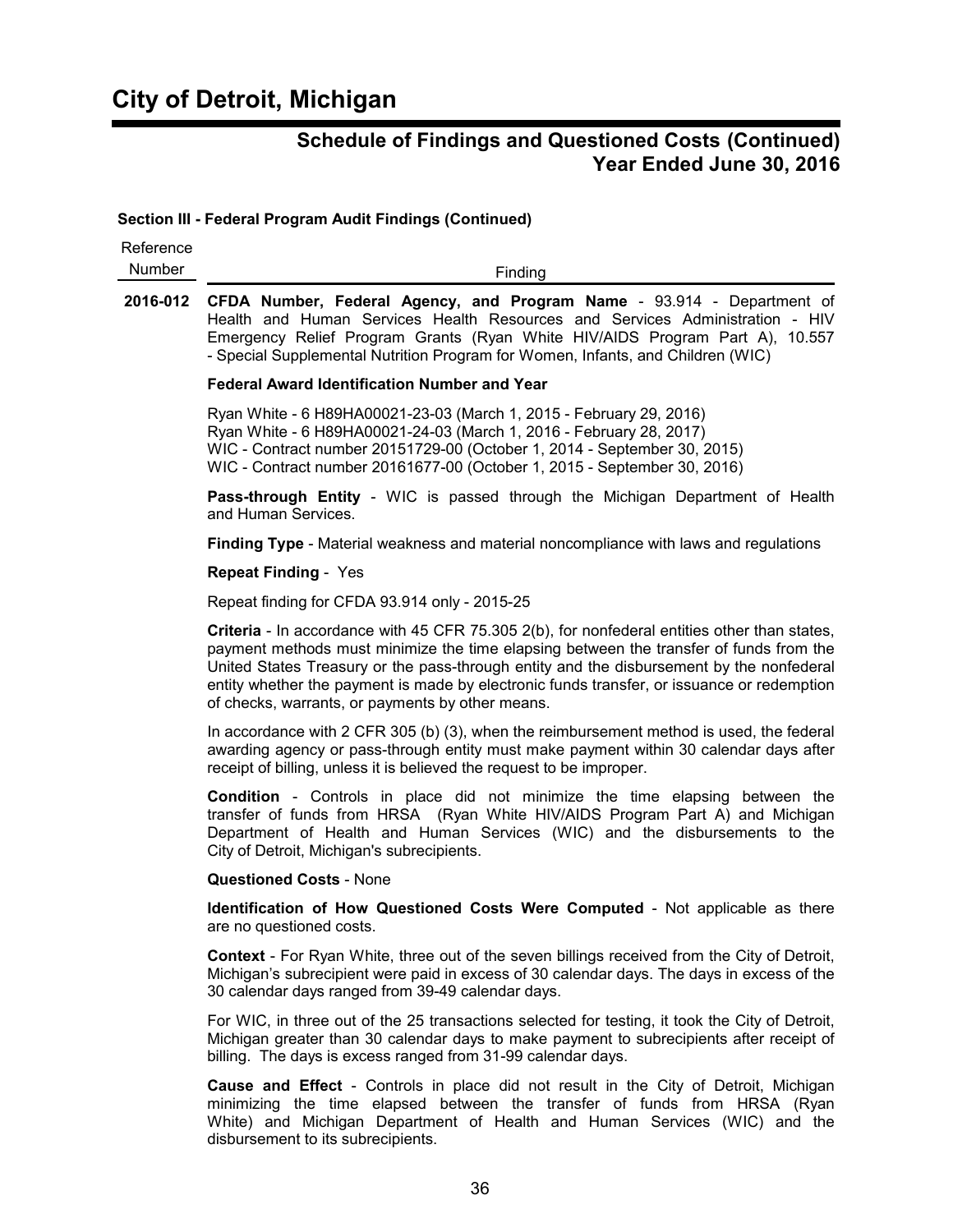#### **Section III - Federal Program Audit Findings (Continued)**

| Reference<br>Number | Finding                                                                                                                                                                                                                                                                                                                                                                                                                                                                                                                                                                                                           |
|---------------------|-------------------------------------------------------------------------------------------------------------------------------------------------------------------------------------------------------------------------------------------------------------------------------------------------------------------------------------------------------------------------------------------------------------------------------------------------------------------------------------------------------------------------------------------------------------------------------------------------------------------|
| 2016-012<br>(Con't) | <b>Recommendation</b> - We recommend that City of Detroit, Michigan review its procedures<br>and controls to ensure disbursement of funds to its subrecipients is consistent with both<br>Uniform Administrative Requirements, Cost Principles, and Audit Requirements for HHS<br>Awards.                                                                                                                                                                                                                                                                                                                         |
|                     | Views of Responsible Officials and Planned Corrective Actions - OCFO has<br>the<br>drawdown<br>payment<br>OCFO will<br>centralized<br>and<br>processes.<br>review<br>its<br>procedures and controls to ensure billings are paid in accordance with 45 CFR<br>75.305 2(b) and 2 CFR 305 (b) (3).                                                                                                                                                                                                                                                                                                                   |
| Reference<br>Number | Finding                                                                                                                                                                                                                                                                                                                                                                                                                                                                                                                                                                                                           |
| 2016-013            | CFDA Number, Federal Agency, and Program Name - 93.914 - Department of<br>Health and Human Services Health Resources and Services Administration - HIV<br>Emergency Relief Program Grants (Ryan White HIV/AIDS Program Part A), 10.557<br>- Special Supplemental Nutrition Program for Women, Infants, and Children (WIC)                                                                                                                                                                                                                                                                                         |
|                     | <b>Federal Award Identification Number and Year</b>                                                                                                                                                                                                                                                                                                                                                                                                                                                                                                                                                               |
|                     | Ryan White - 6 H89HA00021-24-03 (March 1, 2016 - February 28, 2017)<br>WIC - Contract number 20161677-00 (October 1, 2015 - September 30, 2016)                                                                                                                                                                                                                                                                                                                                                                                                                                                                   |
|                     | Pass-through Entity - WIC is passed through the Michigan Department of Health<br>and Human Services.                                                                                                                                                                                                                                                                                                                                                                                                                                                                                                              |
|                     | <b>Finding Type - Significant deficiency</b>                                                                                                                                                                                                                                                                                                                                                                                                                                                                                                                                                                      |
|                     | <b>Repeat Finding - No</b>                                                                                                                                                                                                                                                                                                                                                                                                                                                                                                                                                                                        |
|                     | Criteria - In accordance with 2 CFR 200.331, Requirements for Pass-through Entities, all<br>pass-through entities must: (a) ensure that every subaward is clearly identified to the<br>subrecipient as a subaward and includes the following information at the time of the<br>subaward, and if any of these data elements change, include the changes in subsequent<br>subaward modification. When some of this information is not available, the pass-through<br>entity must provide the best information available to describe the federal award and<br>subaward. Required information includes the following: |
|                     | (1) Federal award identification                                                                                                                                                                                                                                                                                                                                                                                                                                                                                                                                                                                  |
|                     | (2) All requirements imposed by the pass-through entity on the subrecipient so that the<br>federal award is used in accordance with federal statutes, regulations, and the terms<br>and conditions of the federal award                                                                                                                                                                                                                                                                                                                                                                                           |
|                     | (3) Any additional requirements that the pass-through entity imposes on the subrecipient in<br>order for the pass-through entity to meet its own responsibility to the federal awarding<br>agency, including identification of any required financial and performance reports                                                                                                                                                                                                                                                                                                                                     |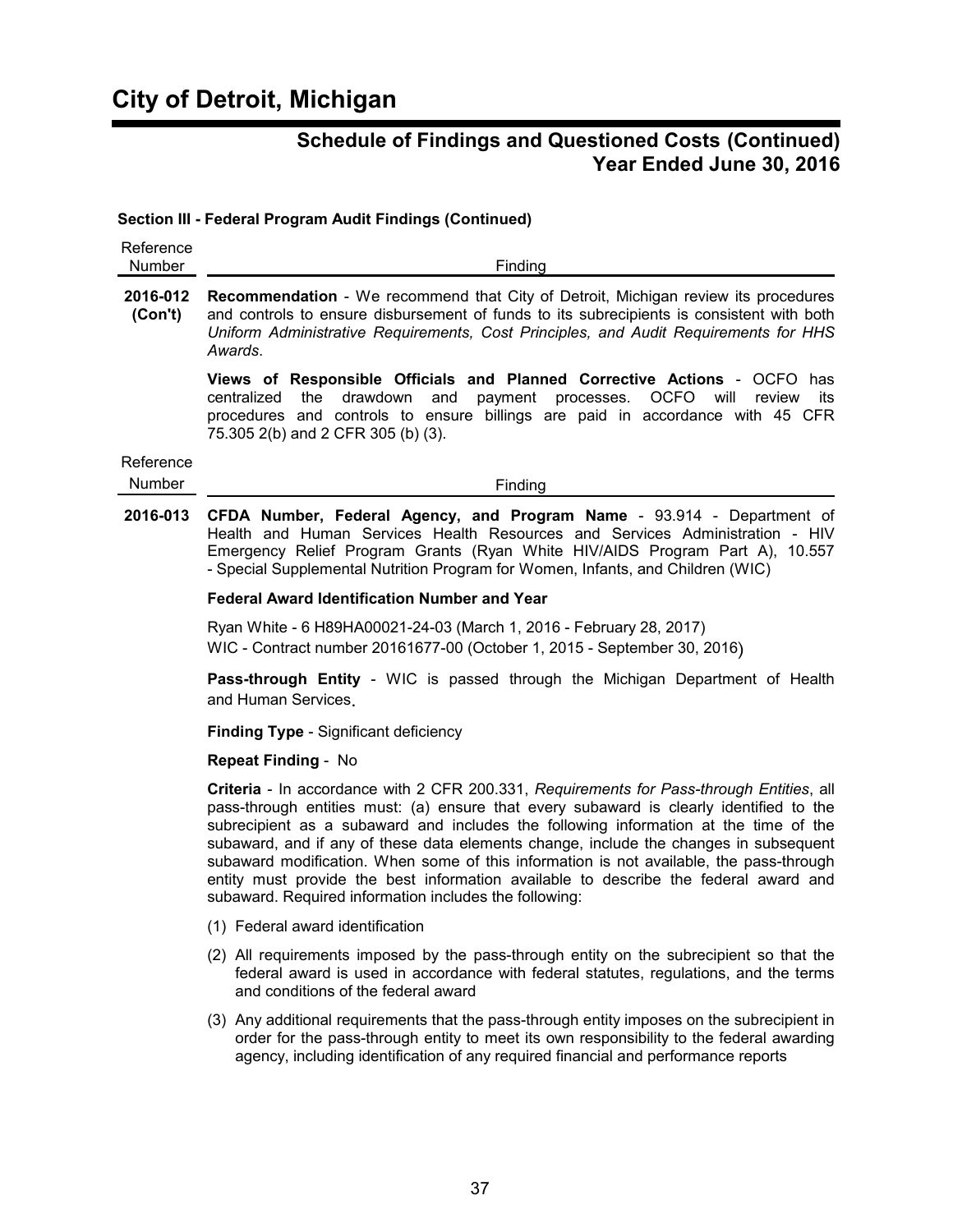# **City of Detroit, Michigan**

## **Schedule of Findings and Questioned Costs (Continued) Year Ended June 30, 2016**

#### **Section III - Federal Program Audit Findings (Continued)**

| Reference<br>Number | Finding                                                                                                                                                                                                                                                                                                                                                                    |
|---------------------|----------------------------------------------------------------------------------------------------------------------------------------------------------------------------------------------------------------------------------------------------------------------------------------------------------------------------------------------------------------------------|
| 2016-013<br>(Con't) | (4) An approved federally recognized indirect cost rate negotiated between the<br>subrecipient and the federal government or, if no such rate exists, either a rate<br>negotiated between the pass-through entity and the subrecipient (in compliance with<br>this part), or a de minimus indirect cost rate as defined in §200.414 Indirect (F&A)<br>costs, paragraph (f) |
|                     | (5) A requirement that the subrecipient permit the pass-through entity and auditors to have<br>access to the subrecipient's records and financial statements as necessary for the<br>pass-through entity to meet the requirements of this part                                                                                                                             |
|                     | (6) Appropriate terms and conditions concerning closeout of the subaward                                                                                                                                                                                                                                                                                                   |
|                     | <b>Condition</b> - The controls in place did not ensure that the required information as prescribed<br>by 2 CFR 200.331, Requirements for Pass-through Entities, was included in the grant<br>agreement of its subrecipient.                                                                                                                                               |
|                     | Additionally for WIC, controls in place did not ensure that the contract modifications were<br>formally communicated to reimburse three of four subrecipients based on actual costs<br>rather than a fixed award amount.                                                                                                                                                   |
|                     | <b>Questioned Costs - None</b>                                                                                                                                                                                                                                                                                                                                             |
|                     | <b>Identification of How Questioned Costs Were Computed - Not applicable as there</b><br>are no questioned costs.                                                                                                                                                                                                                                                          |
|                     | <b>Context</b> - The City of Detroit, Michigan's 2016-2017 contract with its subrecipient did not<br>include the following required information:                                                                                                                                                                                                                           |
|                     | Subrecipient's unique entity identified                                                                                                                                                                                                                                                                                                                                    |
|                     | Federal Award Identification Number (FAIN)                                                                                                                                                                                                                                                                                                                                 |
|                     | Federal award date of award to the recipient by the federal agency                                                                                                                                                                                                                                                                                                         |
|                     | Total amount of federal funds obligated to the subrecipient by the pass-through entity,<br>including the current obligation                                                                                                                                                                                                                                                |
|                     | Total amount of the federal award committed to the subrecipient by the pass-through<br>entity                                                                                                                                                                                                                                                                              |
|                     | Federal award project description, as required to be responsive to the Federal Funding<br>Accountability and Transparency Act (FFATA)                                                                                                                                                                                                                                      |
|                     | Name of federal awarding agency, pass-through entity, and contact information for<br>awarding official of the pass-through entity                                                                                                                                                                                                                                          |
|                     | CFDA number and name: the pass-through entity must identify the dollar amount made                                                                                                                                                                                                                                                                                         |

available under each federal award and the CFDA number at time of disbursement.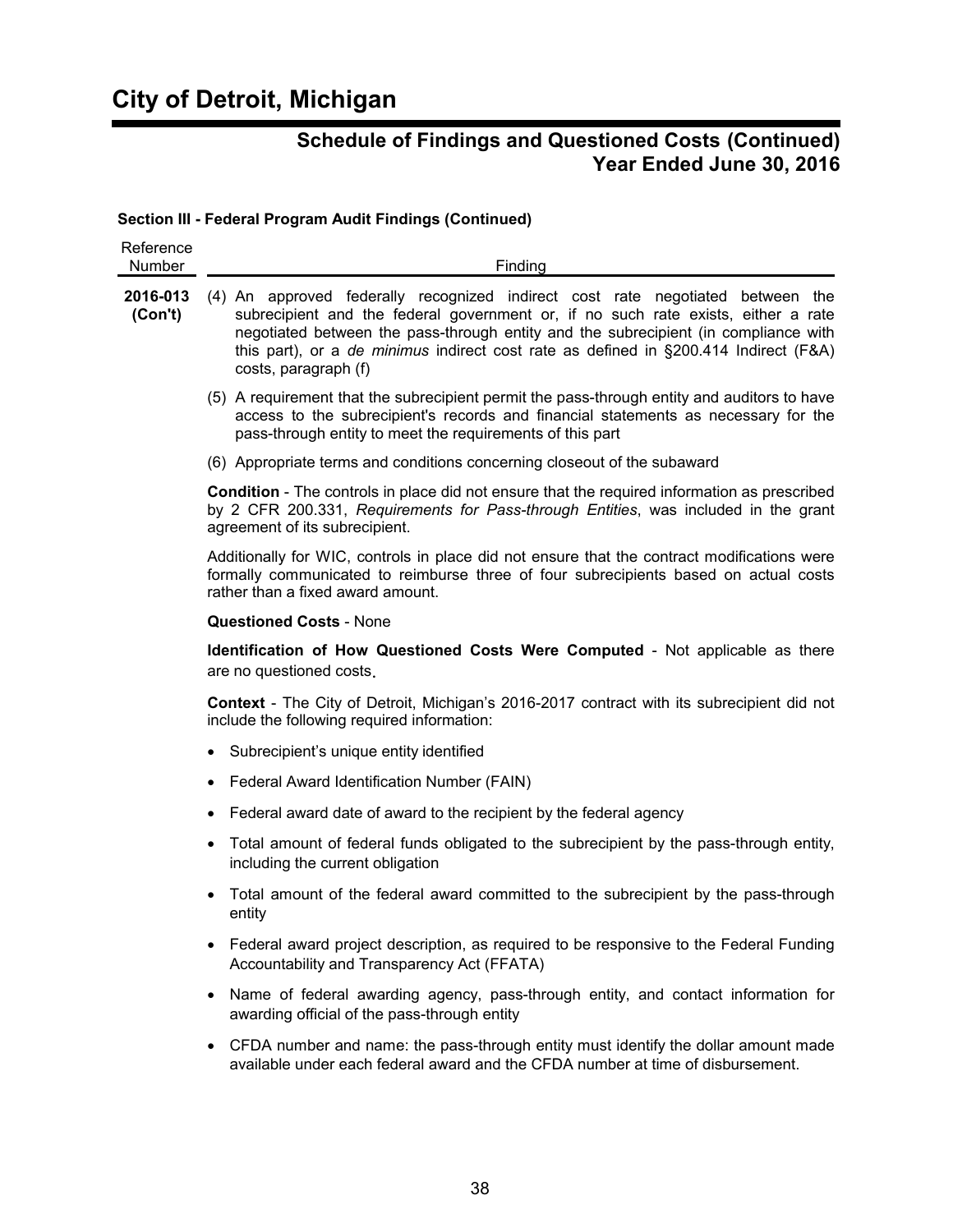| Reference<br>Number | Finding                                                                                                                                                                                                                                                                                                                                                                                                                                                                                                       |
|---------------------|---------------------------------------------------------------------------------------------------------------------------------------------------------------------------------------------------------------------------------------------------------------------------------------------------------------------------------------------------------------------------------------------------------------------------------------------------------------------------------------------------------------|
| 2016-013            | Identification of whether the award is R&D<br>$\bullet$                                                                                                                                                                                                                                                                                                                                                                                                                                                       |
| (Con't)             | Indirect cost rate for the federal award (including if the de minimus rate is charged per<br>§200.414 Indirect (F&A) costs)                                                                                                                                                                                                                                                                                                                                                                                   |
|                     | An approved federally recognized indirect cost rate negotiated between the subrecipient<br>and the federal government or, if no such rate exists, either a rate negotiated between<br>the pass-through entity and the subrecipient (in compliance with this part), or a de<br>minimus indirect cost rate as defined in §200.414 Indirect (F&A) costs, paragraph (f)                                                                                                                                           |
|                     | Additionally, the WIC agreements with the subrecipients did not include contract<br>amendments to indicate that payments would be based on actual costs versus rate per<br>case.                                                                                                                                                                                                                                                                                                                              |
|                     | <b>Cause and Effect</b> - The controls in place did not ensure that the required information as<br>prescribed by 2 CFR 200.331, Requirements for Pass-through Entities, were included in the<br>grant agreement of its subrecipient. As a result, required information was omitted.                                                                                                                                                                                                                           |
|                     | Additionally for WIC, contract modifications were not formally communicated, but were<br>verbally communicated to subrecipients. As a result, contracts stated that subrecipients<br>were to be paid at a rate of \$11.45 per client seen rather than actual costs incurred.                                                                                                                                                                                                                                  |
|                     | <b>Recommendation</b> - We recommend that City of Detroit, Michigan review its procedures<br>and controls to ensure the required information as prescribed by 2 CFR 200.331,<br>Requirements for Pass-through Entities, is included in all subawards to subrecipients.                                                                                                                                                                                                                                        |
|                     | Views of Responsible Officials and Planned Corrective Actions - The Detroit Health<br>Department and the Office of Contracting and Procurement has amended their<br>procedures and controls to ensure the required information as prescribed by 2<br>CFR 200.331, Requirements for Pass-through Entities, are included in all subawards to<br>subrecipients, including contract modifications, when applicable. Contract amendments<br>pertaining to this requirement were sent out to current subrecipients. |
| Reference           |                                                                                                                                                                                                                                                                                                                                                                                                                                                                                                               |
| Number              | Finding                                                                                                                                                                                                                                                                                                                                                                                                                                                                                                       |
| 2016-014            | CFDA Number, Federal Agency, and Program Name - 10.557 - Special Supplemental<br>Nutrition Program for Women, Infants, and Children (WIC)                                                                                                                                                                                                                                                                                                                                                                     |
|                     | <b>Federal Award Identification Number and Year</b>                                                                                                                                                                                                                                                                                                                                                                                                                                                           |
|                     | Contract number - 20151729-00 (October 1, 2014 - September 30, 2015)<br>Contract number - 20161677-00 (October 1, 20015 - September 30, 2016)                                                                                                                                                                                                                                                                                                                                                                 |
|                     | Pass-through Entity - Michigan Department of Health and Human Services                                                                                                                                                                                                                                                                                                                                                                                                                                        |
|                     | <b>Finding Type - Significant deficiency</b>                                                                                                                                                                                                                                                                                                                                                                                                                                                                  |

#### **Section III - Federal Program Audit Findings (Continued)**

**Repeat finding** - No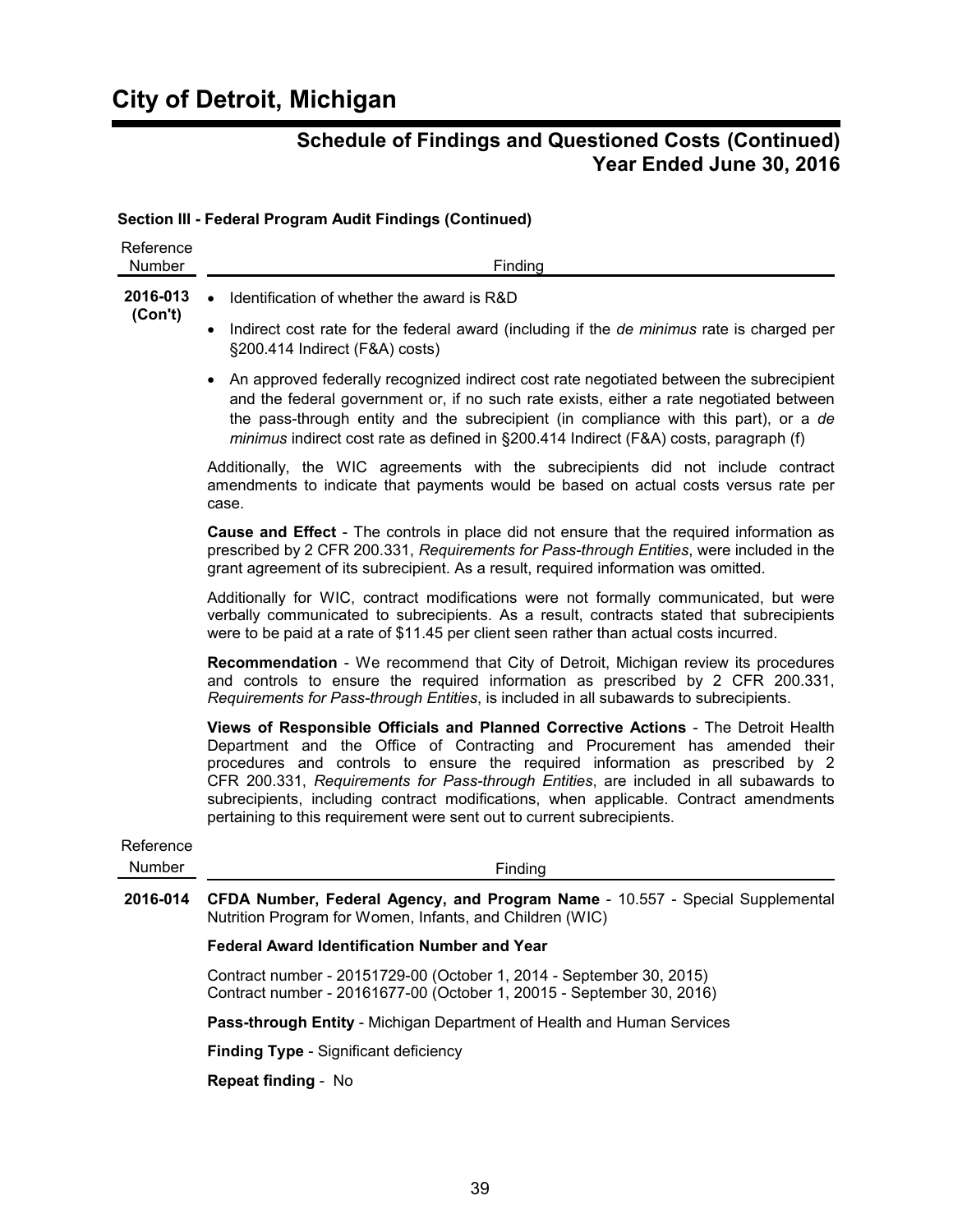# **City of Detroit, Michigan**

### **Schedule of Findings and Questioned Costs (Continued) Year Ended June 30, 2016**

#### **Section III - Federal Program Audit Findings (Continued)**

| Reference     |         |
|---------------|---------|
| <b>Number</b> | Finding |

**2016-014 Criteria** - In accordance with A-110.22(k), recipients shall maintain advances of federal **(Con't)** funds in interest-bearing accounts, unless (1), (2), or (3) apply. (1) The recipient receives less than \$120,000 in federal awards per year. (2) The best reasonably available interestbearing account would not be expected to earn interest in excess of \$250 per year on federal cash balances. (3) The depository would require an average or minimum balance so high that it would not be feasible within the expected federal and nonfederal cash resources.

> In accordance with 2 CFR 200.305(8)(i), the nonfederal entity must advance payments of federal awards in interest-bearing accounts, unless the following apply: (i) The nonfederal entity receives less than \$120,000 in federal awards per year, (ii) the best reasonably available interest-bearing account would not be expected to earn interest in excess of \$500 per year on federal cash balances, (iii) the depository would require an average or minimum balance so high that it would not be feasible within the expected federal and nonfederal cash resources, and (iv) A foreign government or banking system prohibits or precludes interest-bearing accounts.

> **Condition** - The controls in place did not ensure that advance-funded awards were deposited into an interest-bearing checking account or that an exception was met.

#### **Questioned Costs** - None

**Identification of How Questioned Costs Were Computed** - Not applicable as there are no questioned costs.

**Context** - Awards under contracts 20151729-00 (October 1, 2014 - September 30, 2015) and 20161677-00 (October 1, 20015 - September 30, 2016) were advanced to the City of Detroit, Michigan; one-twelfth of the award amount was received each month. Award amounts under contracts 20151729-00 (October 1, 2014 - September 30, 2015) and 20161677-00 (October 1, 20015 - September 30, 2016) were \$5,180,059 and \$5,183,959, respectively.

**Cause and Effect** - The controls in place did not ensure that the advanced-funded awards were deposited into interest-bearing checking accounts, neither did the controls identify whether an exception was met that would exempt the City of Detroit, Michigan from depositing awards into interest-bearing checking accounts.

**Recommendation** - We recommend that City of Detroit, Michigan review its procedures and controls to ensure advance-funded grants are deposited into checking accounts in compliance with 2 CFR 200.305(8)(i) - Payment.

**Views of Responsible Officials and Planned Corrective Actions** - The Office of the Chief Financial Officer will review its procedures and controls to ensure advancefunded grants are deposited into interest-bearing checking accounts in compliance with 2 CFR 200.305(8)(i).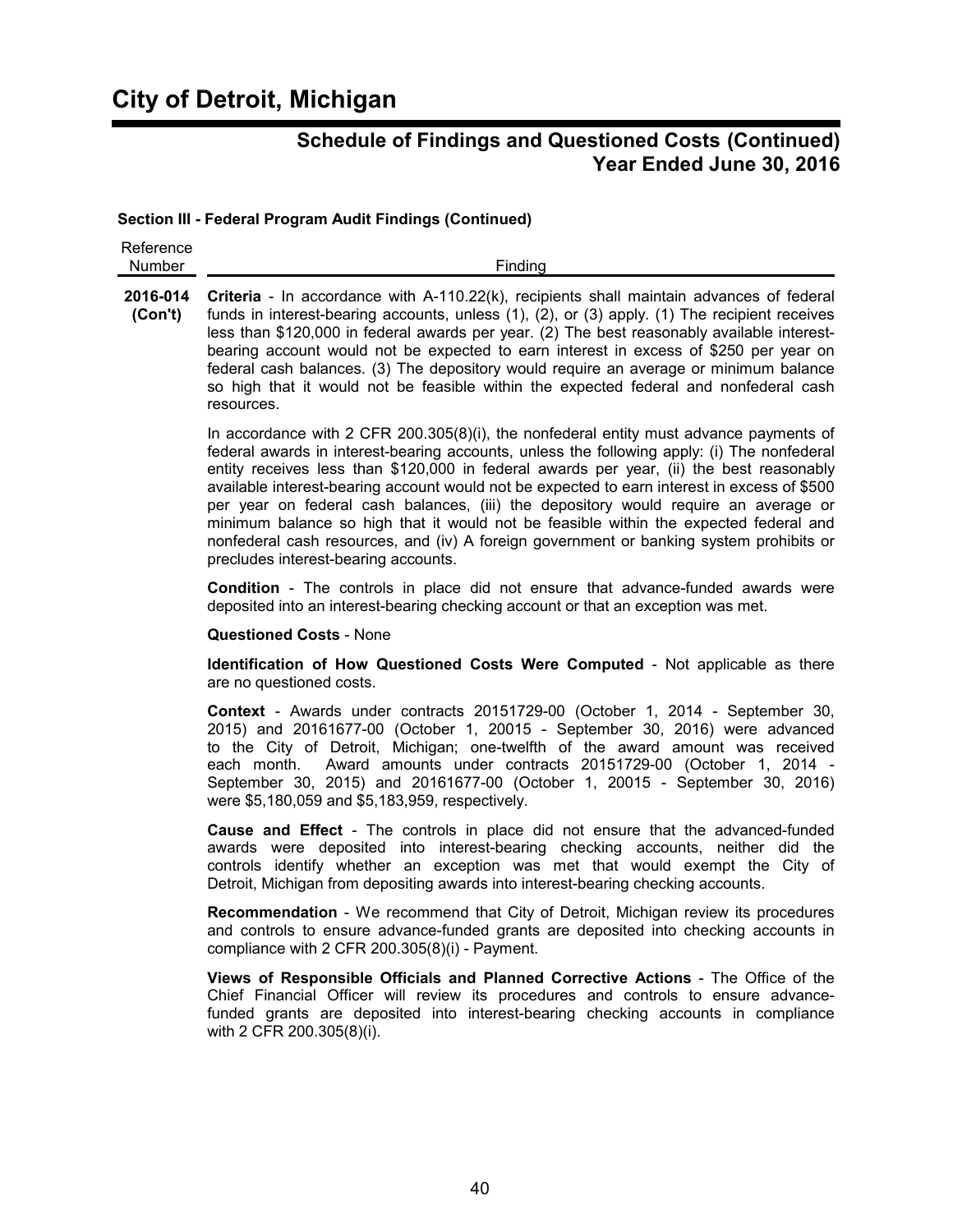**Section III - Federal Program Audit Findings (Continued)**

| Reference<br>Number | Finding                                                                                                                                                                                                                                                                                                                                                                                                                                                                                 |
|---------------------|-----------------------------------------------------------------------------------------------------------------------------------------------------------------------------------------------------------------------------------------------------------------------------------------------------------------------------------------------------------------------------------------------------------------------------------------------------------------------------------------|
| 2016-015            | CFDA Number, Federal Agency, and Program Name - CFDA #14.218, Housing and<br>Development (HUD), Community Development Block Grant Entitlement<br>Urban<br>Cluster, Community Development Block Grant Program (CDBG). CFDA #14.239,<br>Housing and Urban Development, Home Investment Partnership                                                                                                                                                                                        |
|                     | Federal Award Identification Number and Year - CDBG - B-15-MC-26-0006 and<br>Home - M15-MC260202                                                                                                                                                                                                                                                                                                                                                                                        |
|                     | Pass-through Entity - N/A                                                                                                                                                                                                                                                                                                                                                                                                                                                               |
|                     | Finding Type - Material weakness and material noncompliance with laws and regulations                                                                                                                                                                                                                                                                                                                                                                                                   |
|                     | <b>Repeat Finding - Yes</b>                                                                                                                                                                                                                                                                                                                                                                                                                                                             |
|                     | 2015-13                                                                                                                                                                                                                                                                                                                                                                                                                                                                                 |
|                     | Criteria - Per 24 CFR 135.90, "Where the program providing the Section 3 covered<br>assistance requires submission of an annual performance report, the Section 3<br>report will be submitted with that annual performance report. If the program<br>providing the Section 3 covered assistance does not require an annual performance<br>report, the Section 3 report is to be submitted by January 10 of each year or within<br>10 days of project completion, whichever is earlier." |
|                     | <b>Condition</b> - The City did not file the Section 3 report for program year ended June<br>30, 2016.                                                                                                                                                                                                                                                                                                                                                                                  |
|                     | <b>Questioned Costs - None</b>                                                                                                                                                                                                                                                                                                                                                                                                                                                          |
|                     | Identification of How Questioned Costs Were Computed - Not applicable as no<br>questioned costs were identified.                                                                                                                                                                                                                                                                                                                                                                        |
|                     | <b>Context</b> - The City is required to file the HUD 60002, Section 3 Summary report,<br>Economic Opportunities for Low-and Very Low-income Persons for both CDBG<br>and Home. In addition, the City is required to file the PR03 Activity Summary<br>Report and the PR26 Financial Summary Report for CDBG. The City filed the<br>Activity Summary Report and the Financial Summary Report, but did not file the<br>Section 3 report.                                                 |
|                     | <b>Cause and Effect</b> - The City did not have adequate processes in place to compile<br>the data for the Section 3 report and file it with HUD.                                                                                                                                                                                                                                                                                                                                       |
|                     | <b>Recommendation</b> - We recommend that the City implement a process to ensure that the<br>Section 3 report is completed and submitted in a timely manner.                                                                                                                                                                                                                                                                                                                            |
|                     | Views of Responsible Officials and Planned Corrective Actions - The Housing and<br>Revitalization Department (HRD) concurs with the finding and is finalizing the<br>transfer of this function from HRD to the civil rights, inclusion, and opportunity<br>department to ensure future compliance.                                                                                                                                                                                      |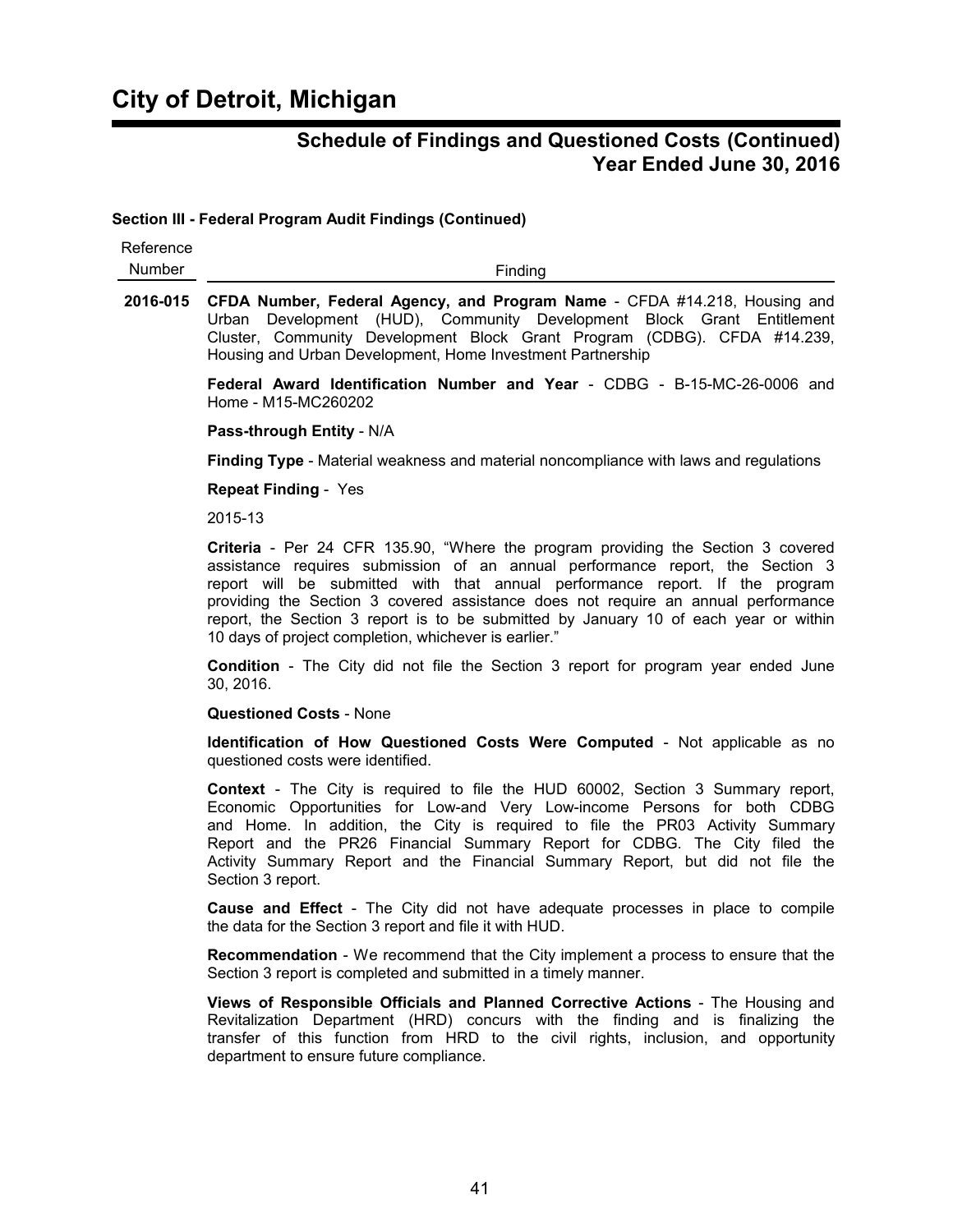#### **Section III - Federal Program Audit Findings (Continued)**

| Reference |         |
|-----------|---------|
| Number    | Finding |

#### **2016-016 CFDA Number, Federal Agency, and Program Name**

CFDA #14.218, Housing and Urban Development (HUD), Community Development Block Grant Entitlement Cluster, Community Development Block Grant Program (CDBG)

CFDA #14.239, Housing and Urban Development, Home Investment Partnership

CFDA #66.458, Environmental Protection Agency, Capitalization Grants for Clean Water - State Revolving Fund (SRF)

#### **Federal Award Identification Number and Year**

CDBG - B-13-MC-26-0006, B-14-MC-26-0006, and B-15-MC-26-0006 Home - M12-MC260202, M13-MC260202, M14-MC260202, and M15-MC260202 State Revolving Fund - 5486-01, 5619-01, 5619-02, and 5619-03

**Pass-through Entity** - CFDA #66.458 (SRF) is passed through the Michigan Department of Environmental Quality

**Finding Type** - Significant deficiency and material noncompliance with laws and regulations

#### **Repeat Finding** - No

**Criteria** - On December 26, 2014, the administrative rules and cost principles outlined in the Uniform Guidance (2 CFR 200 subparts A through E) became applicable for new awards or increments of awards issued on or after this date. The rules outlined in the Uniform Guidance became applicable to CDBG and HOME as of December 26, 2014 given the HUD transition guidance. For SRF, per the State of Michigan, the Uniform Guidance applied to all draws during fiscal year 2016.

2 CFR Part 200.415 requires that "annual and fiscal reports or vouchers requesting payment under agreement must include a certification, signed by an official who is authorized to legally bind the non-federal entity." This same part proscribes very specific language for this certification.

The Uniform Guidance also contains requirements for certain written policies. 2 CFR 200.305, *Cash Management,* requires written procedures addressing how an organization will minimize the time elapsing between the transfer of funds by a federal agency and the disbursement by the nonfederal entity.

In addition, 2 CFR 200.302 (b) (7) requires nonfederal entities to develop written procedures for determining the allowability of costs in accordance with Subpart E of UG, *Cost Principles*, and the terms and conditions of the federal award.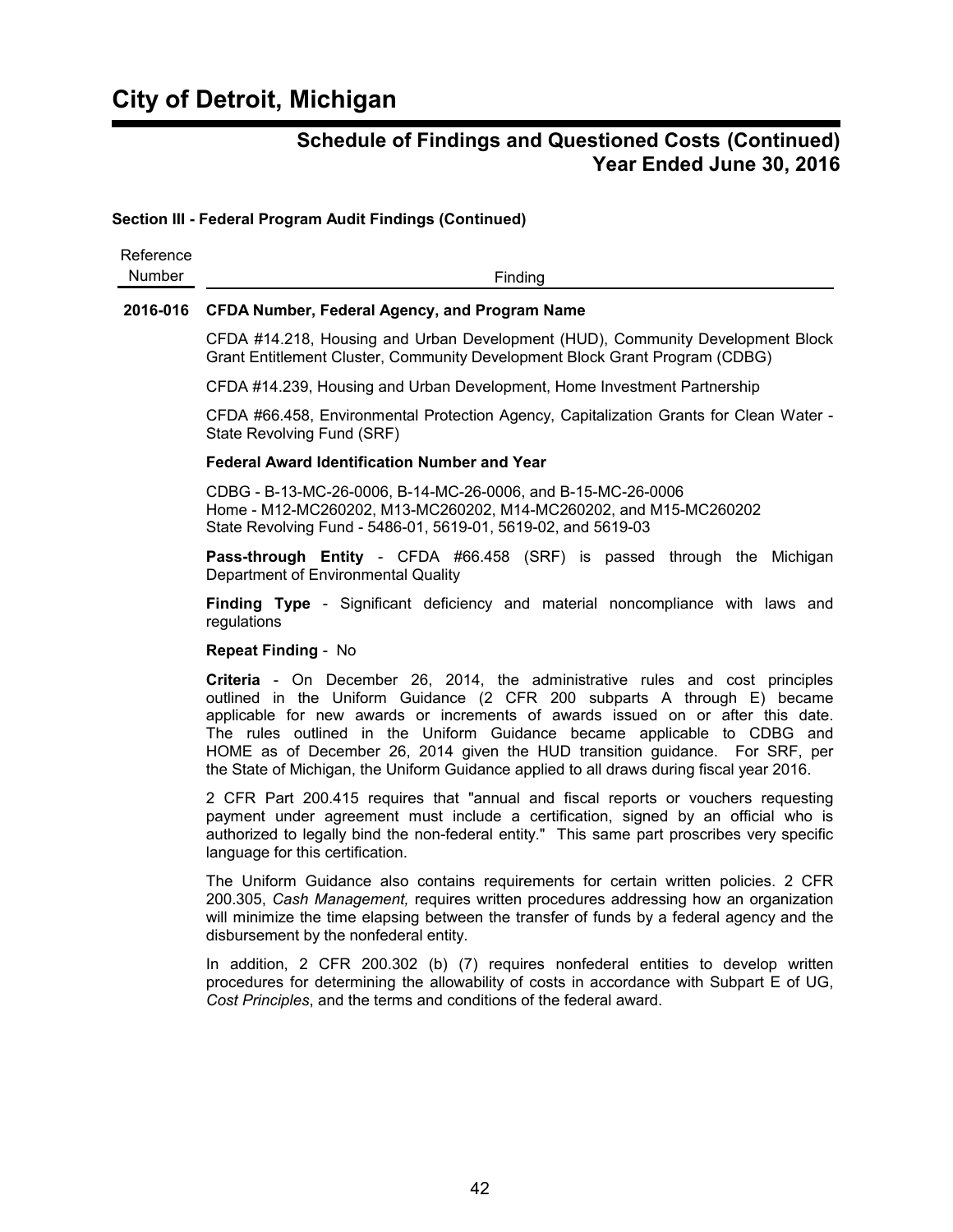#### **Section III - Federal Program Audit Findings (Continued)**

| Reference<br>Number | Finding                                                                                                                                                                                                                                                                                                                                                                                                                                                                                                                                                                                                     |
|---------------------|-------------------------------------------------------------------------------------------------------------------------------------------------------------------------------------------------------------------------------------------------------------------------------------------------------------------------------------------------------------------------------------------------------------------------------------------------------------------------------------------------------------------------------------------------------------------------------------------------------------|
| 2016-016<br>(Con't) | Additionally, 2 CFR 200.331 outlines requirements for pass-through entities. All pass-<br>through entities must: (a) ensure that every subaward is clearly identified to the subrecipient<br>as a subaward and includes the following information at the time of the subaward, and if<br>any of these data elements change, includes the changes in subsequent subaward<br>modification. When some of this information is not available, the pass-through entity must<br>provide the best information available to describe the federal award and subaward.<br>Required information includes the following: |
|                     | (1) Federal award identification                                                                                                                                                                                                                                                                                                                                                                                                                                                                                                                                                                            |
|                     | (2) All requirements imposed by the pass-through entity on the subrecipient so that the<br>federal award is used in accordance with federal statutes, regulations, and the terms<br>and conditions of the federal award                                                                                                                                                                                                                                                                                                                                                                                     |
|                     | (3) Any additional requirements that the pass-through entity imposes on the subrecipient in<br>order for the pass-through entity to meet its own responsibility to the federal awarding<br>agency including identification of any required financial and performance reports                                                                                                                                                                                                                                                                                                                                |
|                     | (4) An approved federally recognized indirect cost rate negotiated between the<br>subrecipient and the federal government or, if no such rate exists, either a rate<br>negotiated between the pass-through entity and the subrecipient (in compliance with<br>this part), or a de minimus indirect cost rate as defined in §200.414 Indirect (F&A)<br>costs, paragraph (f)                                                                                                                                                                                                                                  |
|                     | (5) A requirement that the subrecipient permit the pass-through entity and auditors to have<br>access to the subrecipient's records and financial statements as necessary for the<br>pass-through entity to meet the requirements of this part                                                                                                                                                                                                                                                                                                                                                              |
|                     | (6) Appropriate terms and conditions concerning closeout of the subaward                                                                                                                                                                                                                                                                                                                                                                                                                                                                                                                                    |
|                     | <b>Condition</b> - During the year, the City administered these grants under the<br>guidelines of 2 CFR 200 subparts A through E. However, certain required policies<br>were not maintained and subrecipient agreements did not include all the required<br>components.                                                                                                                                                                                                                                                                                                                                     |
|                     | While certifications are included with each voucher requesting payment, the certification<br>wording does not mirror the wording outlined under 2 CFR part 200.415.                                                                                                                                                                                                                                                                                                                                                                                                                                         |
|                     | The written policy outlining how allowable costs are determined was not maintained under 2<br>CFR 200.302 (b) (7). In addition, while the City did create and maintain a policy in<br>accordance with 2 CFR 200.305 outlining cash management procedures, the policy may<br>need to be more clear as to the procedures followed by the City for reimbursement-based<br>grants to ensure that expenditures are actually paid before the City draws funding down<br>from the federal agency.                                                                                                                  |
|                     | Also, specific to CDBG, the controls in place did not ensure that all the required information<br>as prescribed by 2 CFR 200.331, Requirements for Pass-through Entities, was included in<br>the grant agreements for its subrecipients. The following elements outlined in 2 CFR<br>200.331 were partially included or were not included in the grant agreements:                                                                                                                                                                                                                                          |

(1) CFDA number and name - The agreement indicated the funding sources, the name of the grant (in this case CDBG), and the pertinent CFR reference; however, the CFDA number was not included.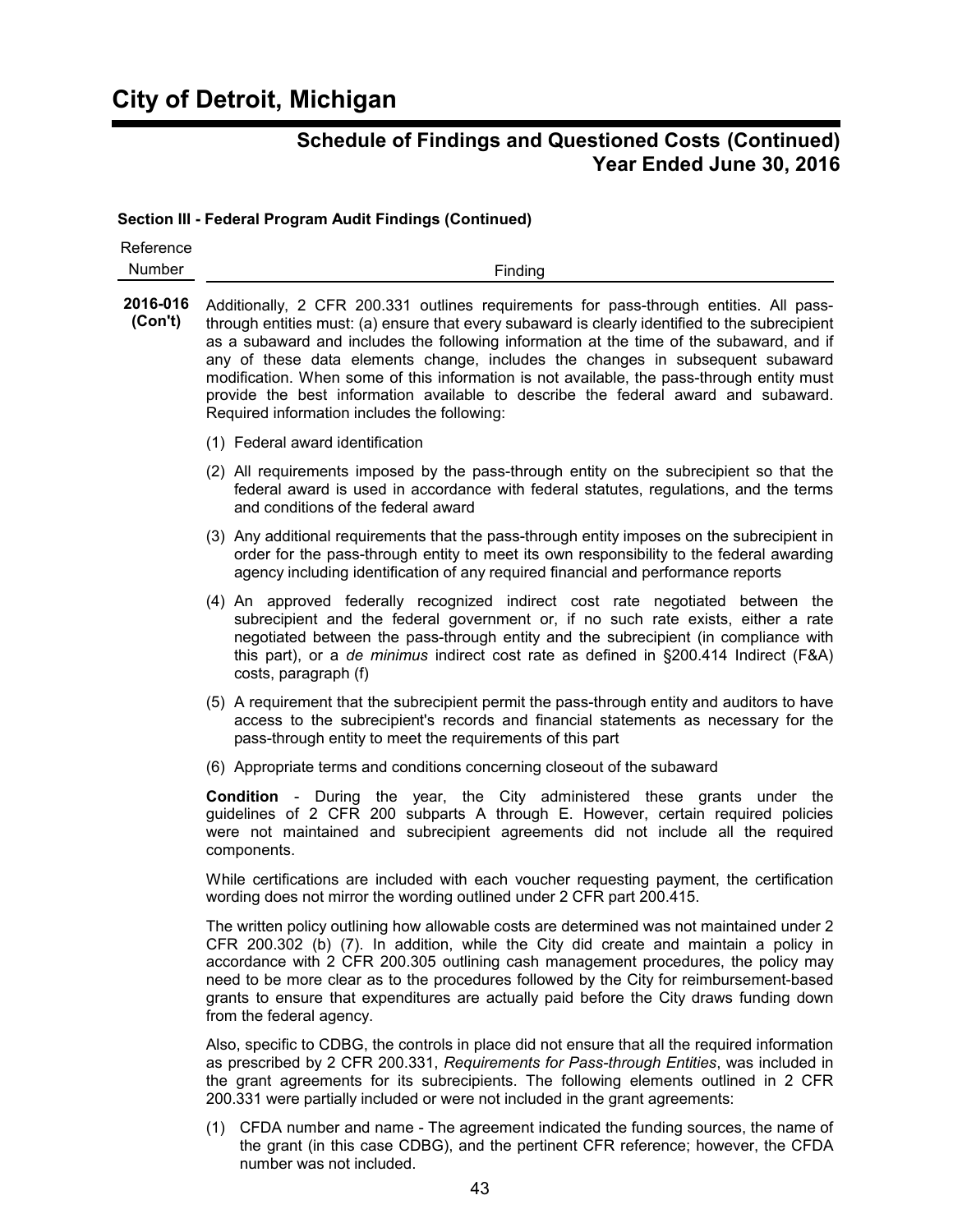# **City of Detroit, Michigan**

## **Schedule of Findings and Questioned Costs (Continued) Year Ended June 30, 2016**

#### **Section III - Federal Program Audit Findings (Continued)**

| Reference<br>Number |     | Finding                                                                                                                                                                                                                                                                                                                                                                                                                                                                                            |
|---------------------|-----|----------------------------------------------------------------------------------------------------------------------------------------------------------------------------------------------------------------------------------------------------------------------------------------------------------------------------------------------------------------------------------------------------------------------------------------------------------------------------------------------------|
| 2016-016            | (2) | Subrecipient's unique entity identifier                                                                                                                                                                                                                                                                                                                                                                                                                                                            |
| (Con't)             |     | (3) Federal award identification number                                                                                                                                                                                                                                                                                                                                                                                                                                                            |
|                     |     | (4) Federal award date - The agreements should include the date the award was provided<br>to the City.                                                                                                                                                                                                                                                                                                                                                                                             |
|                     | (5) | Total amount of federal awards obligated to the subrecipient, including the current<br>obligation - The agreements did include the current obligation; however, amounts<br>previously obligated were not included.                                                                                                                                                                                                                                                                                 |
|                     | (6) | Identification of whether the award is R&D                                                                                                                                                                                                                                                                                                                                                                                                                                                         |
|                     |     | (7) Indirect cost rate for the federal award (including if the <i>de minimus</i> rate is charged per<br>§200.414 Indirect (F&A) costs).                                                                                                                                                                                                                                                                                                                                                            |
|                     |     | <b>Questioned Costs - None</b>                                                                                                                                                                                                                                                                                                                                                                                                                                                                     |
|                     |     | Identification of How Questioned Costs Were Computed - Not applicable as no<br>questioned costs were identified.                                                                                                                                                                                                                                                                                                                                                                                   |
|                     |     | <b>Context</b> - While the City implemented the Uniform Guidance regulations on the<br>required<br>written<br>policies, adherence to<br>effective date,<br>the<br>lack of<br>certain<br>proscribed UG<br>wording,<br>and the missing subrecipient<br>agreement components<br>caused the City not to fully comply with the Uniform Guidance requirements.                                                                                                                                           |
|                     |     | <b>Cause and Effect</b> - The controls in place did not ensure that the City implemented<br>all requirements under the Uniform Guidance. As a result, certain requirements<br>were missed.                                                                                                                                                                                                                                                                                                         |
|                     |     | <b>Recommendation</b> - We recommend that City of Detroit, Michigan review its procedures<br>and controls to ensure all required policies and procedures outlined in the Uniform<br>Guidance are created and maintained and are complete. Subrecipient agreements should<br>properly reflect all required elements prescribed by 2 CFR 200.331, Requirements for<br>Pass-through Entities, and be included in all subawards to subrecipients.                                                      |
|                     |     | Views of Responsible Officials and Planned Corrective Actions - The Housing and<br>Revitalization Department (HRD) has amended its procedures and controls to<br>ensure the required information as prescribed by 2 CFR 200.331, Requirements for Pass-<br>through Entities, are included in all subawards to subrecipients, including contract<br>modifications, when applicable. Contract amendments pertaining to this requirement are<br>being prepared and sent out to current subrecipients. |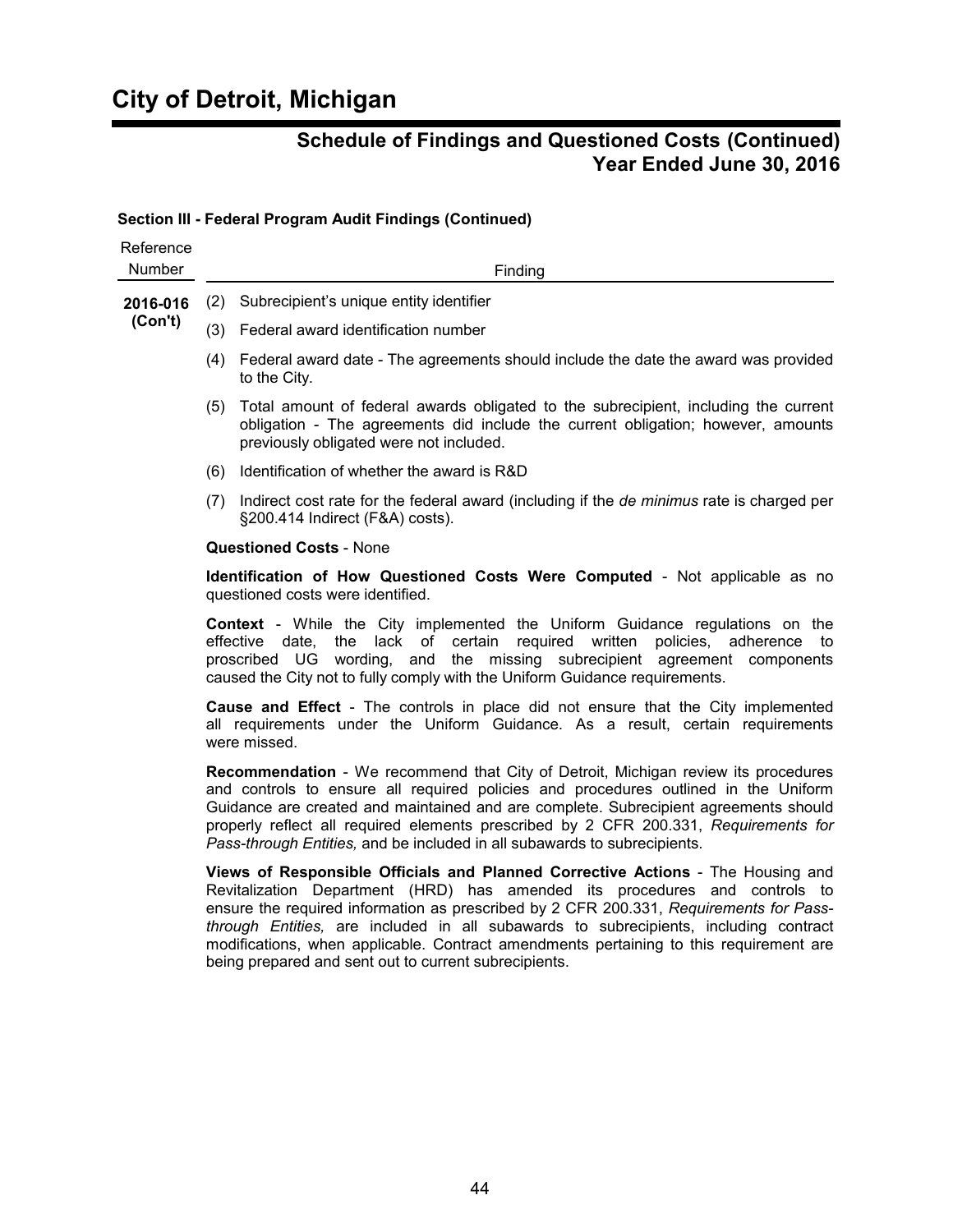#### **Section III - Federal Program Audit Findings (Continued)**

| Reference<br>Number | Finding                                                                                                                                                                                                                                                                                                                                                                                                                                                                                                                                |
|---------------------|----------------------------------------------------------------------------------------------------------------------------------------------------------------------------------------------------------------------------------------------------------------------------------------------------------------------------------------------------------------------------------------------------------------------------------------------------------------------------------------------------------------------------------------|
| 2016-017            | CFDA Number, Federal Agency, and Program Name - CFDA #14.218, Housing and<br>Urban Development (HUD), Community Development Block Grant Entitlement<br>Cluster, Community Development Block Grant Program (CDBG)                                                                                                                                                                                                                                                                                                                       |
|                     | Federal Award Identification Number and Year - B-14-MC-26-0006                                                                                                                                                                                                                                                                                                                                                                                                                                                                         |
|                     | Pass-through Entity - N/A                                                                                                                                                                                                                                                                                                                                                                                                                                                                                                              |
|                     | Finding Type - Material weakness and material noncompliance with laws and regulations                                                                                                                                                                                                                                                                                                                                                                                                                                                  |
|                     | <b>Repeat Finding - No</b>                                                                                                                                                                                                                                                                                                                                                                                                                                                                                                             |
|                     | Criteria - Per 24 CFR 570.503, "Before disbursing any CDBG funds to a<br>subrecipient, the recipient shall sign a written agreement with the subrecipient<br>and, at a minimum, the agreement should contain the following:                                                                                                                                                                                                                                                                                                            |
|                     | (1) Statement of work - The agreement shall include a description of the work to be<br>performed, a schedule for completing the work, and a budget. These items shall be in<br>sufficient detail to provide a sound basis for the recipient effectively to monitor<br>performance under the agreement.                                                                                                                                                                                                                                 |
|                     | (2) Records and reports - The recipient shall specify in the agreement the particular<br>records the subrecipient must maintain and the particular reports the subrecipient must<br>submit in order to assist the recipient in meeting its recordkeeping and reporting<br>requirements.                                                                                                                                                                                                                                                |
|                     | (3) Program income - The agreement shall include the program income requirements set<br>forth in §570.504(c). The agreement shall also specify that, at the end of the program<br>year, the grantee may require remittance of all or part of any program income balances<br>(including investments thereof) held by the subrecipient (except those needed for<br>immediate cash needs, cash balances of a revolving loan fund, cash balances from a<br>lump-sum drawdown, or cash or investments held for section 108 security needs). |
|                     | (4) Uniform requirements - The agreement shall require the subrecipient to comply with<br>applicable uniform requirements, as described in §570.502.                                                                                                                                                                                                                                                                                                                                                                                   |
|                     | (5) Other program requirements - The agreement shall require the subrecipient to carry<br>out each activity in compliance with all federal laws and regulations described in<br>subpart K of these regulations.                                                                                                                                                                                                                                                                                                                        |
|                     | <b>Condition</b> - The City has a subrecipient agreement with LISC to administer the 0<br>percent Rehabilitation Loan Program. The original contract indicated that the<br>activity would be advance funded. It was subsequently determined this program<br>design was not feasible. However, the subrecipient agreement was not properly<br>amended. During a monitoring visit performed in September 2015, HUD identified<br>this as a finding. The finding has not been cleared.                                                    |

#### **Questioned Costs** - None

**Identification of How Questioned Costs Were Computed** - Not applicable as no questioned costs were identified.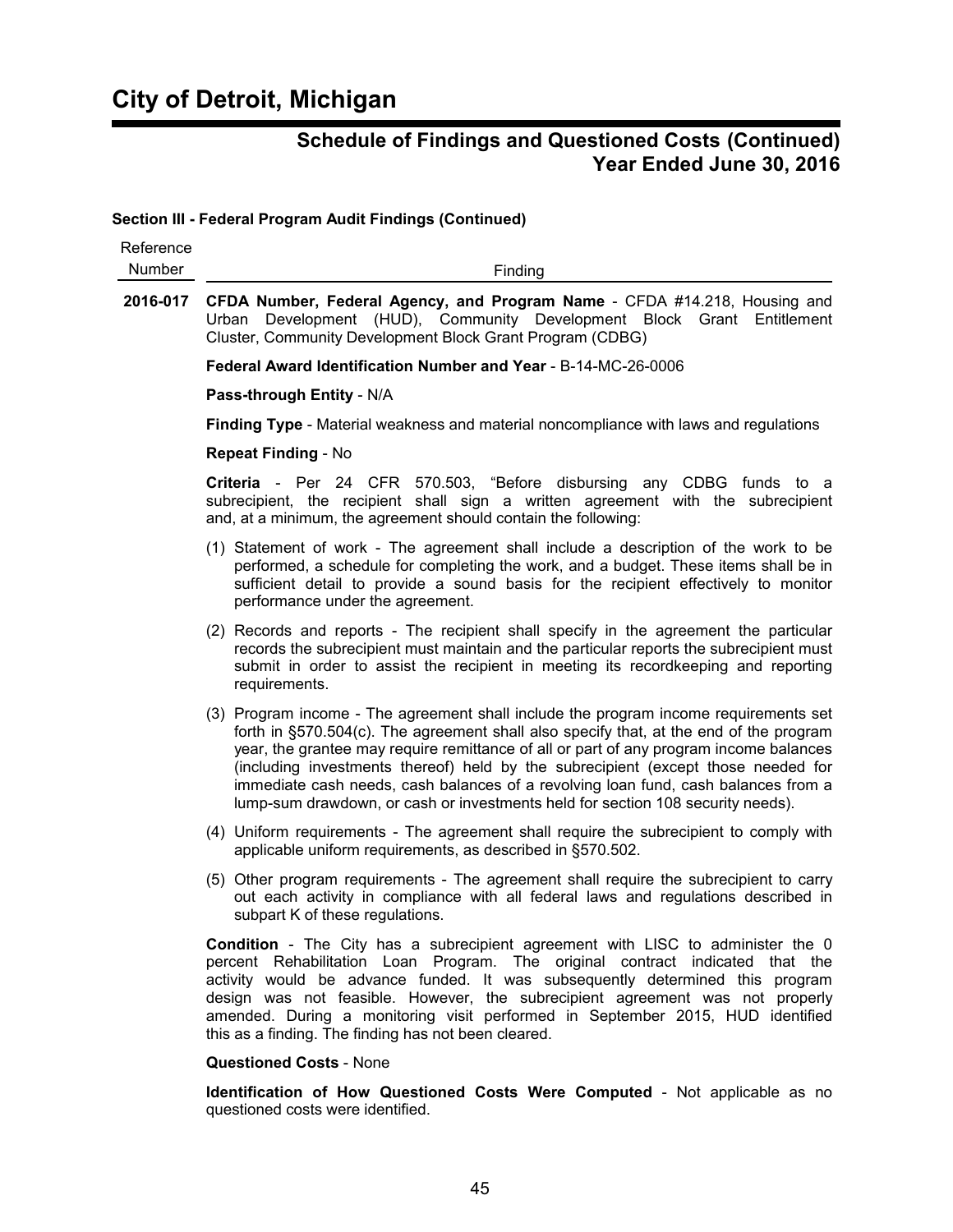#### **Section III - Federal Program Audit Findings (Continued)**

| Reference<br>Number | Finding                                                                                                                                                                                                                                                                                                                                                                                                                                                                                                                                                                                                                                                                                 |
|---------------------|-----------------------------------------------------------------------------------------------------------------------------------------------------------------------------------------------------------------------------------------------------------------------------------------------------------------------------------------------------------------------------------------------------------------------------------------------------------------------------------------------------------------------------------------------------------------------------------------------------------------------------------------------------------------------------------------|
| 2016-017<br>(Con't) | <b>Context</b> - LISC is a subrecipient with the responsibility to administer the 0%<br>Rehabilitation Loan Program. The subrecipient agreement contains language that<br>does not apply to the housing rehabilitation activity that is being carried out.<br>The<br>LISC subrecipient agreement is for approximately \$6.6 million. Approximately<br>\$952,000 was drawn down in two lump-sum draws in accordance with the old<br>subrecipient contract language; this was inappropriate given that the program was<br>no longer a lump-sum draw program. HUD subsequently approved the amount<br>drawn thus far (approximately \$952,000) and thus, this created no questioned costs. |
|                     | <b>Cause and Effect</b> - After the original subrecipient agreement was written and<br>signed, the scope of the project and funding methodology<br>changed.<br>The<br>subrecipient agreement was not properly amended to reflect the change.                                                                                                                                                                                                                                                                                                                                                                                                                                            |
|                     | <b>Recommendation</b> - We recommend that the City implement a process to ensure that all<br>subrecipient contracts reflect the appropriate scope of work and intended funding<br>methodology, including timely amendments when necessary.                                                                                                                                                                                                                                                                                                                                                                                                                                              |
|                     | Views of Responsible Officials and Planned Corrective Actions - The Housing and<br>Revitalization Department (HRD) and the Office of Contracting and Procurement<br>(OCP) will implement a process to ensure that all subrecipient contracts reflect the<br>appropriate scope of work and intended funding methodology, including timely<br>amendments when necessary.                                                                                                                                                                                                                                                                                                                  |
| Reference<br>Number | Finding                                                                                                                                                                                                                                                                                                                                                                                                                                                                                                                                                                                                                                                                                 |
| 2016-018            | CFDA Number, Federal Agency, and Program Name - CFDA #14.231, Housing and<br>Urban Development (HUD), Emergency Solutions Grant (ESG)                                                                                                                                                                                                                                                                                                                                                                                                                                                                                                                                                   |
|                     | Federal Award Identification Number and Year - E-14-MC-26-0006, E-13-MC-26-0006                                                                                                                                                                                                                                                                                                                                                                                                                                                                                                                                                                                                         |
|                     | Pass-through Entity - N/A                                                                                                                                                                                                                                                                                                                                                                                                                                                                                                                                                                                                                                                               |
|                     | Finding Type - Material weakness and noncompliance with laws and regulations                                                                                                                                                                                                                                                                                                                                                                                                                                                                                                                                                                                                            |
|                     | <b>Repeat Finding - Yes</b>                                                                                                                                                                                                                                                                                                                                                                                                                                                                                                                                                                                                                                                             |

2015-20

**Criteria** - 2 CFR 200.514 (c) requires nonfederal entities receiving federal awards to establish and maintain internal controls over federal programs based upon the guidance in Standards for Internal Control in the Federal Government issued by the Comptroller General of the United States and the Internal Control - Integrated Framework, issued by the Committee of Sponsoring Organizations of the Treadway Commission.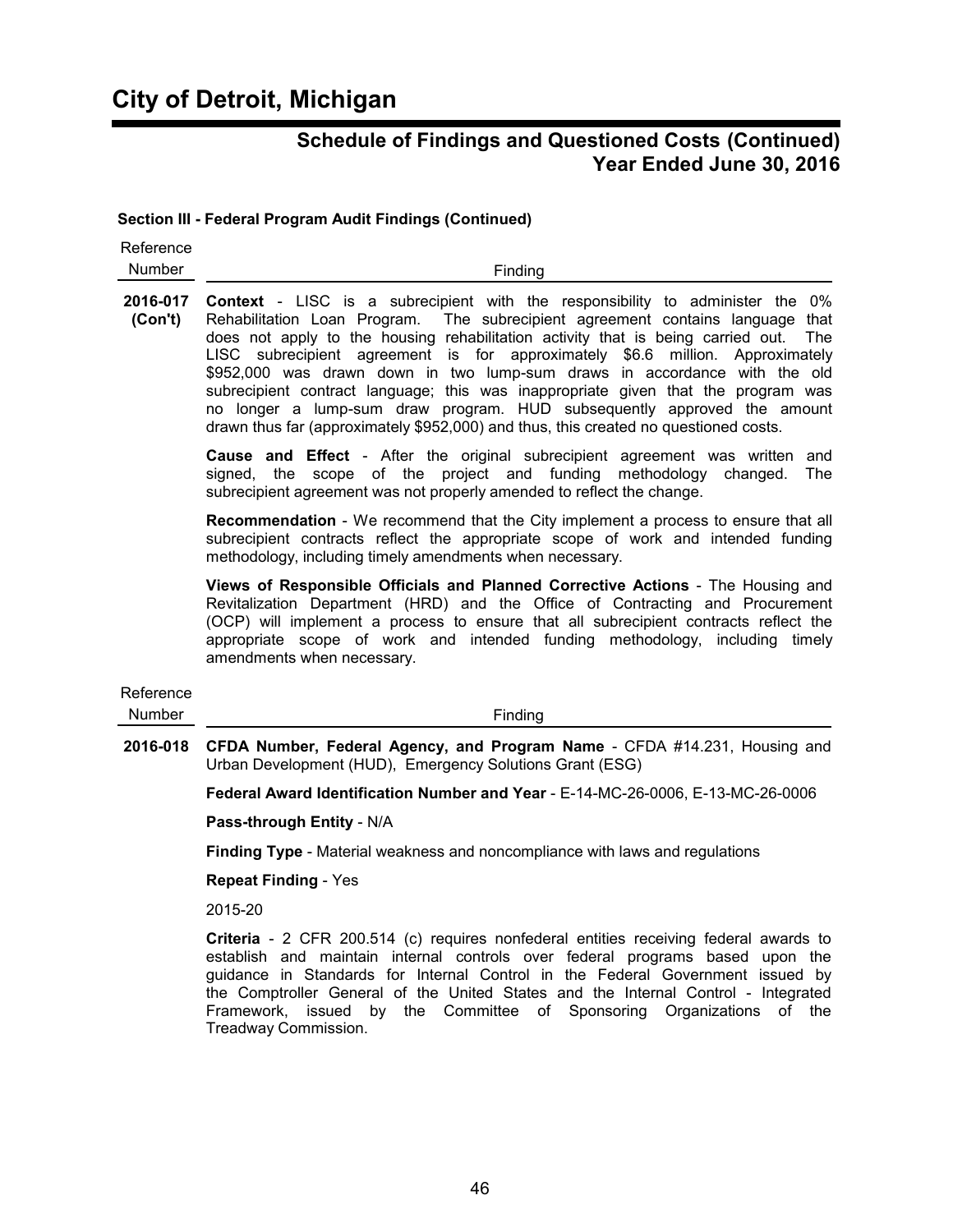# **City of Detroit, Michigan**

### **Schedule of Findings and Questioned Costs (Continued) Year Ended June 30, 2016**

#### **Section III - Federal Program Audit Findings (Continued)**

| Reference     |         |
|---------------|---------|
| <b>Number</b> | Finding |

**2016-018** Per CFR Section 92.508 (a) General, each participating jurisdiction must establish and **(Con't)** maintain sufficient records to enable HUD to determine whether the participating jurisdiction has met the requirements of this part. At a minimum, the following records are needed: (7) records concerning other federal requirements - (i) equal opportunity and fair housing records and (B) documentation of actions undertaken to meet the requirements of 24 CFR part 135, which implements Section 3 of the Housing Development Act of 1968, as amended.

> **Condition** - The HUD 60002 Report requires that the City monitor and report the number of jobs and assistance provided to low-income persons. The City did not complete the portion of this report related to agency hires. On the submitted 60002 report, the City stated, "No monitoring of contracts for Section 3 compliance occurred for FY 2014-2015." The City did not perform this required monitoring to properly complete the HUD 60002 report for the year ended June 30, 2015.

#### **Questioned Costs** - None

#### **Identification of How Questioned Costs Were Computed** - N/A

**Context** - ESG was a major program in the City's single audit for the year ended June 30, 2015. ESG was not a major program for the City's single audit for the year ended June 30, 2016. However, the City indicated in the summary schedule of prior audit findings (SSPAF) that the resolution was in process. As the City has not fully corrected the finding, it is considered a repeat finding in the current year.

**Cause and Effect** - Management did not have effective controls in place over the filing of the HUD 60002 report to ensure compliance with the reporting compliance requirement.

**Recommendation** - We recommend that existing policies are internally monitored to ensure compliance with the reporting requirement.

**Views of Responsible Officials and Planned Corrective Actions** - The Housing and Revitalization Department (HRD) concurs with the finding and is finalizing the transfer of this function from HRD to the Civil Rights, Inclusion, and Opportunity Department to ensure future compliance.